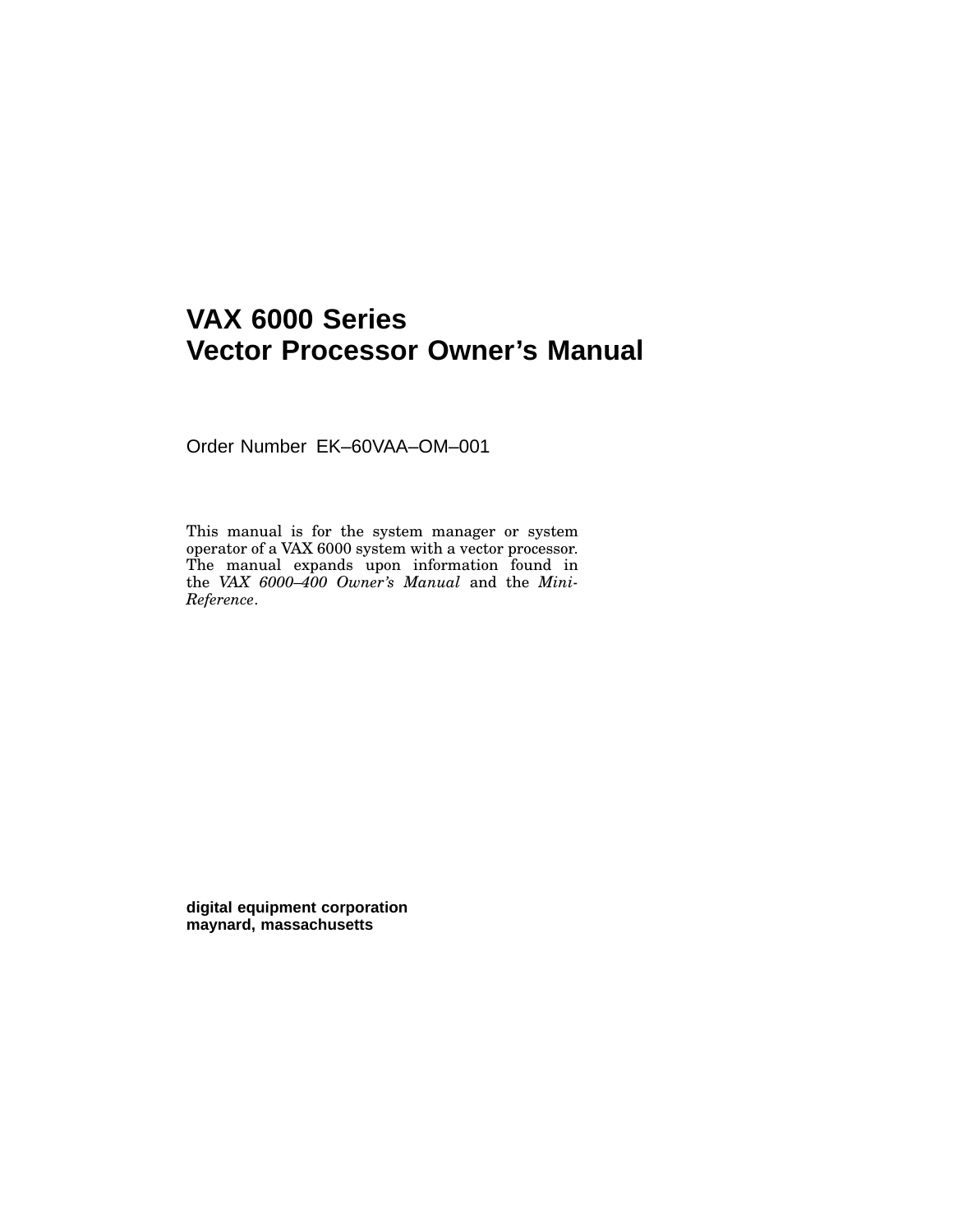#### **First Printing, May 1990**

The information in this document is subject to change without notice and should not be construed as a commitment by Digital Equipment Corporation.

Digital Equipment Corporation assumes no responsibility for any errors that may appear in this document.

The software, if any, described in this document is furnished under a license and may be used or copied only in accordance with the terms of such license. No responsibility is assumed for the use or reliability of software or equipment that is not supplied by Digital Equipment Corporation or its affiliated companies.

Copyright ©1990 by Digital Equipment Corporation.

All Rights Reserved. Printed in U.S.A.

The following are trademarks of Digital Equipment Corporation:

| <b>DEMNA</b>      | <b>PDP</b>    | VAXcluster           |
|-------------------|---------------|----------------------|
| DEC               | <b>ULTRIX</b> | <b>VAXELN</b>        |
| DEC LANcontroller | <b>UNIBUS</b> | VMS                  |
| DECnet            | VAX           | <b>XMI</b>           |
| <b>DECUS</b>      | VAXRI         | digital <sup>"</sup> |

**FCC NOTICE:** The equipment described in this manual generates, uses, and may emit radio frequency energy. The equipment has been type tested and found to comply with the limits for a Class A computing device pursuant to Subpart J of Part 15 of FCC Rules, which are designed to provide reasonable protection against such radio frequency interference when operated in a commercial environment. Operation of this equipment in a residential area may cause interference, in which case the user at his own expense may be required to take measures to correct the interference.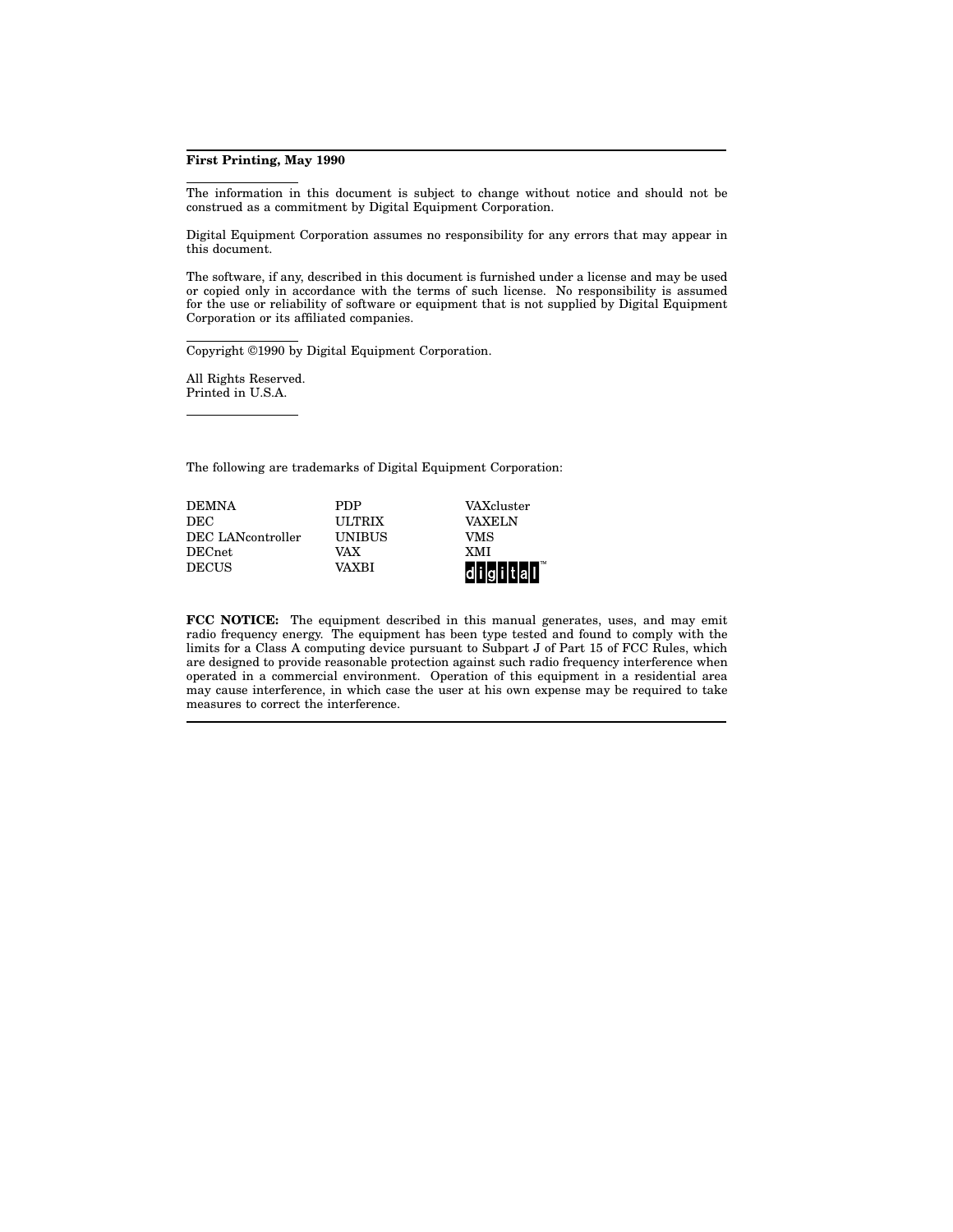# **Contents**

**iii**

| Preface<br>vii |                                                                               |          |
|----------------|-------------------------------------------------------------------------------|----------|
|                | Chapter 1 VAX Vector Processing System                                        |          |
| 1.1            |                                                                               |          |
|                | Chapter 2 Vector Console Commands                                             |          |
| 2.1            | Console Commands                                                              | $2 - 3$  |
| 2.2            | DEPOSIT Command                                                               | $2 - 6$  |
| 2.2.1          | Syntax and Qualifiers                                                         | $2 - 6$  |
| 2.2.2          |                                                                               | $2 - 8$  |
| 2.3            |                                                                               | $2 - 10$ |
| 2.3.1          | Syntax and Qualifiers $\dots \dots \dots \dots \dots \dots \dots \dots \dots$ | $2 - 10$ |
| 2.3.2          |                                                                               | $2 - 12$ |
| 2.4            | SET CPU Command                                                               | $2 - 14$ |
| 2.4.1          | Syntax and Qualifiers                                                         | $2 - 14$ |
| 2.4.2          |                                                                               | $2 - 16$ |
| 2.5            |                                                                               |          |

Appendix A Self-Test

Appendix B Vector Processor Error Messages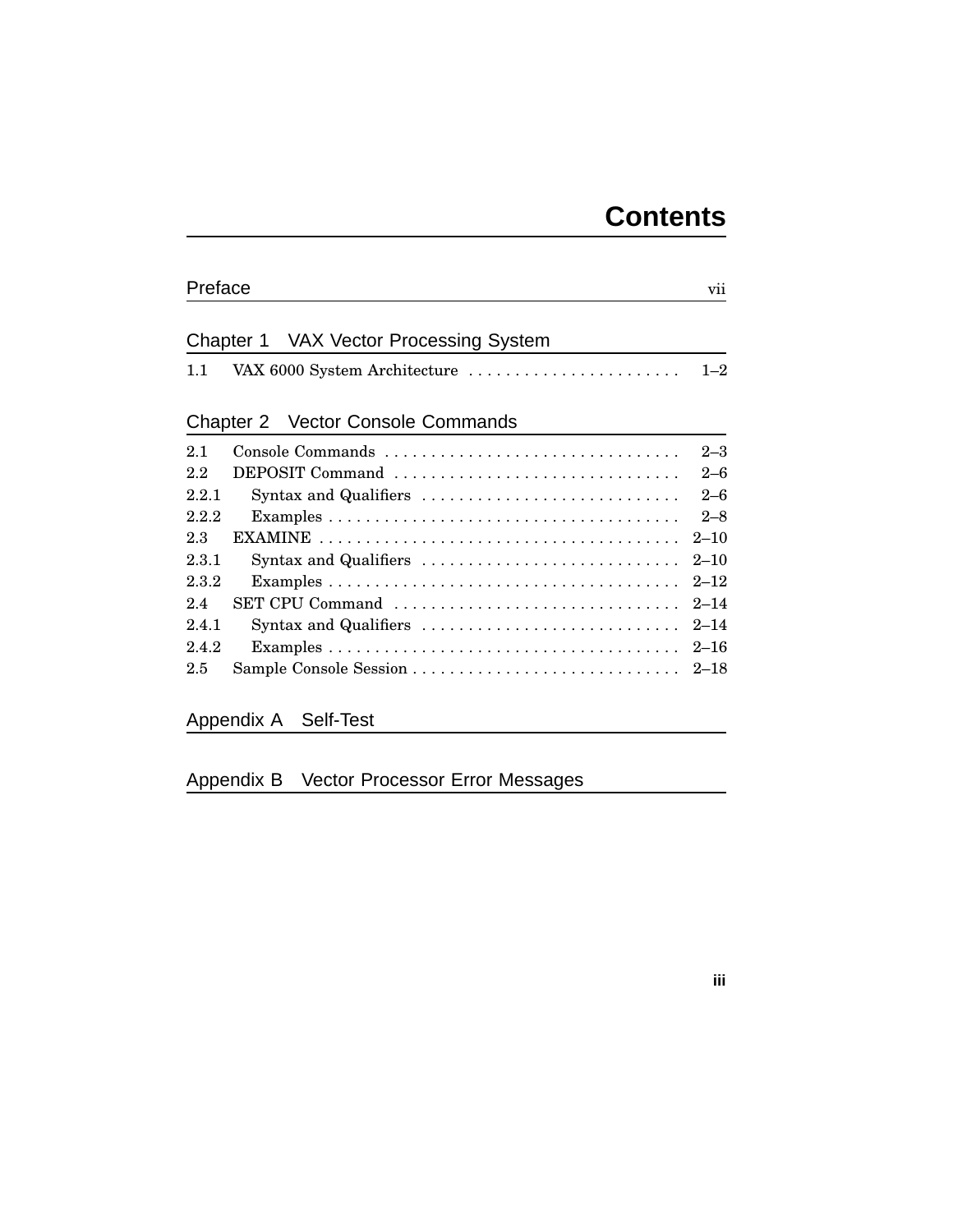## Appendix C Vector Module Registers

| C.2 <reference>(XRP) IPRs Related to the Vector Module . C-8</reference>                                          |
|-------------------------------------------------------------------------------------------------------------------|
| $C.3 \quad \text{REFERENCE} > (xrv)$ Internal Processor Registers $C=9$                                           |
| $C.4 \quad \text{REFERENCE} > (xrv) \text{ Registers} \quad \text{Vector Indirect Registers} \quad \text{C} - 12$ |
|                                                                                                                   |

## Index

## Examples

| $A-1$          | Sample Self-Test Results, Scalar Processors Only          | $A-2$   |
|----------------|-----------------------------------------------------------|---------|
| $A-2$          | Sample Self-Test Results with Vector Processors           | $A-4$   |
| <b>Figures</b> |                                                           |         |
| $1 - 1$        | VAX 6000 Model 400 Vector Processing System               | $1 - 2$ |
| $A-1$          | <reference>(XRP) LEDs After Self-Test </reference>        | $A-5$   |
| $C-1$          | Vector Length (VLR) and Vector Count (VCR) Registers      | $C-2$   |
| $C-2$          | Vector Mask Register (VMR)                                | $C-2$   |
| $C-3$          | Vector Interface Error Status Register (VINTSR)           | $C-8$   |
| $C-4$          | Accelerator Control and Status Register (ACCS)            | $C-8$   |
| $C-5$          | Vector Processor Status Register (VPSR)                   | $C-9$   |
| $C=6$          | Vector Arithmetic Exception Register (VAER)               | $C-9$   |
| $C-7$          | Vector Memory Activity Check Register (VMAC)              |         |
| $C-8$          | Vector Translation Buffer Invalidate All Register (VTBIA) |         |
| $C-9$          | Vector Indirect Address Register (VIADR)                  |         |
|                | C-10 Vector Indirect Data Low Register (VIDLO)            |         |
|                | C-11 Vector Indirect Data High Register (VIDHI)           |         |
|                | $C-12$ Vector Register <i>n</i> (VREG <i>n</i> )          |         |

**iv**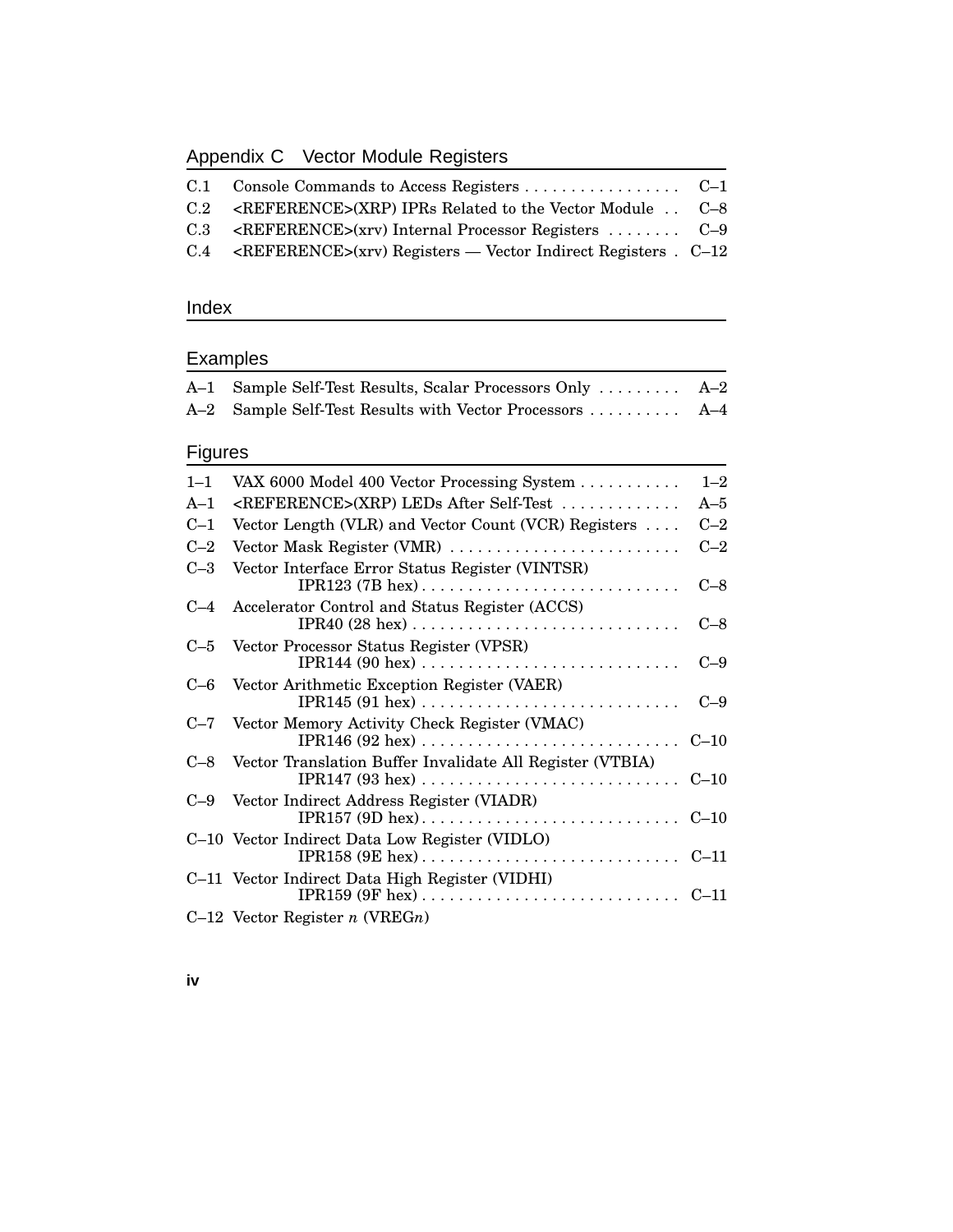| C-13 Arithmetic Exception Register (ALU_OP)                                                                                  | $C-12$ |
|------------------------------------------------------------------------------------------------------------------------------|--------|
| C-14 Scalar Operand Low Register (ALU_SCOP_LO)                                                                               | $C-13$ |
| C-15 Scalar Operand High Register (ALU_SCOP_HI)                                                                              | $C-13$ |
| C-16 Vector Mask Low Register (ALU_MASK_LO)                                                                                  | $C-13$ |
| C-17 Vector Mask High Register (ALU_MASK_HI)                                                                                 | $C-14$ |
| C-18 Exception Summary Register (ALU_EXC)<br>454 hex $\ldots \ldots \ldots \ldots \ldots \ldots \ldots \ldots \ldots \ldots$ | $C-14$ |
| C-19 Diagnostic Control Register (ALU_DIAG_CTL)                                                                              | $C-15$ |
| C-20 Current ALU Instruction Register (VCTL_CALU)                                                                            | $C-15$ |
| C-21 Deferred ALU Instruction Register (VCTL_DALU)                                                                           | $C-16$ |
| C-22 Current ALU Operand Low Register (VCTL_COP_LO)                                                                          | $C-16$ |
| C-23 Current ALU Operand High Register (VCTL_COP_HI)                                                                         | $C-16$ |
| C-24 Deferred ALU Operand Low Register (VCTL_DOP_LO)                                                                         | $C-17$ |
| C-25 Deferred ALU Operand High Register (VCTL_DOP_HI)                                                                        | $C-17$ |
| C-26 Load/Store Instruction Register (VCTL_LDST)                                                                             | $C-18$ |
| C-27 Load/Store Stride Register (VCTL_STRIDE)                                                                                | $C-18$ |
|                                                                                                                              | $C-19$ |
| C-29 Vector Controller Status (VCTL_CSR)                                                                                     | $C-20$ |
| C-30 Module Revision (MOD REV)                                                                                               | $C-21$ |
| C-31 P0 Base Register (LSX_P0BR)                                                                                             | $C-21$ |
| C-32 P0 Length Register (LSX_P0LR)                                                                                           |        |

**v**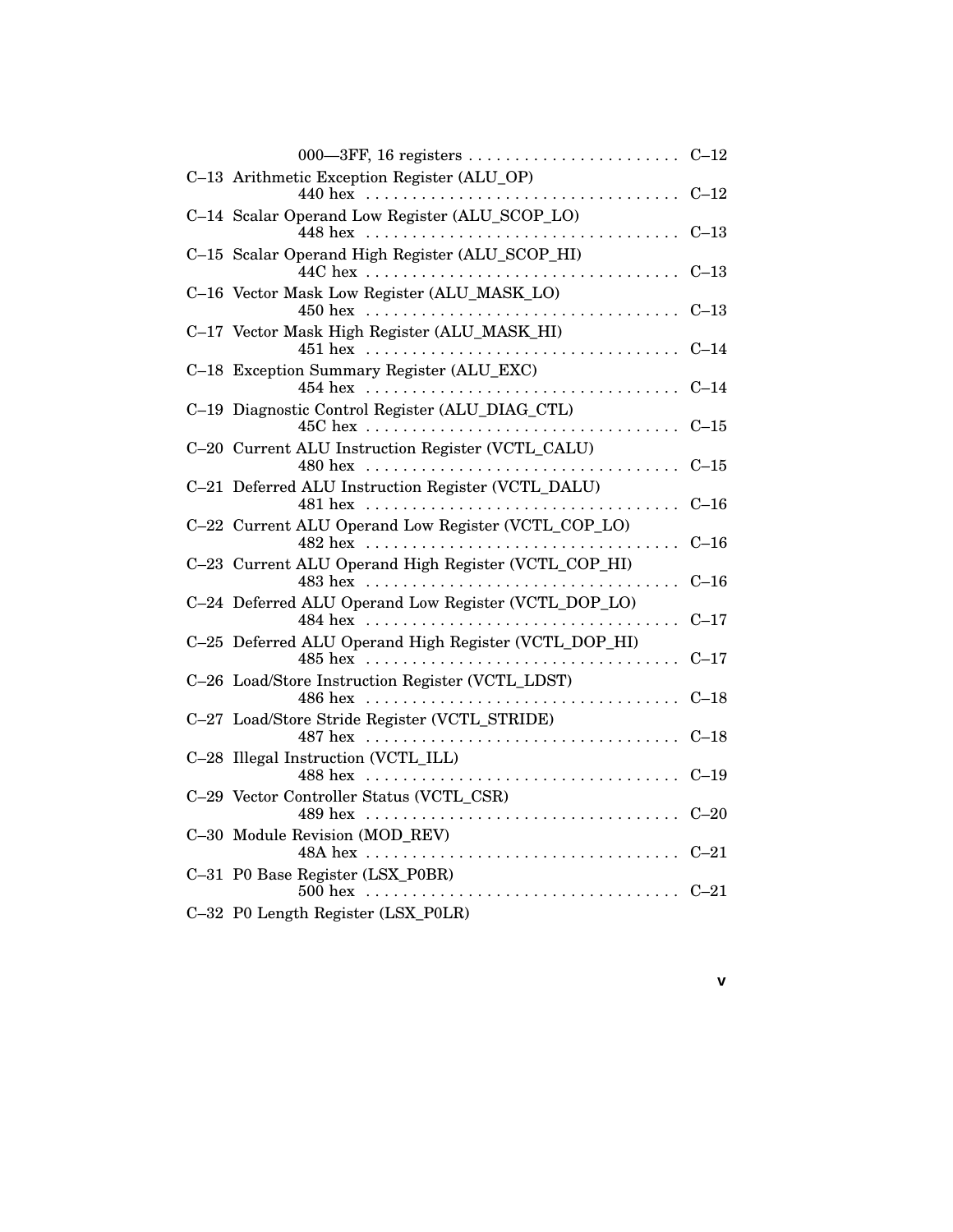|  |                                                                                                                                  | $C-21$ |
|--|----------------------------------------------------------------------------------------------------------------------------------|--------|
|  | C-33 P1 Base Register (LSX_P1BR)                                                                                                 |        |
|  | C-34 P1 Length Register (LSX_P1LR)                                                                                               | $C-22$ |
|  | C-35 System Base Register (LSX_SBR)<br>$504 \text{ hex} \dots \dots \dots \dots \dots \dots \dots \dots \dots \dots \dots \dots$ | $C-22$ |
|  | C-36 System Length Register (LSX_SLR)<br>$505$ hex                                                                               | $C-23$ |
|  | C-37 Load/Store Exception Register (LSX_EXC)                                                                                     | $C-23$ |
|  | C-38 Translation Buffer Control Register (LSX_TBCSR)                                                                             | $C-23$ |
|  | C-39 Memory Management Enable (LSX_MAPEN)                                                                                        | $C-24$ |
|  | C-40 Translation Buffer Invalidate All Register (LSX_TBIA)                                                                       | $C-24$ |
|  | C-41 Translation Buffer Invalidate Single Register (LSX_TBIS)                                                                    | $C-24$ |
|  | C-42 Vector Mask Low Register (LSX_MASKLO)<br>$510 \text{ hex}$                                                                  | $C-25$ |
|  | C-43 Vector Mask High Register (LSX_MASKHI)                                                                                      | $C-25$ |
|  | C-44 Load/Store Stride Register (LSX_STRIDE)<br>$512 \text{ hex}$                                                                | $C-25$ |
|  | C-45 Load/Store Instruction Register (LSX_INST)<br>$513 \text{ hex}$                                                             | $C-26$ |
|  | C-46 Cache Control Register (LSX_CCSR)                                                                                           | $C-27$ |
|  | C-47 Translation Buffer Tag Register (LSX_TBTAG)<br>$530$ hex<br>.                                                               | $C-27$ |
|  | C-48 Translation Buffer PTE Register (LSX_PTE)                                                                                   | $C-28$ |
|  |                                                                                                                                  |        |

**vi**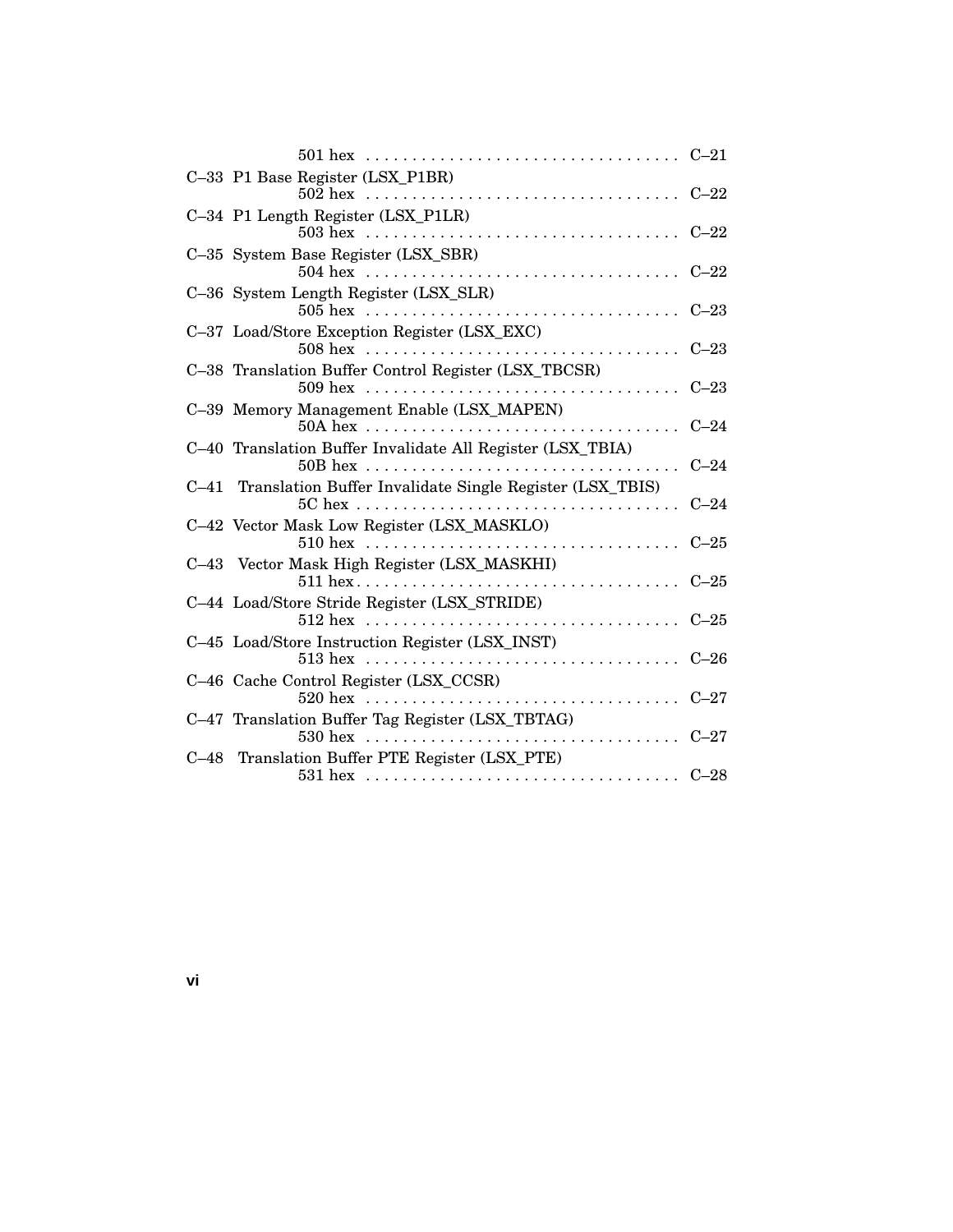## Tables

| 2-5 SET CPU Command Qualifiers' Effect After a System Reset . 2-17 |  |
|--------------------------------------------------------------------|--|
|                                                                    |  |
|                                                                    |  |
| C-2 FV64A Registers—Vector Indirect Registers  C-5                 |  |

**vii**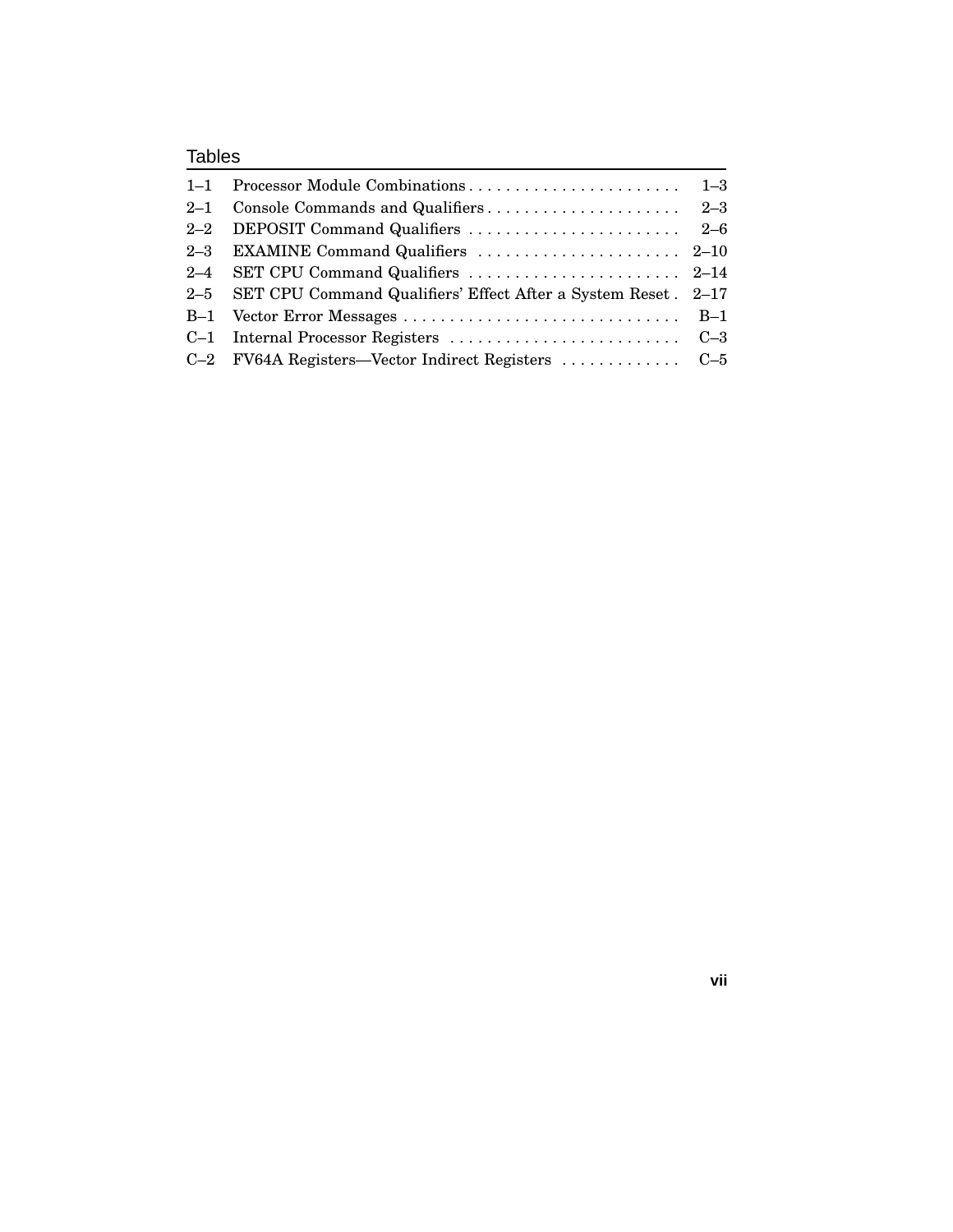## **Intended Audience**

This manual is for the system manager or system operator of a VAX 6000 system with a vector processor. The day-to-day operations of the system are detailed in the *Owner's Manual* that ships with the system; this manual focuses on information pertaining to systems with vector processors.

## **Document Structure**

The manuals in the VAX 6000 series documentation set are designed using structured documentation theory. Each topic has a boldface indented abstract, to help you use the manual as a reference tool. Other typical components of a topic include an illustration or example, a chart or list, and descriptive text.

This manual has two chapters and three appendixes:

- **Chapter 1, VAX Vector Processing System,** gives an overview of VAX 6000 systems with vector processors.
- **Chapter 2, Vector Console Commands,** describes the console commands used with vector processors.
- **Appendix A, Self-Test,** describes how to interpret the console display for self-test and the LEDs on processor modules.
- **Appendix B, Vector Processor Error Messages,** lists error messages associated with the vector module.
- **Appendix C, Vector Module Registers,** gives the registers associated with the vector module.

**vii**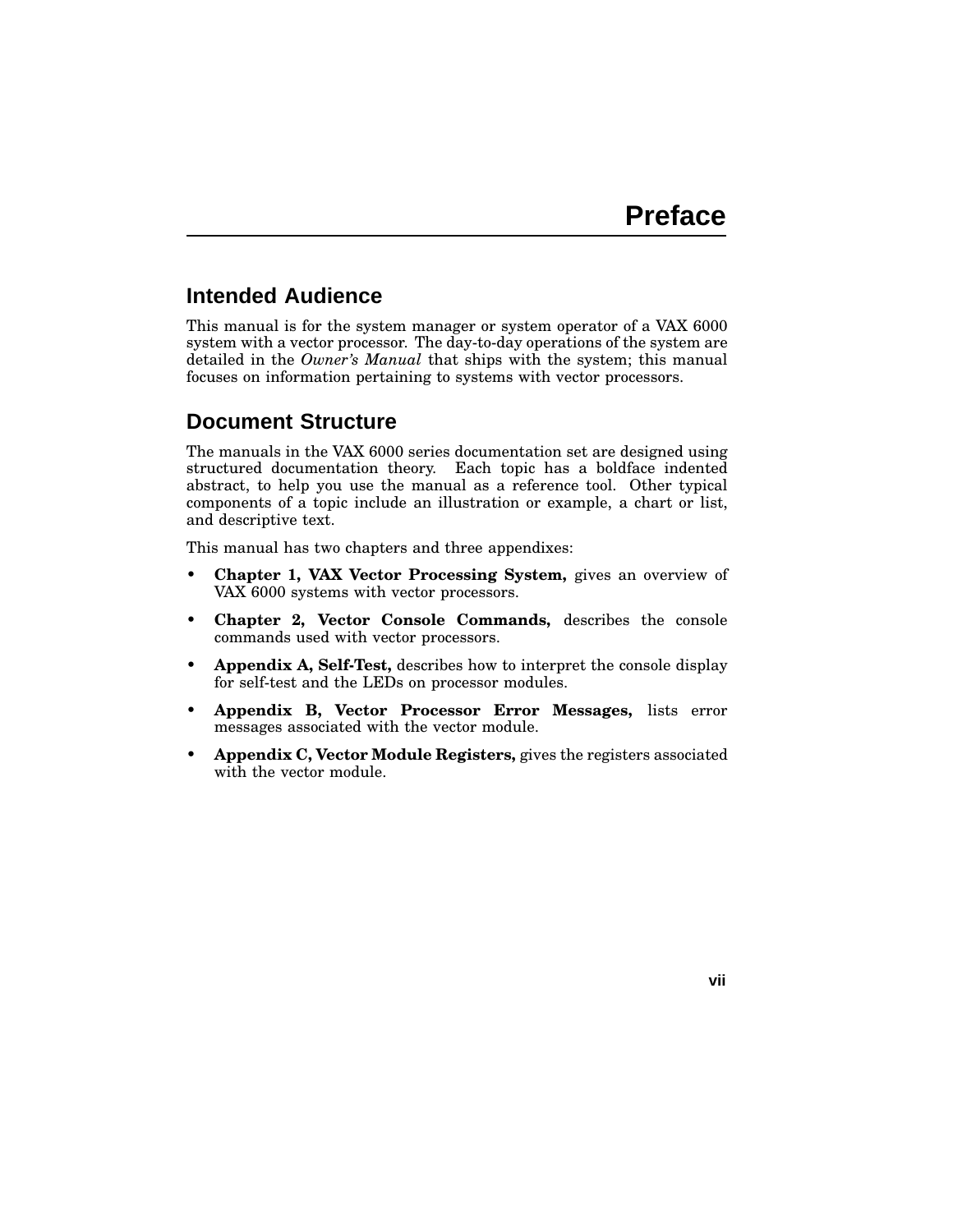## **<REFERENCE>(VAX\_XXXX) Documents**

Documents in the <REFERENCE>(VAX\_XXXX) documentation set include:

| Title                                                           | <b>Order Number</b> |
|-----------------------------------------------------------------|---------------------|
| <reference>(VAX XXXX) Installation Guide</reference>            | $EK-640EA-IN$       |
| <reference>(VAX XXXX) Owner's Manual</reference>                | $EK-640EA-OM$       |
| <reference>(VAX XXXX) Mini-Reference</reference>                | $EK-640EA-HR$       |
| <reference>(VAX XXXX) System Technical User's Guide</reference> | $EK-640EB-TM$       |
| <reference>(VAX XXXX) Options and Maintenance</reference>       | EK-640EB-MG         |
| VAX 6000 Series Upgrade Manual                                  | EK-600EB-UP         |
| VAX 6000 Series Vector Processor Owner's Manual                 | EK-60VAA-OM         |
| VAX 6000 Series Vector Processor Programmer's Guide             | EK-60VAA-PG         |

## **Associated Documents**

Other documents that you may find useful include:

| Title                                                            | <b>Order Number</b> |
|------------------------------------------------------------------|---------------------|
| CIBCA User Guide                                                 | EK-CIBCA-UG         |
| <b>DEBNI</b> Installation Guide                                  | EK-DEBNI-IN         |
| Guide to Maintaining a VMS System                                | $AA-LA34A-TE$       |
| Guide to Setting Up a VMS System                                 | $AA-LA25A-TE$       |
| <b>HSC</b> Installation Manual                                   | EK-HSCMN-IN         |
| <b>H4000 DIGITAL Ethernet Transceiver Installation</b><br>Manual | <b>EK-H4000-IN</b>  |
| H7231 Battery Backup Unit User's Guide                           | EK-H7231-UG         |
| Installing and Using the VT320 Video Terminal                    | EK-VT320-UG         |
| Introduction to VMS System Management                            | $AA-LA24A-TE$       |
| KDB50 Disk Controller User's Guide                               | EK-KDB50-UG         |
| RA90 Disk Drive User Guide                                       | EK-ORA90-UG         |

**viii**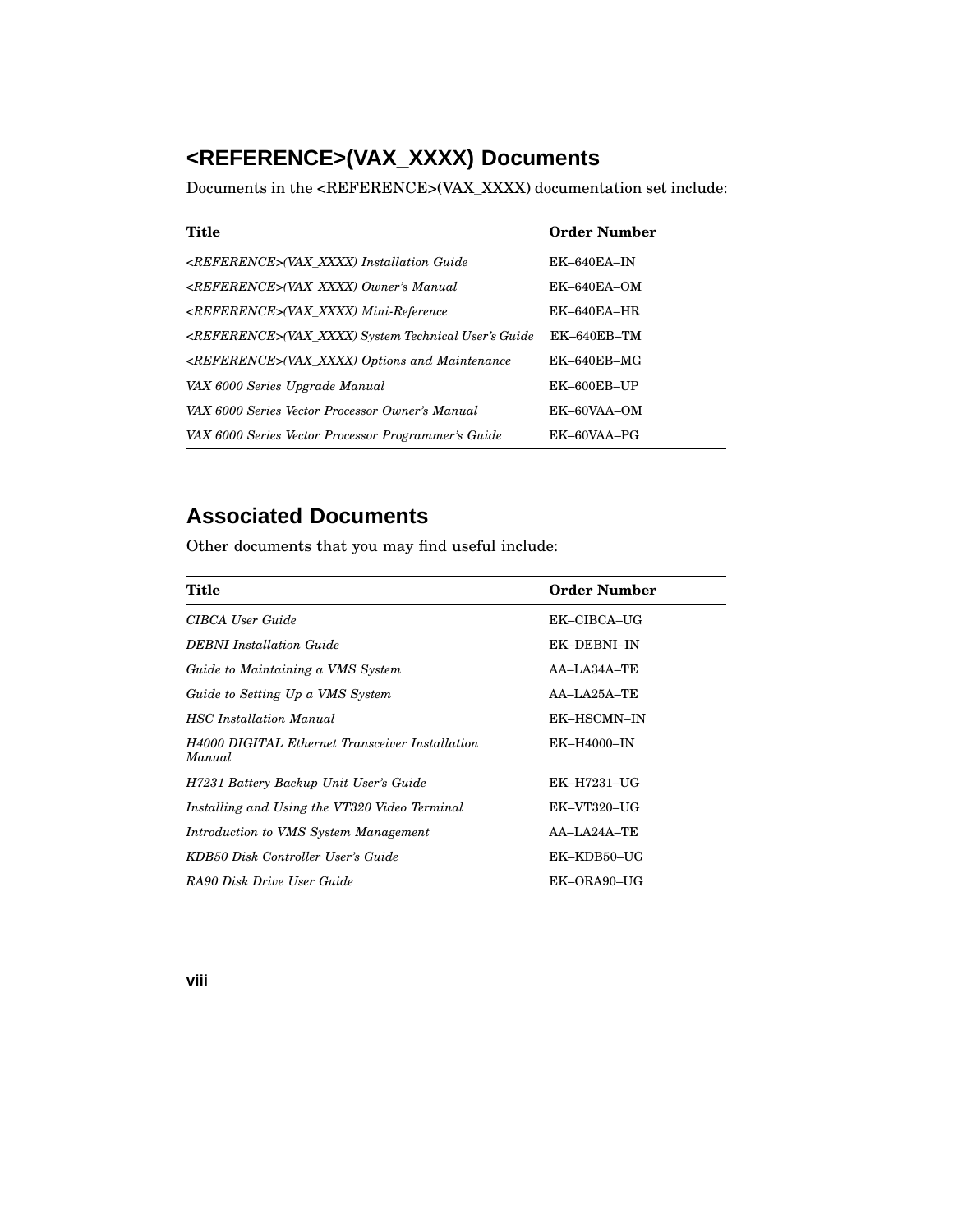| Title                                              | <b>Order Number</b> |
|----------------------------------------------------|---------------------|
| RV20 Optical Disk Owner's Manual                   | EK-ORV20-OM         |
| SC008 Star Coupler User's Guide                    | $EK$ -SC008-UG      |
| TK70 Streaming Tape Drive Owner's Manual           | EK-OTK70-OM         |
| TU81/TA81 and TU81 PLUS Subsystem User's Guide     | EK-TUA81-UG         |
| ULTRIX-32 Guide to System Exercisers               | AA-KS95B-TE         |
| VAX Architecture Reference Manual                  | EY-3459E-DP         |
| VAX Systems Hardware Handbook — VAXBI Systems      | EB-31692-46         |
| VAX Vector Processing Handbook                     | EC-H0419-46         |
| VAXBI Expander Cabinet Installation Guide          | <b>EK-VBIEA-IN</b>  |
| VAXBI Options Handbook                             | EB-32255-46         |
| VMS Installation and Operations: VAX 6000 Series   | AA-LB36B-TE         |
| <b>VMS</b> Networking Manual                       | AA-LA48A-TE         |
| VMS System Manager's Manual                        | AA-LA00A-TE         |
| <b>VMS VAXcluster Manual</b>                       | AA-LA27A-TE         |
| VMS Version 5.4 New and Changed Features<br>Manual | AA-MG29C-TE         |

**ix**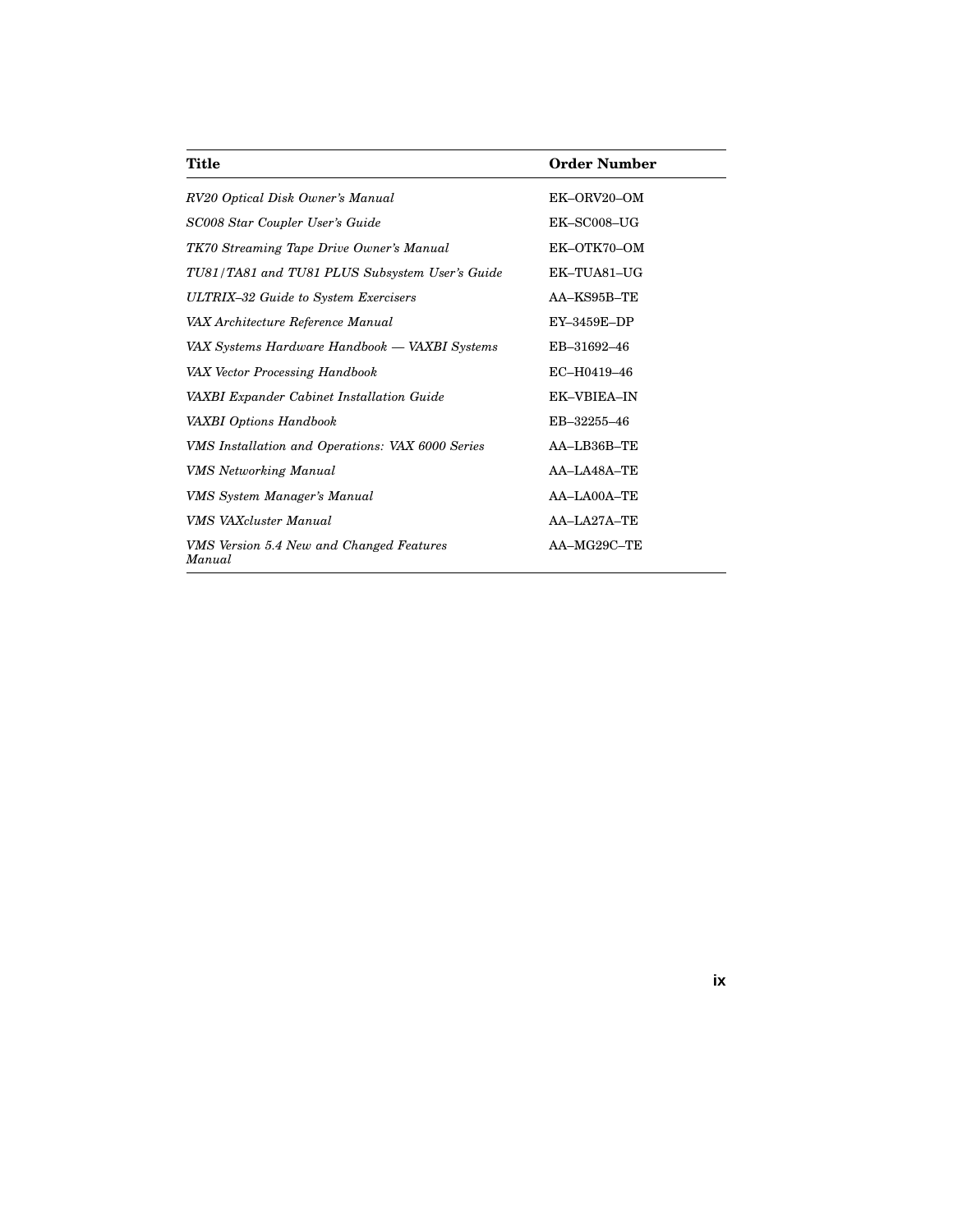# **Chapter 1 VAX Vector Processing System**

This chapter describes the architecture for the VAX 6000 Model 400 systems that support attached vector processors. Earlier models of the 6000 series do not support vector processing.

VAX Vector Processing System **1–1**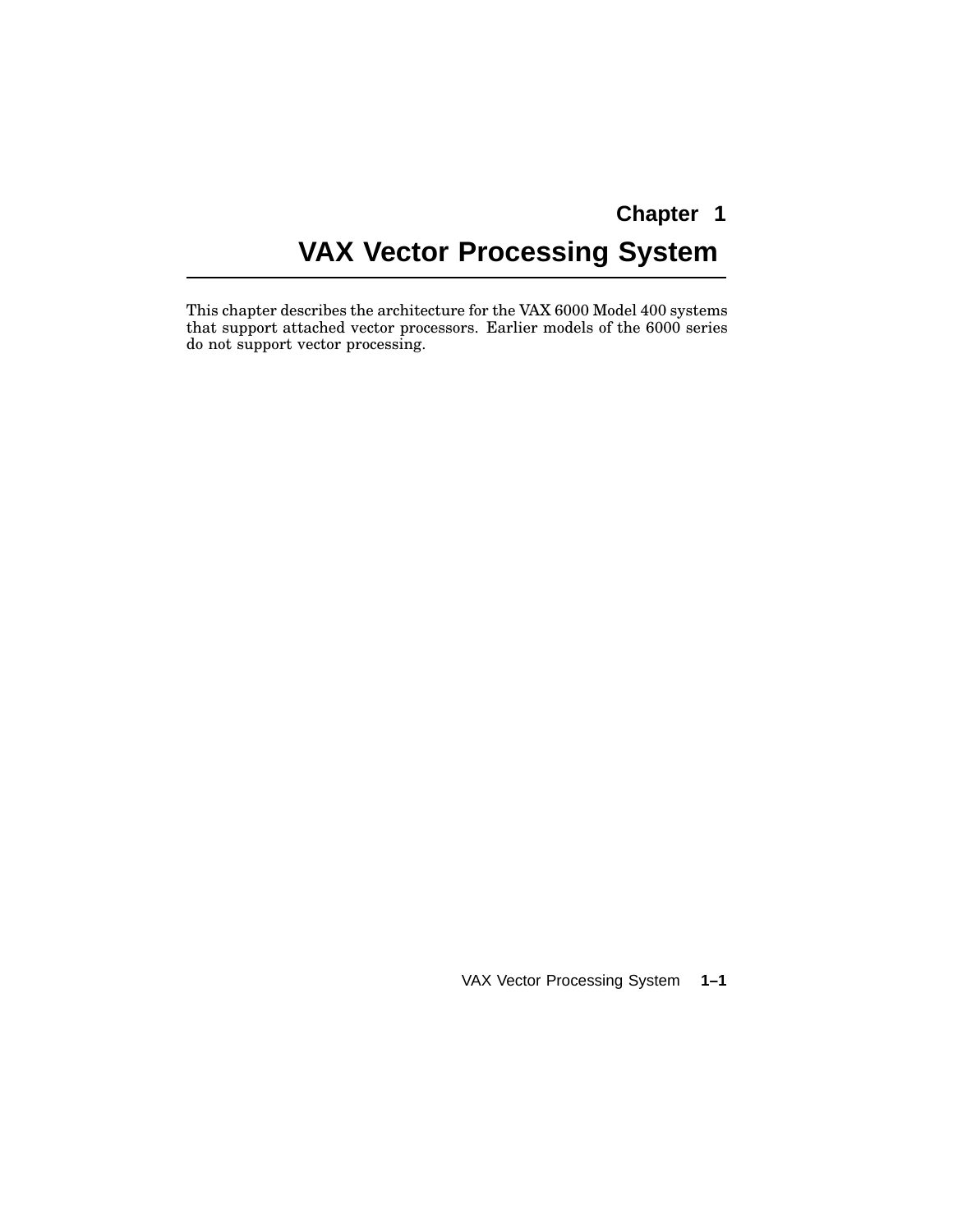## **1.1 VAX 6000 System Architecture**

**The VAX 6000 computer systems use the high-speed system bus, the XMI, to interconnect processors and memory modules. The VAX 6000 Model 400 series supports multiprocessing with up to six scalar processors or one or two scalar/vector pairs. In Figure 1–1 the DWMBA adapter serves as the interface to I/O devices on the VAXBI bus.**



**1–2** VAX 6000 Series Vector Processor Owner's Manual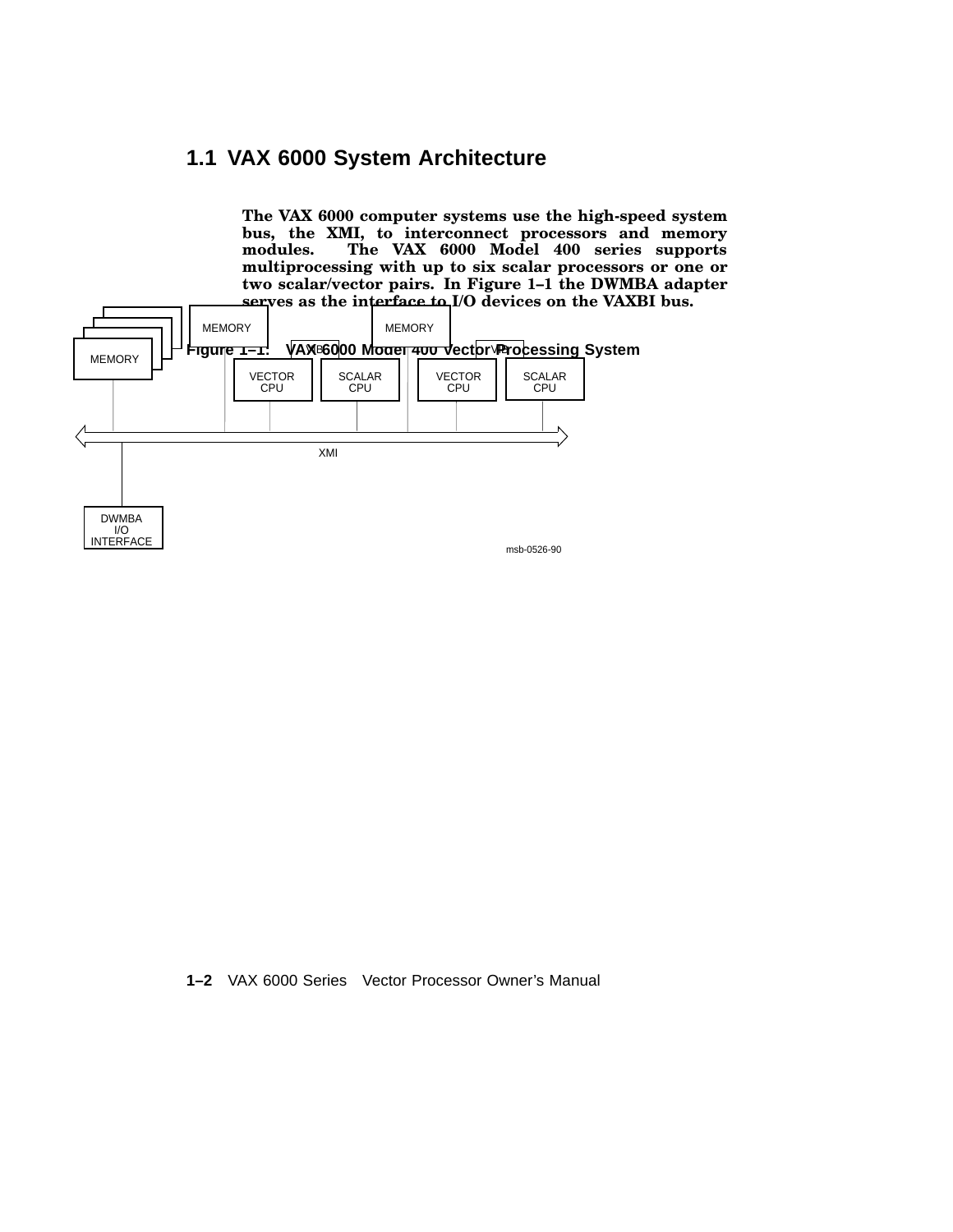VAX 6000 Model 400 systems support vector processing. The FV64A vector processor is an integrated vector processor; that is, the vector processor module performs as a coprocessor that is tightly coupled with a host scalar processor. To an executing program, the scalar/vector pair of modules appear as one processor.

The two processor modules are physically connected by an intermodule cable, the VIB. The scalar processor is specifically designed to support its vector coprocessor, and the VAX vector instruction set is implemented as part of the host native instruction set. Both the scalar and vector processors are on the XMI bus, and they both access a common memory.

A VAX 6000 Model 400 system can have one or two scalar/vector pairs. If the system has only one pair, it can also have up to three additional scalar processors. Table 1–1 lists the maximum number of scalar and vector processor modules allowed.

| <b>Maximum</b><br><b>CPUs</b> | <b>Maximum</b><br><b>Vectors</b> | Configuration<br>(Slot $\bar{1}$ at Right) |
|-------------------------------|----------------------------------|--------------------------------------------|
| 6                             |                                  | P P P P P P                                |
| 4                             |                                  | <b>MVPPPP</b>                              |
| $\overline{2}$                | 2                                | M V P M V P                                |

**Table 1–1: Processor Module Combinations**

For performance reasons, the scalar processor of a scalar/vector pair should not be made the primary processor when other scalar processors are in the system. For optimal performance, two memory modules are required for one scalar/vector pair, and four memory modules are required for two scalar/ vector pairs.

**NOTE:** *Installation of an <REFERENCE>(xrv) vector processor requires that the attached <REFERENCE>(xrp) module (T2015) be at a minimum revision of K. In addition, the ROMs on any additional <REFERENCE>(xrp) modules must be at a minimum revision of V2.0 (ROM 0 and ROM 1).*

VAX Vector Processing System **1–3**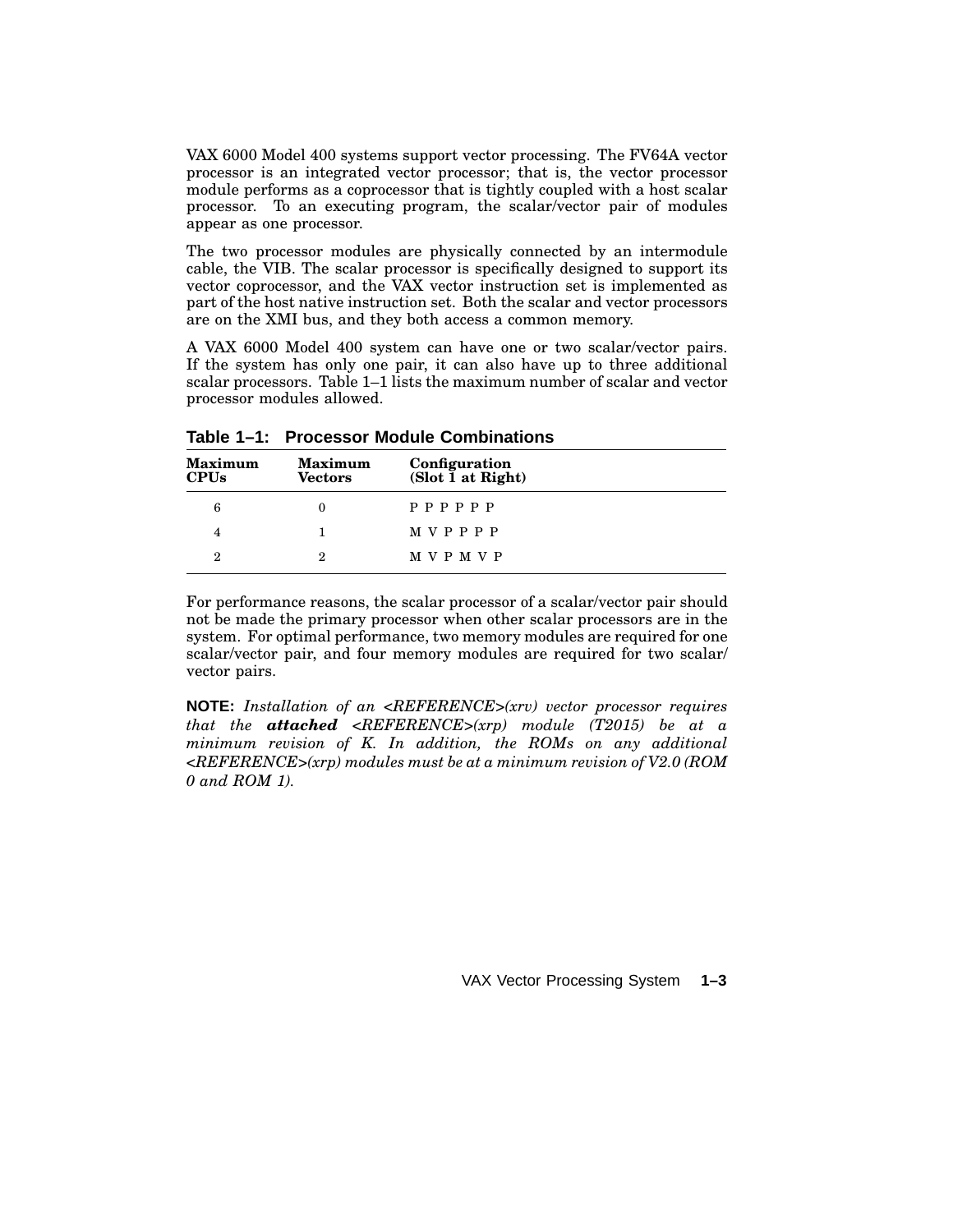# **Chapter 2 Vector Console Commands**

This chapter describes the console commands that allow communication with a vector processor module.

Individual sections include:

- Console commands
- DEPOSIT command
- EXAMINE command
- SET CPU command
- Sample console session

A sample console session (see Section 2.5) shows the system response to the SHOW CPU and SHOW CONFIGURATION console commands.

Vector Console Commands **2–1**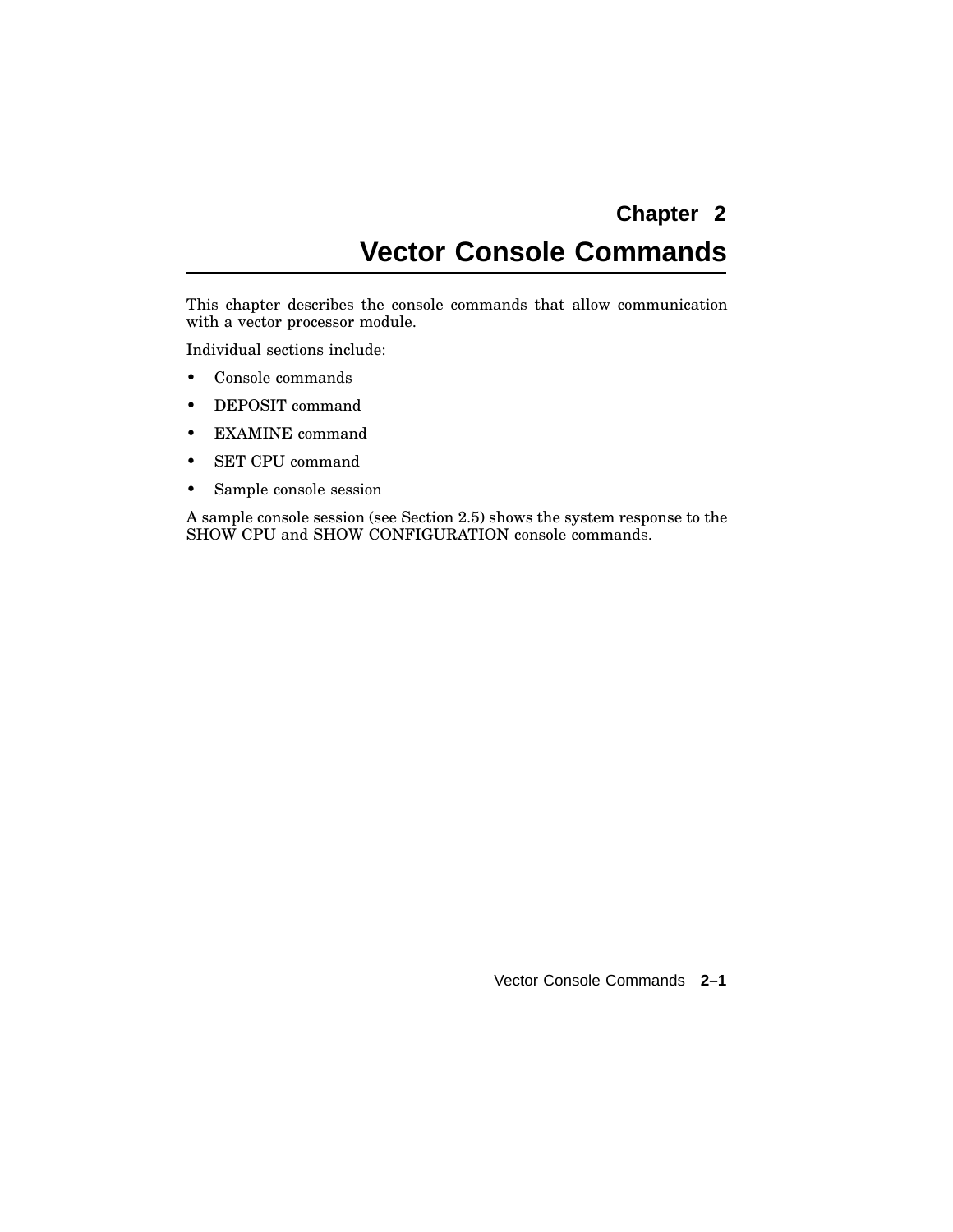## **2.1 Console Commands**

**Using the console program, you can examine and modify the system memory and registers, boot or restart an operating system, designate a primary processor, disable a vector processor, and return to program mode.**

**Section 2.2 through Section 2.4 give details on the console commands that are used with a vector processor; these are the DEPOSIT, EXAMINE, and SET CPU commands. For details on all console commands in Table 2–1, see your system** *Owner's Manual***.**

| Command and<br><b>Qualifiers</b>                                                                       | <b>Function</b>                                                                                                               |
|--------------------------------------------------------------------------------------------------------|-------------------------------------------------------------------------------------------------------------------------------|
| <b>BOOT</b><br>/R3:n<br>$/R5:$ n<br>$/XMI:n$ /BI:m<br>NODE:n                                           | Initializes the system, causing a self-test, and be-<br>gins the boot program.                                                |
| <b>CLEAR EXCEPTION</b>                                                                                 | up error state in XBER and RCSR regis-<br>Cleans<br>ters.                                                                     |
| <b>CONTINUE</b>                                                                                        | Begins processing at the address where processing was in-<br>terrupted by a CTRL/P console command.                           |
| <b>DEPOSIT</b><br>$\sqrt{G}$<br>$\pi$ $\pi$ $\mathbf{M}$<br>/B<br>$\prime$<br>N<br>$/P$ /Q $N$ NE $/W$ | Stores data in a specified address.                                                                                           |
| <b>EXAMINE</b><br>$/G$ $\pi$ $L$ $/M$<br>/B<br>$\prime$<br>N<br>$/P$ /Q $N$ /VE /W                     | Displays the contents of a specified address.                                                                                 |
| <b>FIND</b><br>/MEMORY<br>/RPB                                                                         | Searches main memory for a page-aligned 256-Kbyte block<br>of good memory or for a restart parameter block.                   |
| <b>HALT</b>                                                                                            | Null command;<br>no action is taken since the<br>pro-<br>halted in order to enter<br>cessor has already<br>con-<br>sole mode. |
| <b>HELP</b>                                                                                            | Prints explanation of console commands.                                                                                       |

**Table 2–1: Console Commands and Qualifiers**

Vector Console Commands **2–3**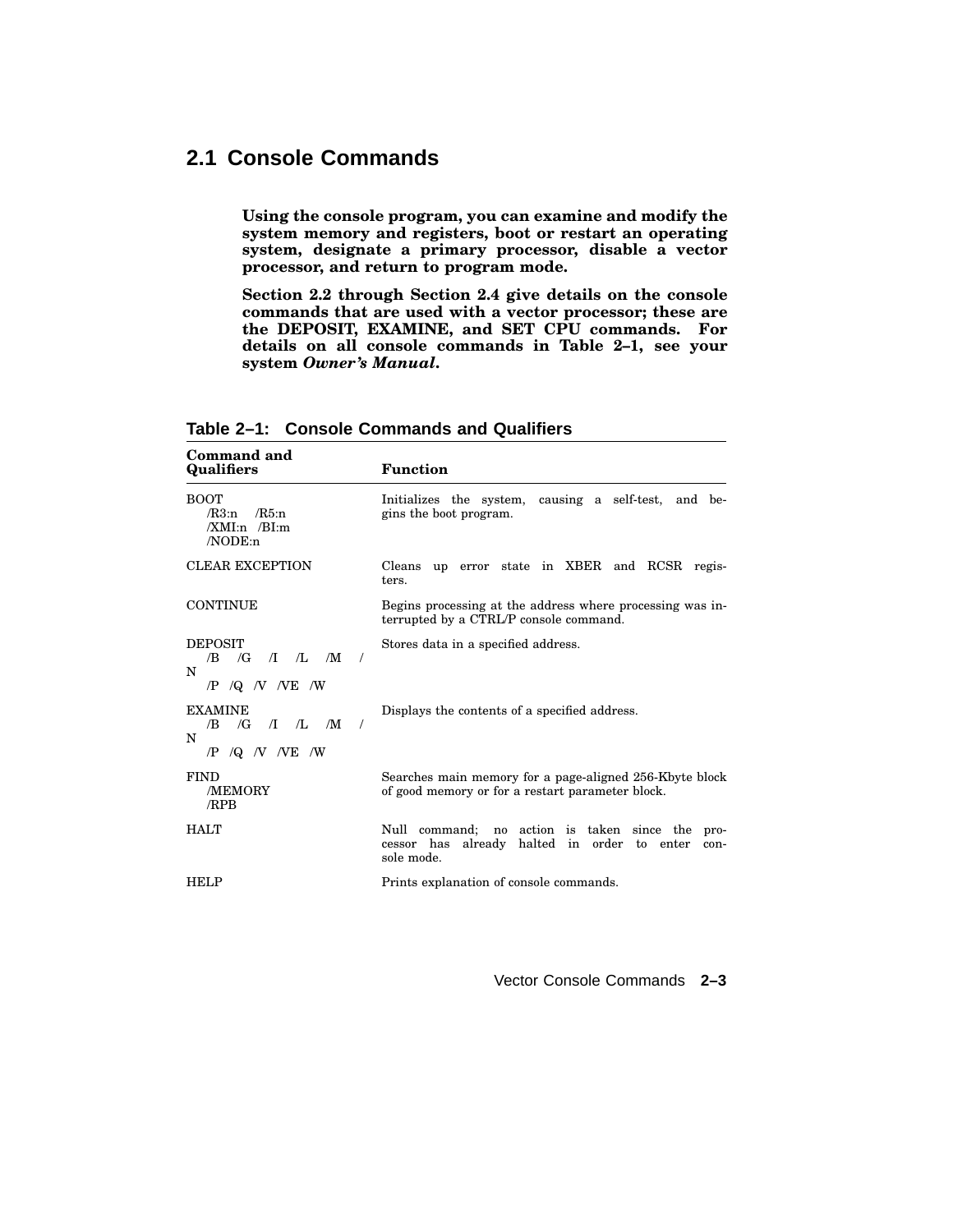| Command and<br><b>Qualifiers</b>                                                                                       | <b>Function</b>                                                                                                                                   |
|------------------------------------------------------------------------------------------------------------------------|---------------------------------------------------------------------------------------------------------------------------------------------------|
| INITIALIZE [n]<br>/BI:n                                                                                                | Performs a system reset, including self-test.                                                                                                     |
| <b>REPEAT</b>                                                                                                          | Executes the command passed as its argument.                                                                                                      |
| <b>RESTORE EEPROM</b>                                                                                                  | Copies the TK tape's EEPROM contents to the EEP-<br>ROM of the processor executing the command.                                                   |
| <b>SAVE EEPROM</b>                                                                                                     | Copies to the TK tape the contents of the EEP-<br>ROM of the processor executing the command.                                                     |
| <b>SET BOOT</b>                                                                                                        | Stores a boot command by a nickname.                                                                                                              |
| SET CPU [n]<br>/ENABLED<br>/ALL<br><b>NOENABLED</b><br>/NEXT_PRIMARY<br>/PRIMARY<br>/ALL<br>/NOPRIMARY                 | Specifies eligibility of processors to become the boot pro-<br>cessor.                                                                            |
| /VECTOR_ENABLED<br>/NOVECTOR ENABLED                                                                                   | Specifies whether the vector processor is to be in-<br>cluded in the system configuration.                                                        |
| <b>SET LANGUAGE</b><br><b>ENGLISH</b><br><b>INTERNATIONAL</b>                                                          | Changes the output of the console error messages between<br>numeric code only (international mode) and code plus expla-<br>nation (English mode). |
| <b>SET MEMORY</b><br>/CONSOLE LIMIT:n<br>/INTERLEAVE:(n+n)<br>/INTERLEAVE:DEFAULT<br>/INTERLEAVE:NONE                  | Designates the method of interleaving the memory mod-<br>ules; supersedes the console program's default interleav-<br>ing.                        |
| <b>SET TERMINAL</b><br>/BREAK<br><b>NOBREAK</b><br>/HARDCOPY<br>/NOHARDCOPY<br>/SCOPE<br><b>NOSCOPE</b><br>$/$ SPEED:n | Sets console terminal characteristics.                                                                                                            |
| <b>SHOW ALL</b>                                                                                                        | Displays the current value of parameters set.                                                                                                     |
| <b>SHOW BOOT</b>                                                                                                       | Displays all boot commands and nicknames that have been<br>saved using SET BOOT.                                                                  |

**Table 2–1 (Cont.): Console Commands and Qualifiers**

**2–4** VAX 6000 Series Vector Processor Owner's Manual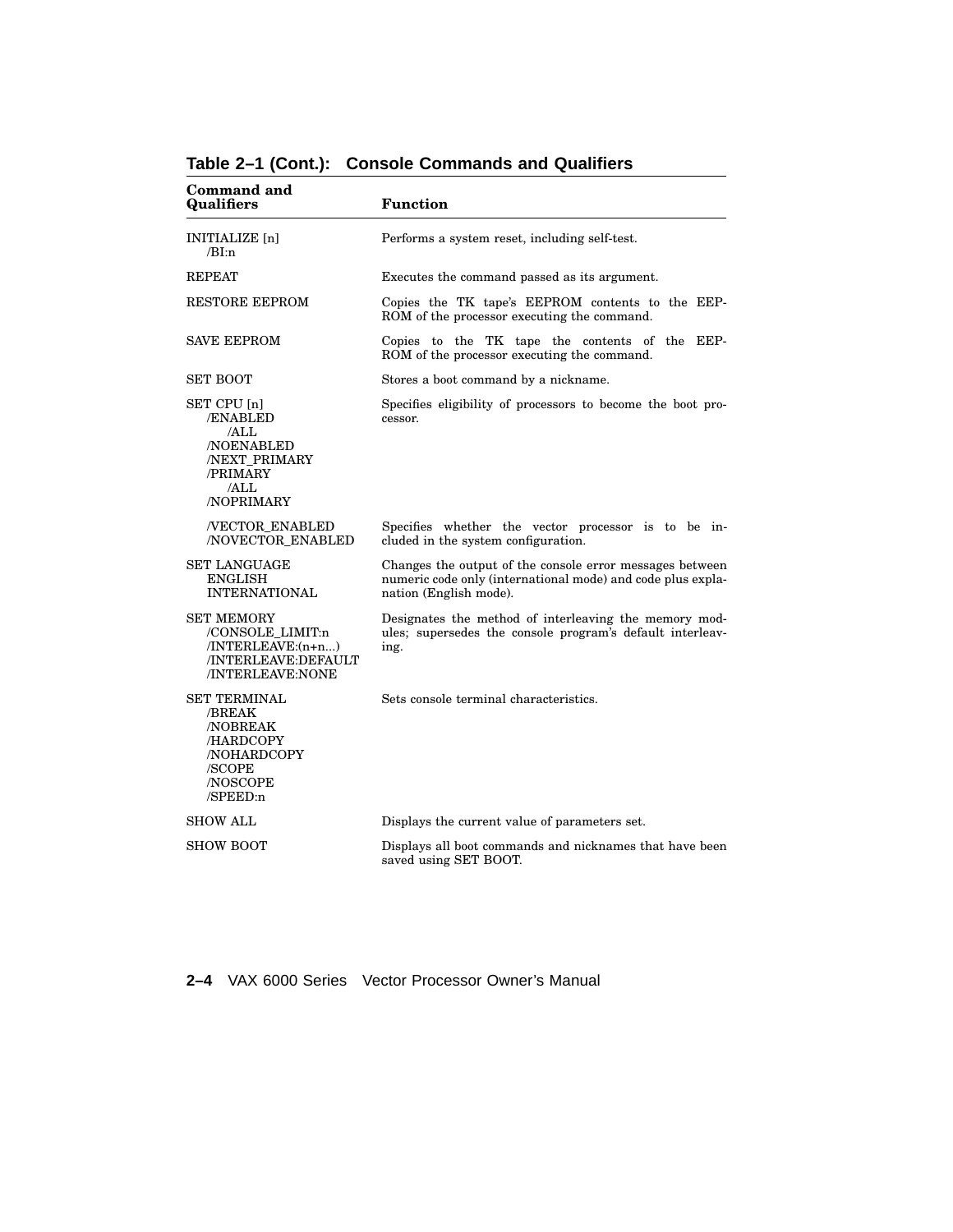| Command and<br>Qualifiers | <b>Function</b>                                                                                                          |
|---------------------------|--------------------------------------------------------------------------------------------------------------------------|
| SHOW CONFIGURATION        | Displays the hardware device type and revision level for<br>each XMI and VAXBI node and indicates self-test sta-<br>tus. |
| <b>SHOW CPU</b>           | Identifies the primary processor and the status of other pro-<br>cessors.                                                |
| <b>SHOW ETHERNET</b>      | Locates all Ethernet adapters on the system and dis-<br>plays their addresses.                                           |
| <b>SHOW LANGUAGE</b>      | Displays the mode currently set for console error mes-<br>sages, international or English.                               |
| <b>SHOW MEMORY</b>        | Displays the memory lines from the system self-test, show-<br>ing interleave and memory size.                            |
| <b>SHOW TERMINAL</b>      | Displays the baud rate and terminal characteristics func-<br>tioning on the console terminal.                            |
| <b>START</b>              | Begins execution of an instruction at the address speci-<br>fied in the command string.                                  |
| <b>STOP</b><br>/RI:n      | Halts the specified node.                                                                                                |
| <b>TEST</b><br>/RBD       | Passes control to the self-test diagnostics.                                                                             |
| <b>UPDATE</b>             | Copies contents of the EEPROM on the processor exe-<br>cuting the command to the EEPROM of another proces-<br>sor.       |
| z<br>/BI:n                | Logically connects the console terminal to another proces-<br>sor on the XMI bus or to a VAXBI node.                     |
| Ţ                         | Introduces a comment.                                                                                                    |

**Table 2–1 (Cont.): Console Commands and Qualifiers**

Vector Console Commands **2–5**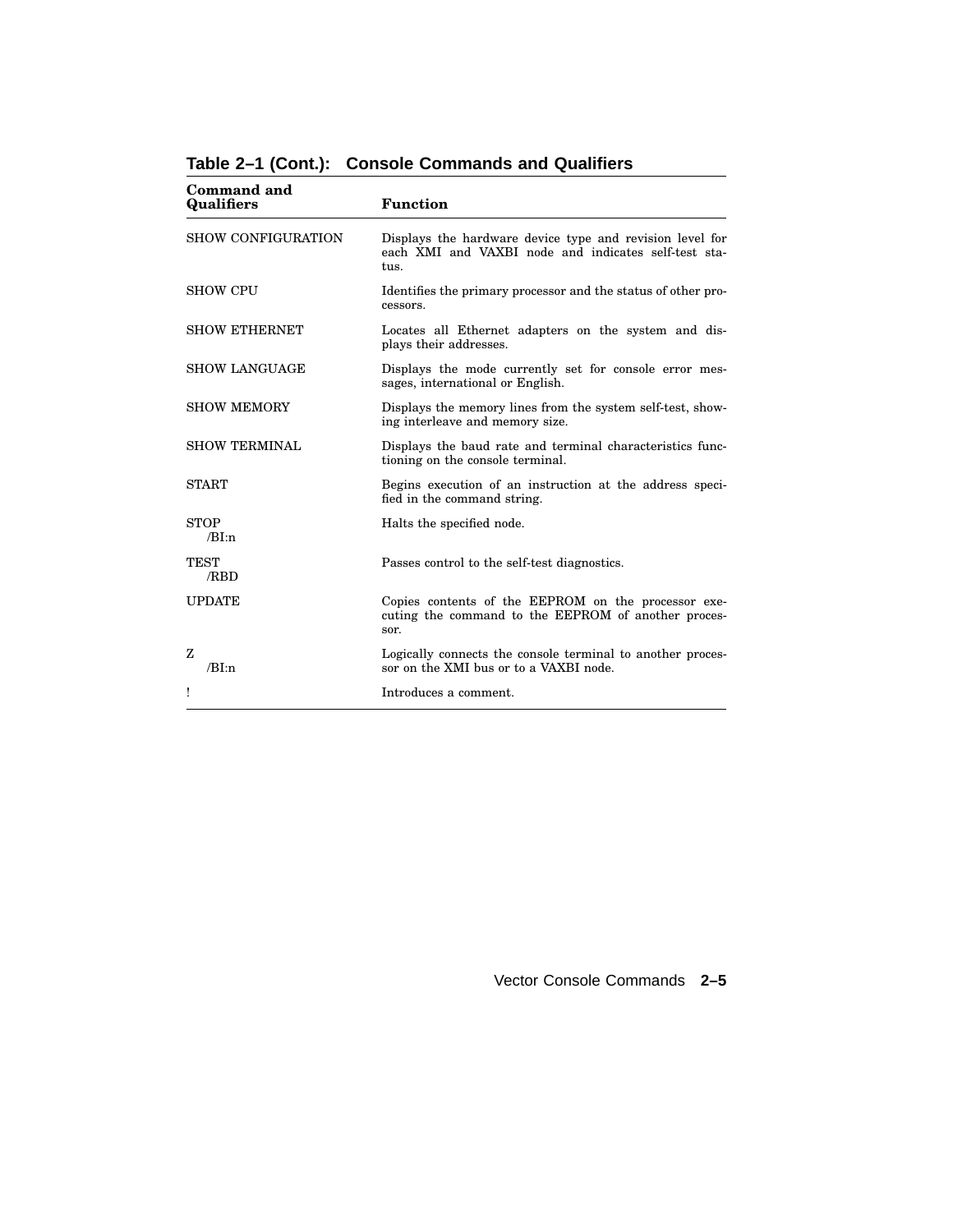## **2.2 DEPOSIT Command**

**The DEPOSIT command stores data in a specified address. Various qualifiers provide access to the vector data registers (/VE), IPRs (/I), and vector indirect registers (/M). No qualifier is needed to deposit to VMR, VCR, and VLR.**

#### **2.2.1 Syntax and Qualifiers**

| Qualifier              | Meaning                                                                                                                                                                             |
|------------------------|-------------------------------------------------------------------------------------------------------------------------------------------------------------------------------------|
| /B                     | Defines data size as a byte.                                                                                                                                                        |
| /G                     | Defines the address space as the general register set, R0 through R15.                                                                                                              |
| $\sqrt{}$              | Defines the address space as the internal processor registers, ac-<br>cessed through MTPR and MFPR instructions.                                                                    |
| $\pi$                  | Defines data size as a longword; initial default.                                                                                                                                   |
| /M                     | Defines the address space as a vector indirect register; accesses ad-<br>dresses 400 and higher.                                                                                    |
| $/N$ : <count></count> | Defines the address space as the first of a range. $\frac{1}{1}$ <count> is a re-<br/>quired value with /N.</count>                                                                 |
| $\sqrt{P}$             | Defines the address space as physical memory; initial default.                                                                                                                      |
| $\sqrt{Q}$             | Defines data size as a quadword; initial default for vector registers (ex-<br>cept for VCR and VLR).                                                                                |
| N                      | Defines the address space as virtual memory. All access and protec-<br>tion checking occur. Use when your operating system has been run-<br>ning prior to system halt. <sup>2</sup> |
| /VE                    | Defines the address space as the vector register set.                                                                                                                               |
| /W                     | Defines data size as a word.                                                                                                                                                        |

**Table 2–2: DEPOSIT Command Qualifiers**

<sup>1</sup>The console deposits to the first address, then to the specified number of succeeding addresses. Even if the address is '–', the succeeding addresses are at higher addresses (that is, the symbol specifies only the starting address, not the direction).

2 If memory management has not been enabled, virtual addresses are equal to physical addresses. If access is not allowed to a program running with the current processor status longword (PSL), the console issues an error message. Virtual space deposits cause the PTE<M> bit to be set in the mapping PTE and force the processor write buffer to be flushed.

**2–6** VAX 6000 Series Vector Processor Owner's Manual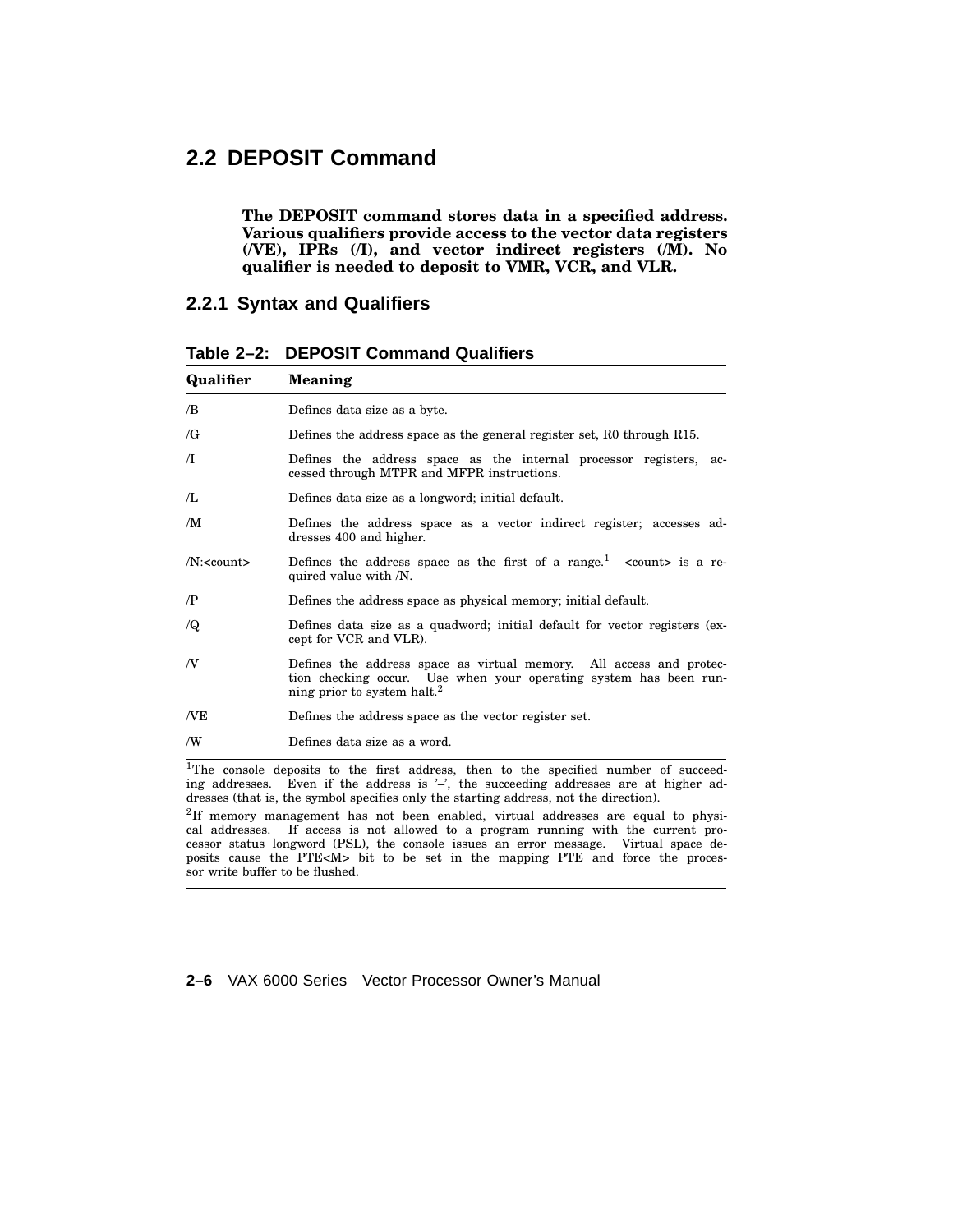The DEPOSIT command syntax is:

D[EPOSIT] [/qualifier] <address> <data>

where /qualifier is a value from Table 2-2, and the variable  $\langle data \rangle$  is a hexadecimal value to be stored. The value must fit in the data size to be deposited. The variable <address> is a 1- to 8-digit hexadecimal value or one of the following:

- PSL, the processor status longword. You cannot use any address space qualifier with PSL.
- PC, the program counter. The address space is set to /G.
- SP, the stack pointer. The address space is set to  $/G$ .
- Rn, the general purpose register *n*. The register number is in decimal. The address space is set to /G.
- VCR, 7-bit Vector Count Register. No address qualifier is permitted.
- VLR, 7-bit Vector Length Register. No address qualifier is permitted.
- VMR, 64-bit Vector Mask Register. No address qualifier is permitted.
- V0–V15, vector registers. Elements of a vector register are specified V*n:mm*, where *n* is a decimal number 0–15 specifying the vector register, and *mm* is a hex number 0–3F specifying the element within the vector register. The address qualifier must be set to /VE.
- +, the location immediately following the last location you referenced in an EXAMINE or DEPOSIT command. For physical and virtual memory, the referenced location is the last location plus the size of the reference (1 for byte, 2 for word, 4 for longword). For other address spaces, the address is the last referenced address plus one.
- –, the location immediately preceding the last location you referenced in an EXAMINE or DEPOSIT command. For physical and virtual memory, the referenced location is the last location minus the size of the reference (1 for byte, 2 for word, 4 for longword). For other address spaces, the address is the last referenced address minus one.
- \*, the last location you referenced in an EXAMINE or DEPOSIT command.
- @, the location addressed by the last location you referenced in an EXAMINE or DEPOSIT command.

If no qualifiers are given with subsequent commands, the system uses the qualifiers from the preceding command as the defaults. With the / M qualifier, the address is a 3-digit hex number (400 or above).

Vector Console Commands **2–7**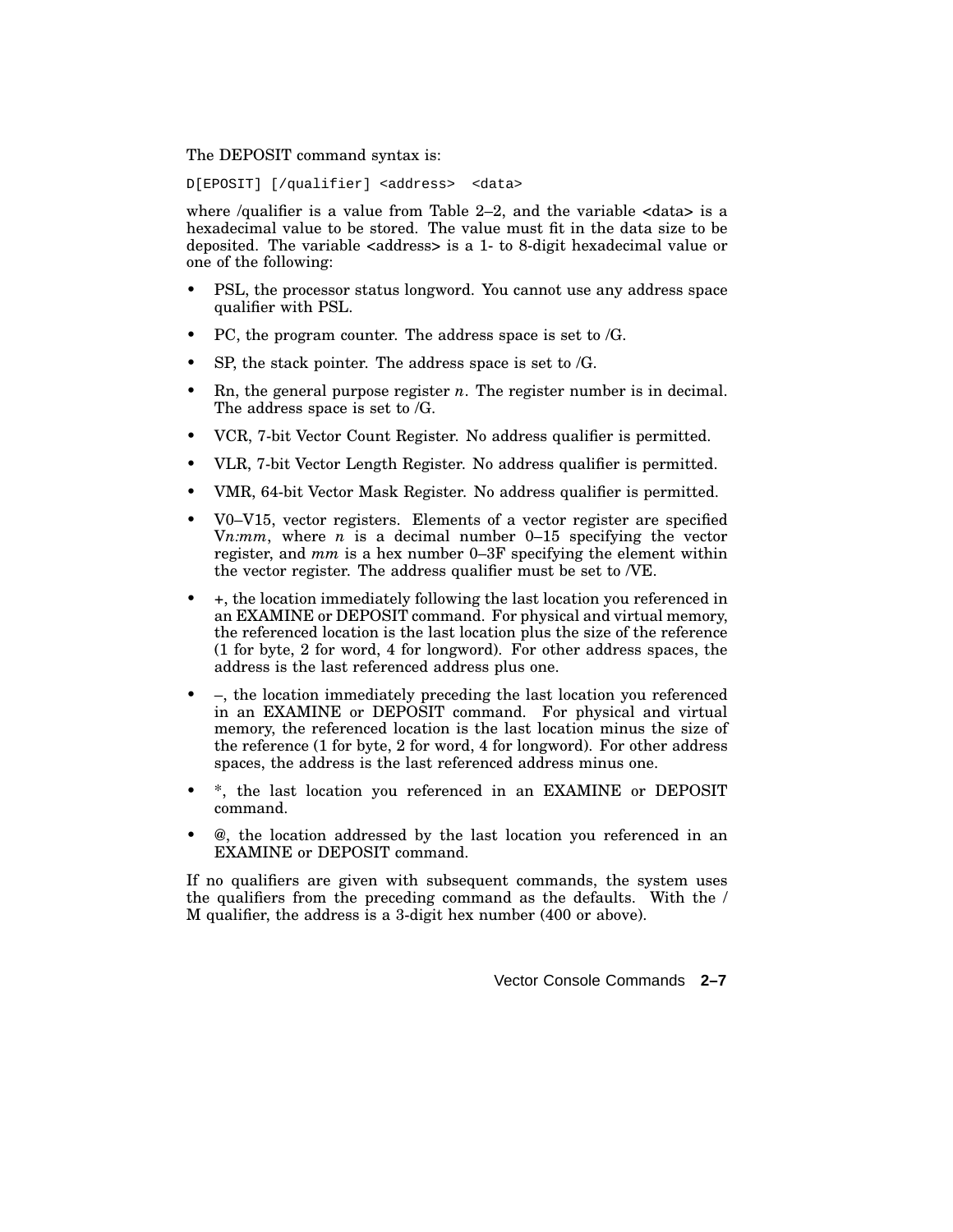## **2.2.2 Examples**

#### **Examples**

```
1. >>> DEPOSIT/VE V12 0 ! Deposits zero into all 64 elements
                            ! of vector register V12.
2. >>> DEPOSIT V6:2C/n:2 0 ! Deposits zero into V6 beginning at
                             ! element 2C (hex) and also in the next
                             ! two elements.
3. >>> DEPOSIT VLR 1 ! Deposits one in the Vector Length
                             ! Register.
4. >>> DEPOSIT/Q/P 200 FFFFFFFF45370201
                             ! Deposits FFFFFFFF45370201, a quadword
                             ! of data into physical memory at address
                             ! 200.
5. >>> DEPOSIT/M 440 0 ! Deposits zeros to vector indirect
                             ! register with address 440 (hex).
```
**2–8** VAX 6000 Series Vector Processor Owner's Manual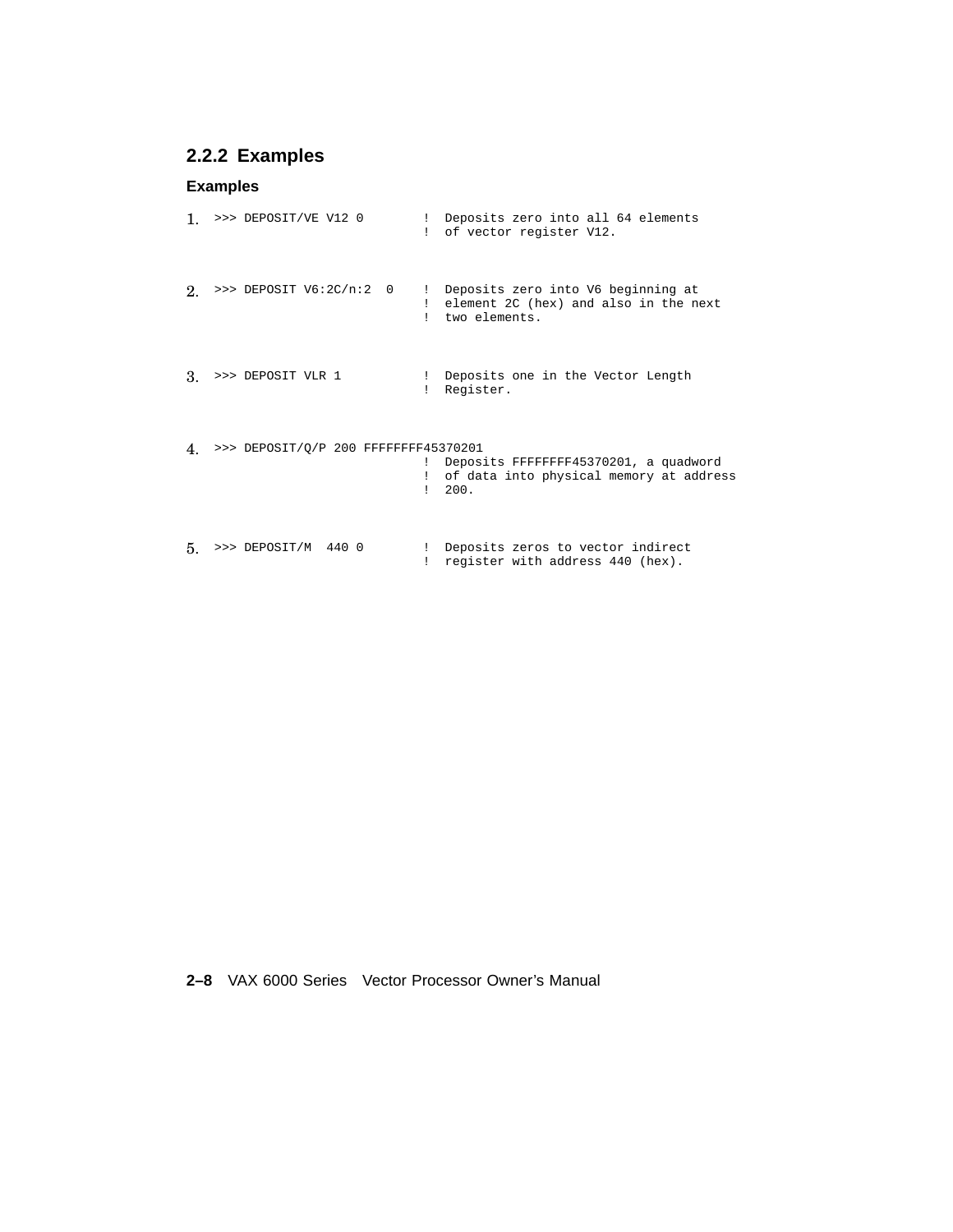The DEPOSIT command directs data into the specified address. If you do not specify any address space or data size qualifiers, the defaults are the last address space or data size specified in a DEPOSIT or EXAMINE command. After processor initialization, the default address space is physical memory, the default data size is longword, and the default address is zero.

If the specified value is too large to fit in the data size, the console program ignores the command and issues an error message. If the specified value is smaller than the data size to be deposited, the console program fills the high order data positions with zeros. If you specify conflicting data sizes or address spaces, the console program ignores the command and issues an error message.

Vector Console Commands **2–9**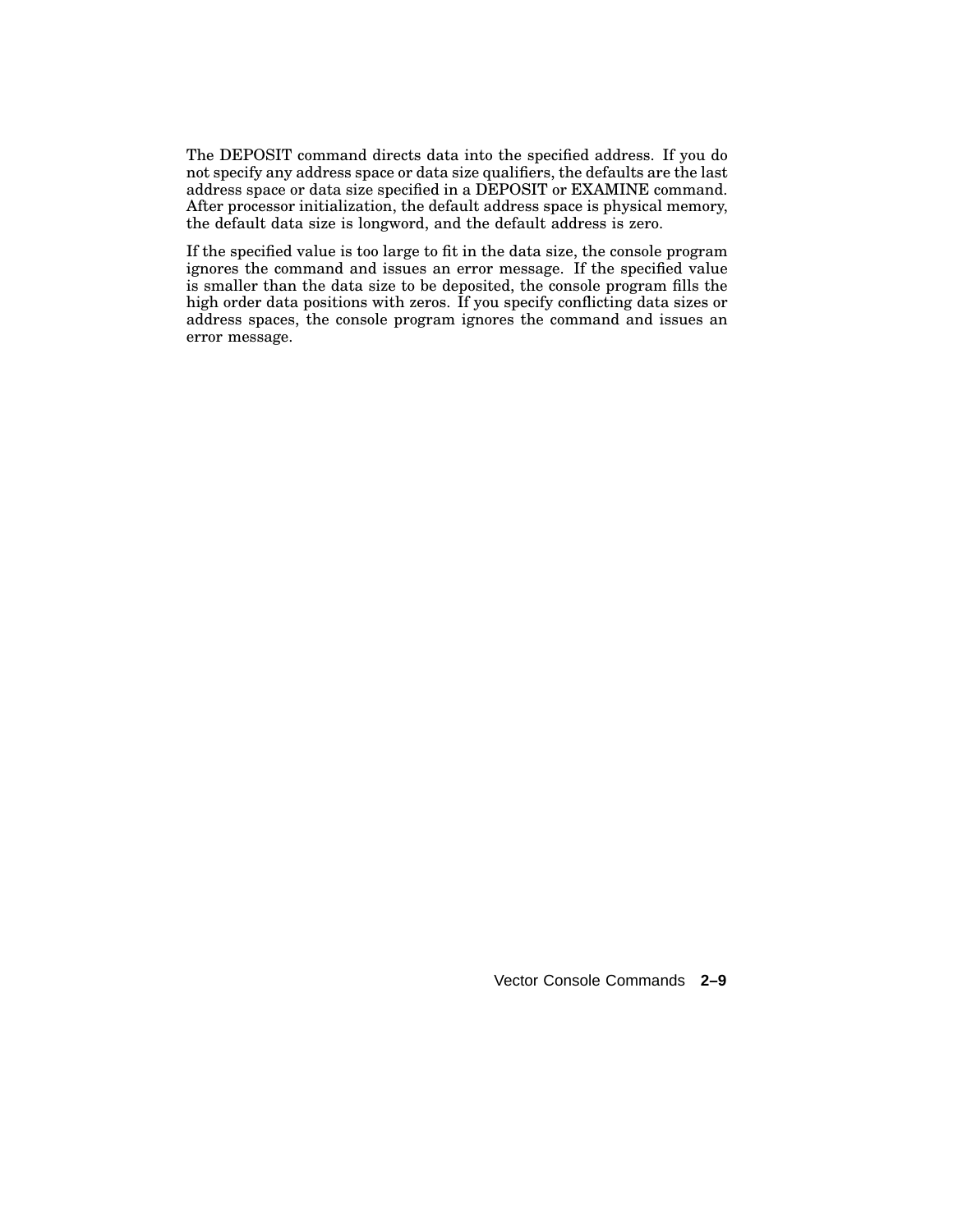## **2.3 EXAMINE**

**The EXAMINE command displays the contents of a specified address. Various qualifiers provide access to the vector data registers (/VE), IPRs (/I), and vector indirect registers (/M). No qualifier is needed to examine VMR, VCR, and VLR.**

#### **2.3.1 Syntax and Qualifiers**

**Table 2–3: EXAMINE Command Qualifiers**

| Qualifier              | <b>Meaning</b>                                                                                                                                                                   |
|------------------------|----------------------------------------------------------------------------------------------------------------------------------------------------------------------------------|
| /B                     | Defines data size as a byte.                                                                                                                                                     |
| /G                     | Defines the address space as the general register set, R0 through R15.                                                                                                           |
| $\pi$                  | Defines the address space as the internal processor registers,<br>ac-<br>cessed through MTPR and MFPR instructions.                                                              |
| Æ                      | Defines data size as a longword; initial default.                                                                                                                                |
| /M                     | Defines the address space as a vector indirect register; accesses ad-<br>dresses 400 and higher.                                                                                 |
| $/N$ : <count></count> | Defines the address space as the first of a range. <sup>1</sup> <count> is a re-<br/>quired value with /N.</count>                                                               |
| $\sqrt{P}$             | Defines the address space as physical memory; initial default.                                                                                                                   |
| $\sqrt{Q}$             | Defines data size as a quadword; initial default for vector registers (ex-<br>cept for VCR and VLR).                                                                             |
| N                      | Defines the address space as virtual memory. All access and protection check-<br>ing occur. <sup>2</sup>                                                                         |
| /VE                    | Defines the address space as the vector register set.                                                                                                                            |
| /W                     | Defines data size as a word.                                                                                                                                                     |
| dresses.               | <sup>1</sup> The console examines the first address, then the specified number of succeeding ad-<br>Even if the address is $\prime$ , the succeeding addresses are at higher ad- |

dresses; that is, the symbol specifies only the starting address, not the direction. 2 If memory management has not been enabled, virtual addresses are equal to physical addresses. If access is not allowed to a program running with the current processor status longword (PSL), the console issues an error message. Virtual space deposits cause the PTE<M> bit to be set in the mapping PTE and force the processor write buffer to be flushed.

**2–10** VAX 6000 Series Vector Processor Owner's Manual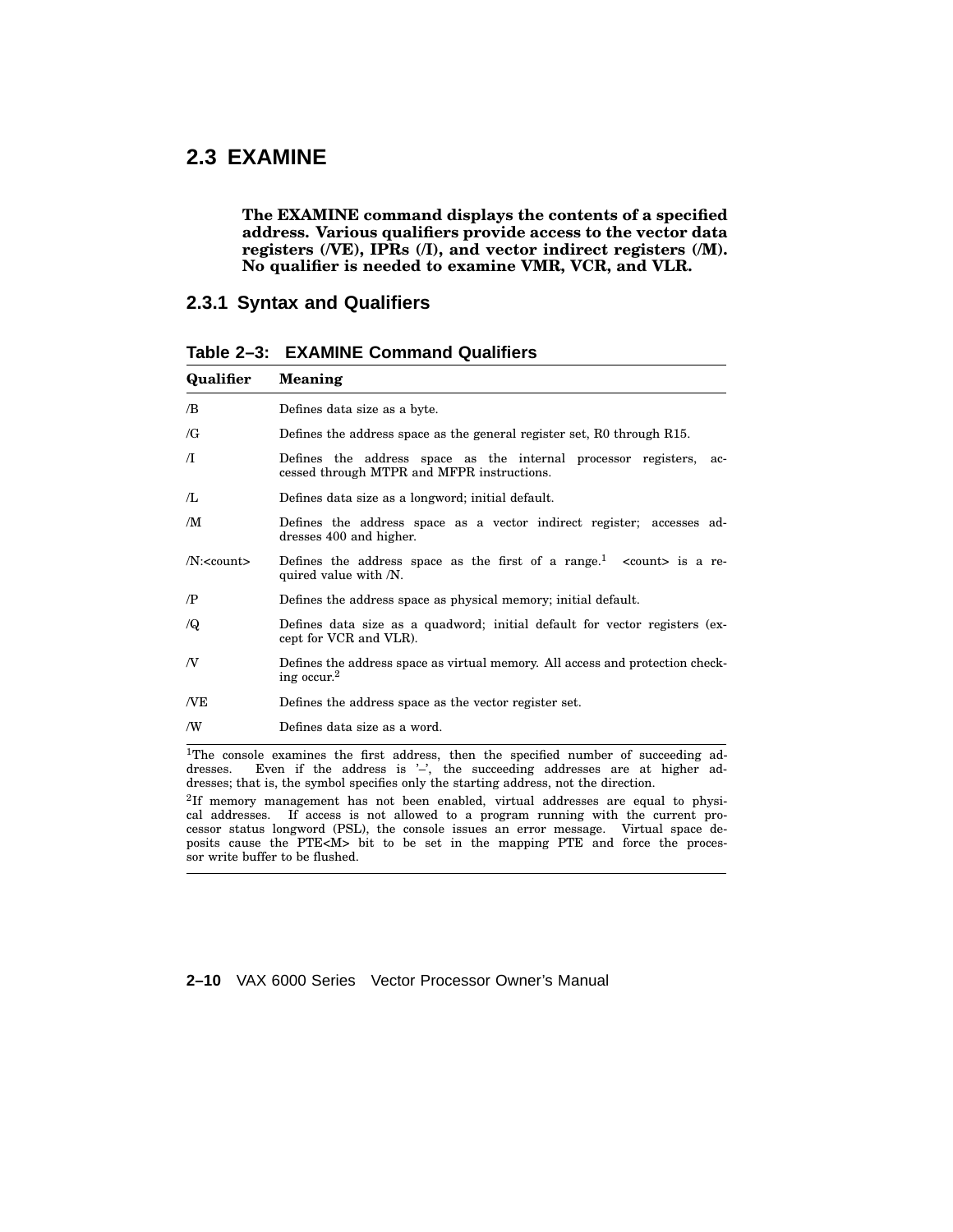The EXAMINE command syntax is:

E[XAMINE] [/qualifier] [<address>]

where /qualifier is a value from Table  $2-3$ , and  $\alpha$ ddress> is a 1- to 8-digit hexadecimal value or one of the following:

- PSL, the processor status longword. You cannot use any address space qualifier with PSL.
- PC, the program counter. The address space is set to /G.
- SP, the stack pointer. The address space is set to  $/G$ .
- Rn, the general purpose register *n*. The register number is in decimal. The address space is set to /G.
- VCR, 7-bit Vector Count Register. No address qualifier is permitted.
- VLR, 7-bit Vector Length Register. No address qualifier is permitted.
- VMR, 64-bit Vector Mask Register. No address qualifier is permitted.
- V0–V15, vector registers. Elements of a vector register are specified V*n:mm*, where *n* is a decimal number 0–15 specifying the vector register, and *mm* is a hex number 0–3F specifying the element within the vector register. The address qualifier must be set to /VE.
- +, the location immediately following the last location you referenced in an EXAMINE or DEPOSIT command. For physical and virtual memory, the referenced location is the last location plus the size of the reference (1 for byte, 2 for word, 4 for longword). For other address spaces, the address is the last referenced address plus one.
- –, the location immediately preceding the last location you referenced in an EXAMINE or DEPOSIT command. For physical and virtual memory, the referenced location is the last location minus the size of the reference (1 for byte, 2 for word, 4 for longword). For other address spaces, the address is the last referenced address minus one.
- \*, the last location you referenced in an EXAMINE or DEPOSIT command.
- @, the location addressed by the last location you referenced in an EXAMINE or DEPOSIT command.

If no qualifiers are given with subsequent commands, the system uses the qualifiers from the preceding command as the defaults. With the / M qualifier, the address is a 3-digit hex number (400 or above).

Vector Console Commands **2–11**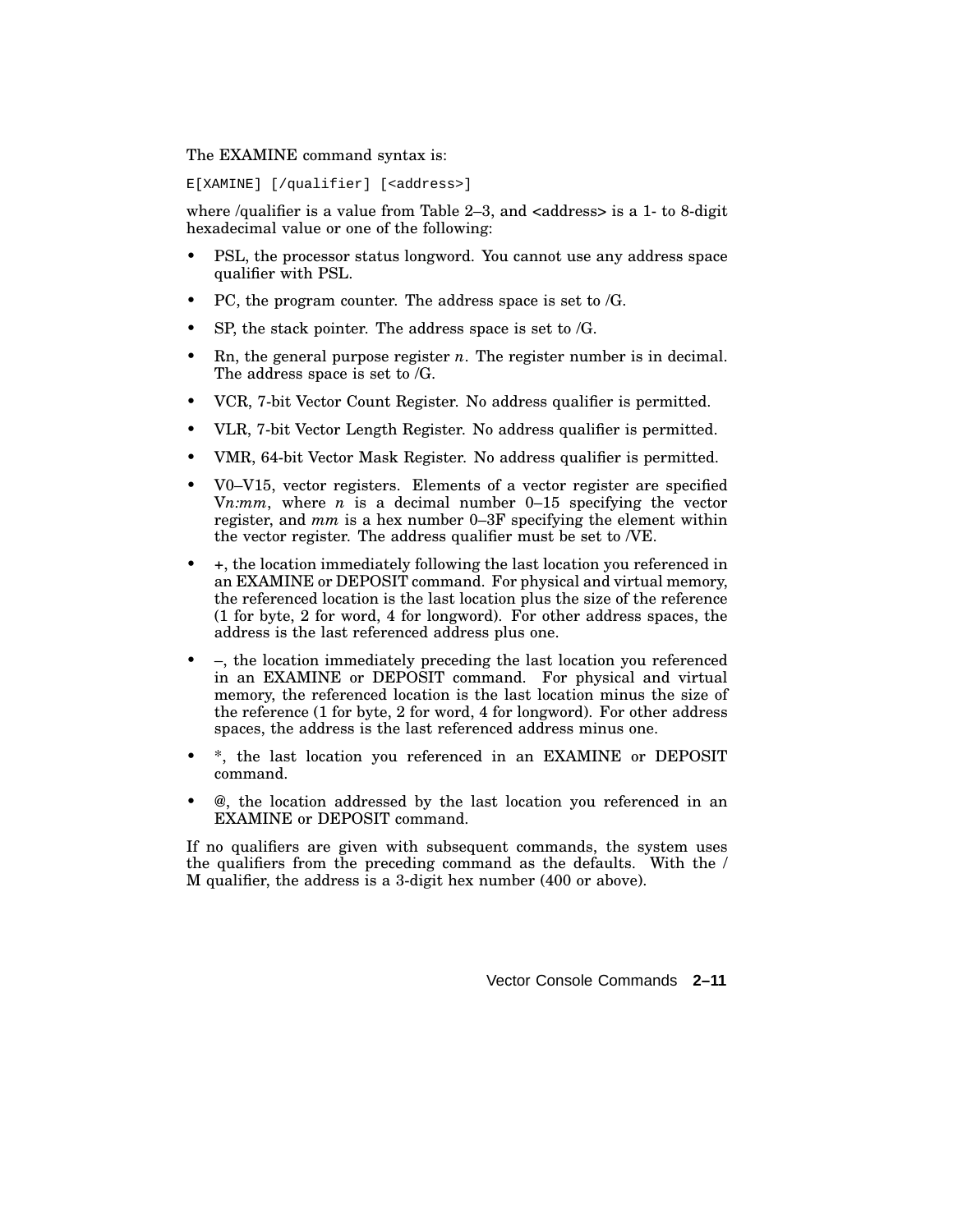## **2.3.2 Examples**

#### **Examples**

- 1. >>> EXAMINE VLR ! Examines the Vector Length ! Register.
	- M 00000001 0E

2. >>> EXAMINE/VE V0 ! Examines vector register V0; system ! displays all 64 elements of register V0.

| VE V00:00              | 00000000 00000002 |          |    | VE V00:01        |                          | 00000000 00000002 |
|------------------------|-------------------|----------|----|------------------|--------------------------|-------------------|
| VE V00:02              | 00000000          | 00000002 |    | VE V00:03        | 00000000                 | 00000002          |
| VE V00:04              | 00000000          | 00000002 |    | VE V00:05        | 00000000                 | 00000002          |
| VE V00:06              | 00000000          | 00000002 |    | VE V00:07        | 00000000                 | 00000002          |
| VE V00:08              | 00000000          | 00000002 |    | VE V00:09        | 00000000                 | 00000002          |
| <b>VE V00:0A</b>       | 00000000          | 00000002 |    | VE V00:0B        | 00000000                 | 00000002          |
| <b>VE V00:0C</b>       | 00000000          | 00000002 |    | <b>VE V00:0D</b> | 00000000                 | 00000002          |
| <b>VE V00:0E</b>       | 00000000          | 00000002 |    | <b>VE V00:0F</b> | 00000000                 | 00000002          |
| VE V00:10              | 00000000          | 00000002 |    | VE V00:11        | 00000000                 | 00000002          |
| VE V00:12              | 00000000          | 00000002 |    | VE V00:13        | 00000000                 | 00000002          |
| VE V00:14              | 00000000          | 00000002 |    | VE V00:15        | 00000000                 | 00000002          |
| VE V00:16              | 00000000          | 00000002 |    | VE V00:17        | 00000000                 | 00000002          |
| VE V00:18              | 00000000          | 00000002 |    | VE V00:19        | 00000000                 | 00000002          |
| <b>VE V00:1A</b>       | 00000000          | 00000002 | VE | VO0:1B           | 00000000                 | 00000002          |
| <b>VE V00:1C</b>       | 00000000          | 00000002 |    | <b>VE V00:1D</b> | 00000000                 | 00000002          |
| VE V00:1E              | 00000000          | 00000002 |    | VE V00:1F        | 00000000                 | 00000002          |
| VE V00:20              | 00000000          | 00000002 |    | VE V00:21        | 00000000                 | 00000002          |
| VE V00:22              | 00000000          | 00000002 |    | VE V00:23        | 00000000                 | 00000002          |
| VE V00:24              | 00000000          | 00000002 |    | VE V00:25        | 00000000                 | 00000002          |
| VE V00:26              | 00000000          | 00000002 |    | VE V00:27        | 00000000                 | 00000002          |
| VE V00:28              | 00000000          | 00000002 |    | VE V00:29        | 00000000                 | 00000002          |
| <b>VE V00:2A</b>       | 00000000          | 00000002 |    | <b>VE V00:2B</b> | 00000000                 | 00000002          |
| <b>VE V00:2C</b>       | 00000000          | 00000002 | VE | VO0:2D           | 00000000                 | 00000002          |
| <b>VE V00:2E</b>       | 00000000          | 00000002 | VE | VO0:2F           | 00000000                 | 00000002          |
| VE V00:30              | 00000000          | 00000002 | VE | V00:31           | 00000000                 | 00000002          |
| VE V00:32              | 00000000          | 00000002 |    | VE V00:33        | 00000000                 | 00000002          |
| VE V00:34              | 00000000          | 00000002 |    | VE V00:35        | 00000000                 | 00000002          |
| VE V00:36              | 00000000          | 00000002 |    | VE V00:37        | 00000000                 | 00000002          |
| VE V00:38              | 00000000          | 00000002 |    | VE V00:39        | 00000000                 | 00000002          |
| <b>VE V00:3A</b>       | 00000000          | 00000002 |    | <b>VE V00:3B</b> | 00000000                 | 00000002          |
| <b>VE V00:3C</b>       | 00000000          | 00000002 |    | VE V00:3D        | 00000000                 | 00000002          |
| <b>VE V00:3E</b>       | 00000000          | 00000002 |    | <b>VE V00:3F</b> | 00000000                 | 00000002          |
| SSS FYAMINF (O / D 200 |                   |          |    |                  | Framings the miadword in |                   |

3. >>> EXAMINE/Q/P 200 ! Examines the quadword in ! physical memory at address 200.

**2–12** VAX 6000 Series Vector Processor Owner's Manual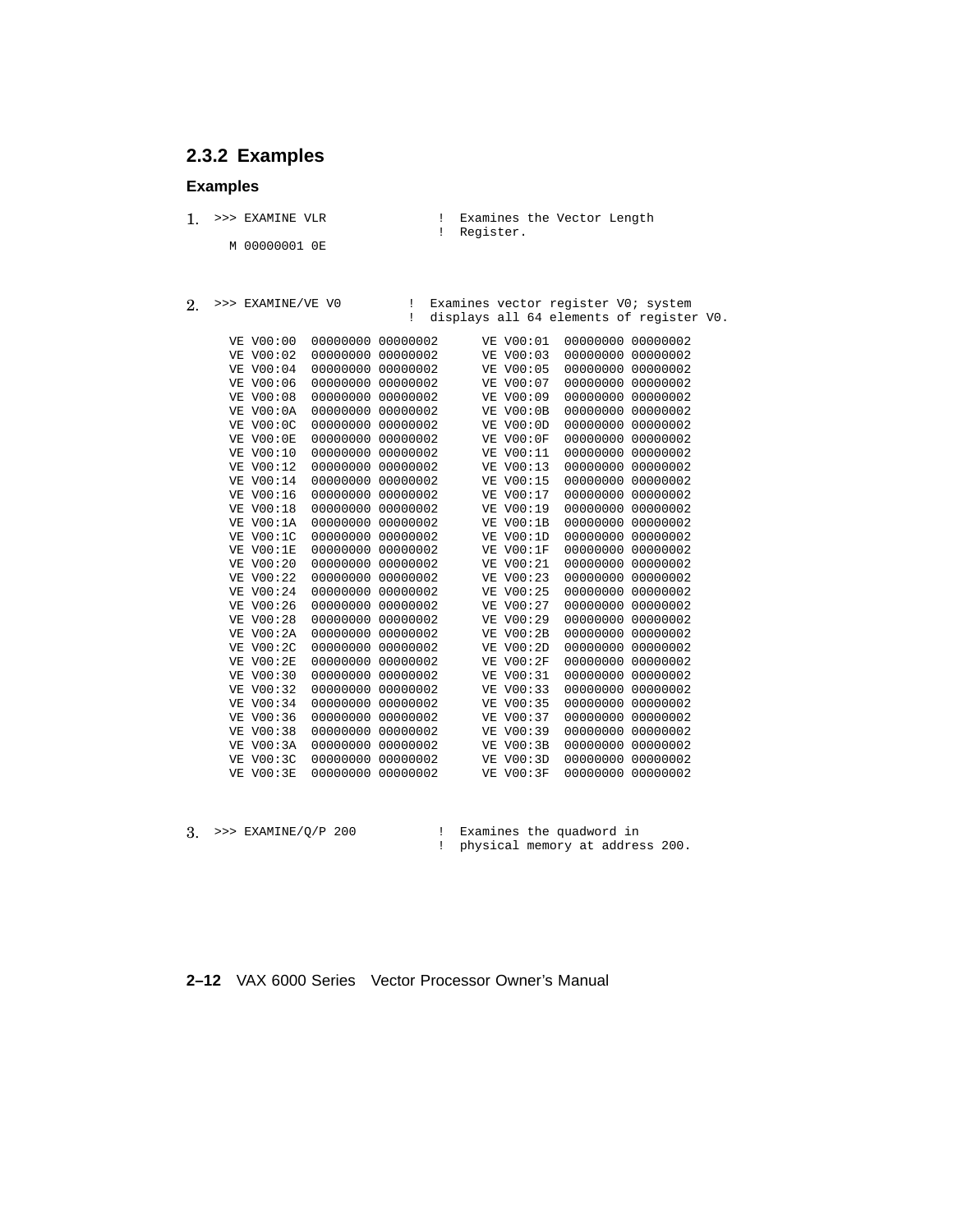```
4. >>> EXAMINE/VE V12:2E ! Examines element 2E (hex)
                                  ! (which is 41 decimal) of vector
                                  ! data register V12.
5. >>> EXAMINE/M 440 ! Examines the vector indirect
! register at hex address 440.
      M 440 FFFFFFFF 00000000 ! /M is used to access vector
                                 ! indirect registers.
```
The system response to the EXAMINE command is in hexadecimal notation:

<address space identifier> <address> <data>

where <address space identifier> can be one of these values:

- $P$  Physical memory. When virtual memory is examined, the  $\leq$ address space identifier> is  $\tilde{P}$  and <address> is the translated physical address.
- G General register.
- I Internal processor register.
- M Vector indirect register. This identifier is also returned when the PSL is examined.
- VE Vector data register.

Vector Console Commands **2–13**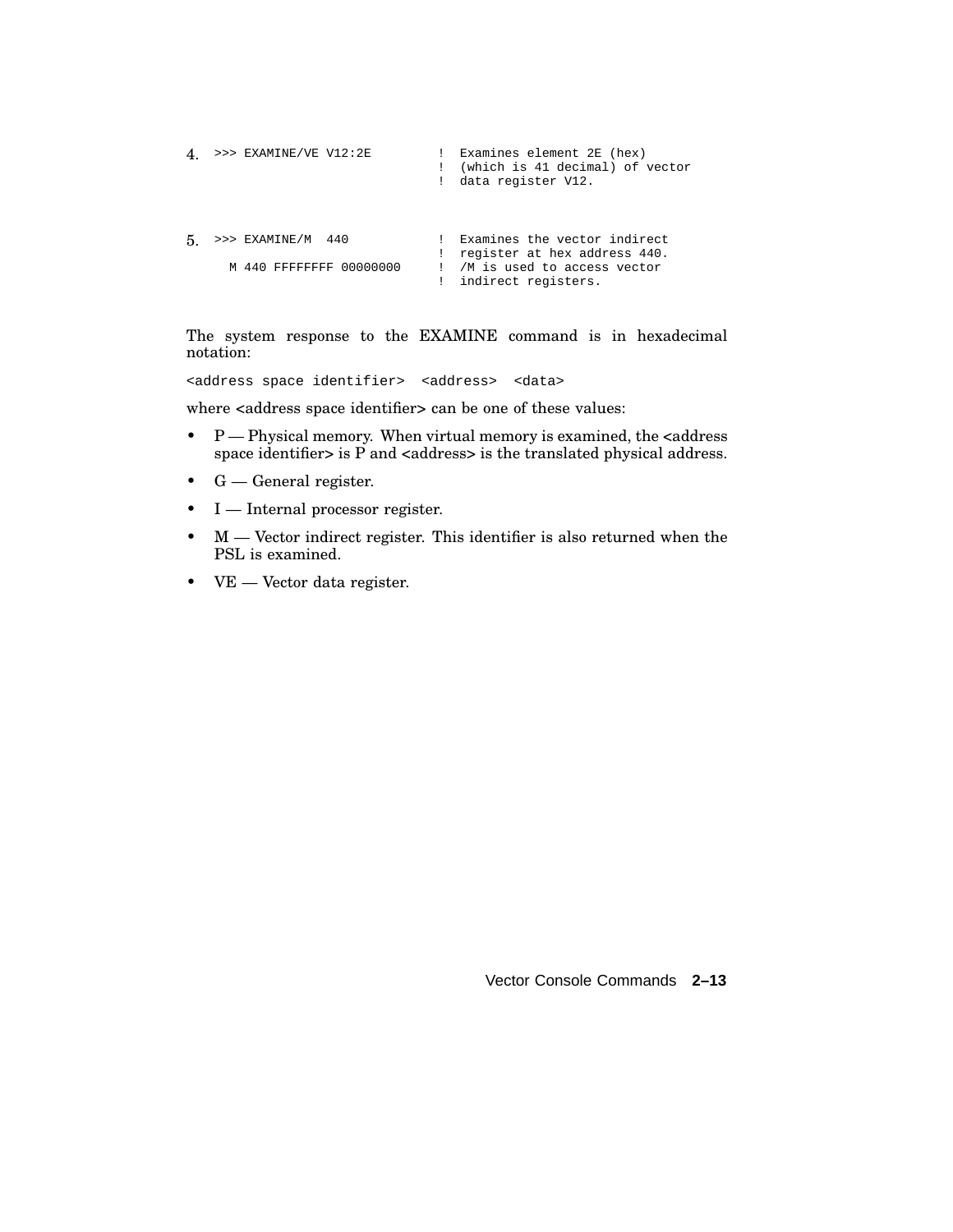## **2.4 SET CPU Command**

**The SET CPU command allows you to specify a particular processor as the primary processor or designate its eligibility to become the primary processor. You can also disable a vector processor module.**

### **2.4.1 Syntax and Qualifiers**

| Qualifier                      | <b>Meaning</b>                                                                                                                                                                                                          |
|--------------------------------|-------------------------------------------------------------------------------------------------------------------------------------------------------------------------------------------------------------------------|
| /E[NABLED]<br>/AI.I.           | Processor is included in the system configuration and is eligi-<br>ble to become the boot processor. With the <i>ALL</i> qualifier all pro-<br>cessors are eligible to become the boot processor; initial de-<br>fault. |
| <b>NOE[NABLED]</b>             | Processor is immediately excluded from the system configu-<br>ration; START, BOOT, and CONTINUE commands are ig-<br>nored.                                                                                              |
| <b>/NEXIT PRIMARYI</b>         | Processor will be the primary (boot) processor at the next sys-<br>tem reset.                                                                                                                                           |
| /PIRIMARYI<br>/AIJ.            | Processor will be eligible to be selected as the primary (boot) pro-<br>cessor at the next system reset. With the /ALL qualifier all pro-<br>cessors are eligible to become the boot processor; initial de-<br>fault.   |
| /NOP[RIMARY]                   | Processor will not be eligible to be selected as the pri-<br>mary (boot) processor at the next system reset.                                                                                                            |
| <b><i>NIECTOR ENABLEDI</i></b> | Vector processor attached to the specified scalar processor is in-<br>cluded in the system configuration and can be sent vector instruc-<br>tions; initial default.                                                     |
| /NOV[ECTOR_ENABLED]            | Vector processor attached to the specified scalar processor is ex-<br>cluded from the system configuration.                                                                                                             |
| None                           | Processor immediately becomes the new primary proces-<br>sor; the next system prompt comes from the new primary proces-<br>sor.                                                                                         |

**Table 2–4: SET CPU Command Qualifiers**

#### **2–14** VAX 6000 Series Vector Processor Owner's Manual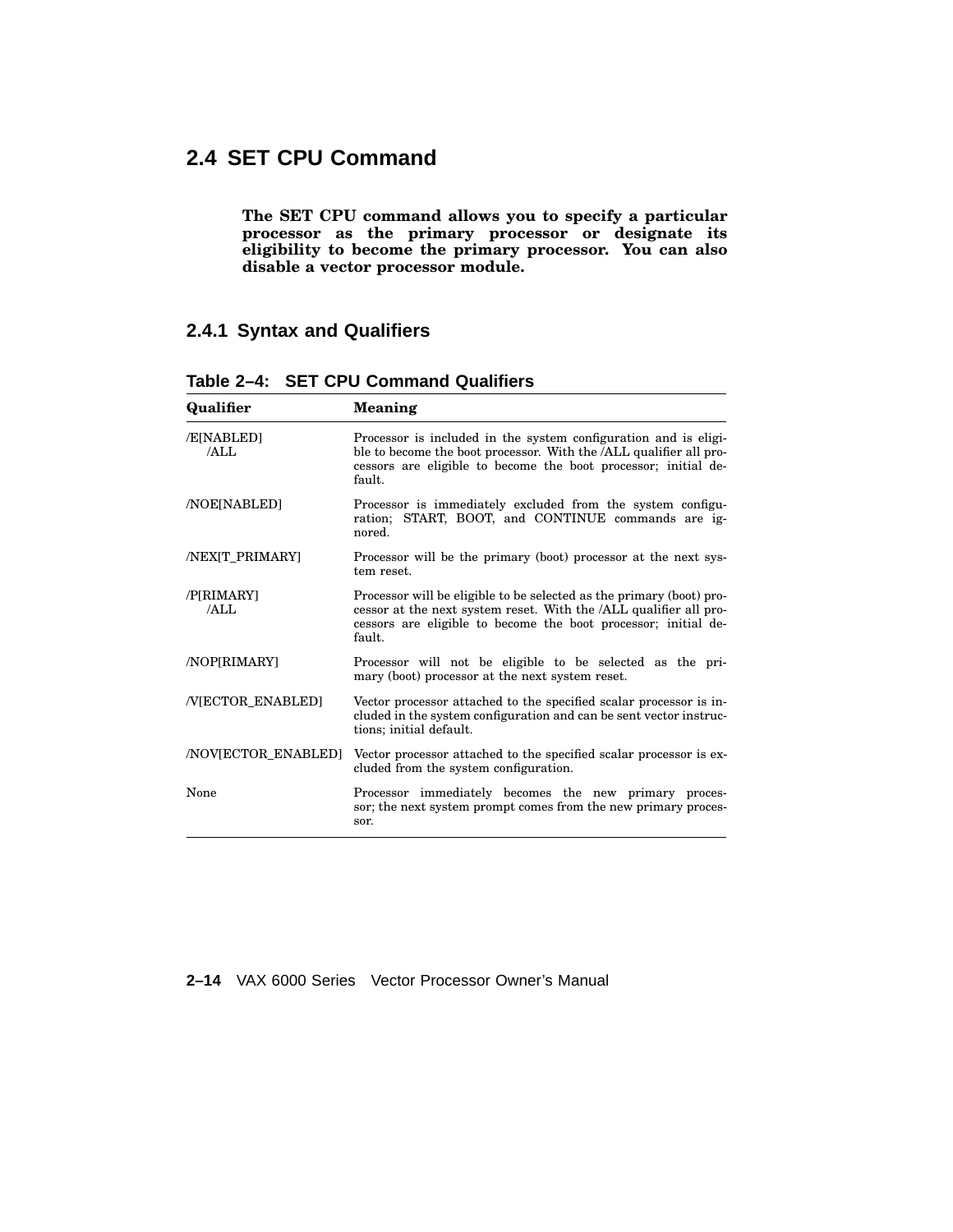The SET CPU command syntax is:

SE[T] C[PU] [/qualifier] [<XMI-node>]

where <XMI-node> is the <REFERENCE>(XMI) node number of the processor to be affected. If you omit <XMI-node>, the system uses the current processor.

If you omit all qualifiers, the SET CPU command immediately causes the specified processor to become the primary processor. The console terminal is then connected to the new primary processor, and the next console prompt is generated by the designated processor.

If you use qualifiers, the SET CPU command changes the processor parameters that take effect at the next system reset. These qualifiers modify the EEPROM (if the lower key switch is set to Update) and take effect immediately:

- /ENABLE
- /NOENABLED
- /VECTOR\_ENABLED
- /NOVECTOR\_ENABLED

The /NEXT\_PRIMARY qualifier acts the same as if you had issued a SET CPU/NOPRIMARY command for all other nodes. To undo /NEXT\_ PRIMARY, you can issue the SET CPU/PRIMARY/ALL command.

The /NOVECTOR\_ENABLED qualifier removes the vector processor from the system configuration. The scalar processor is not affected. The /VECTOR\_ENABLED qualifier restores the vector processor to the configuration.

The effect of the SET CPU command qualifiers is shown on the BPD lines of the system self-test display (see Section 2.5).

**NOTE:** *For performance reasons, the scalar processor of a scalar/vector pair should not be made the primary processor when other scalar processors are in the system.*

Vector Console Commands **2–15**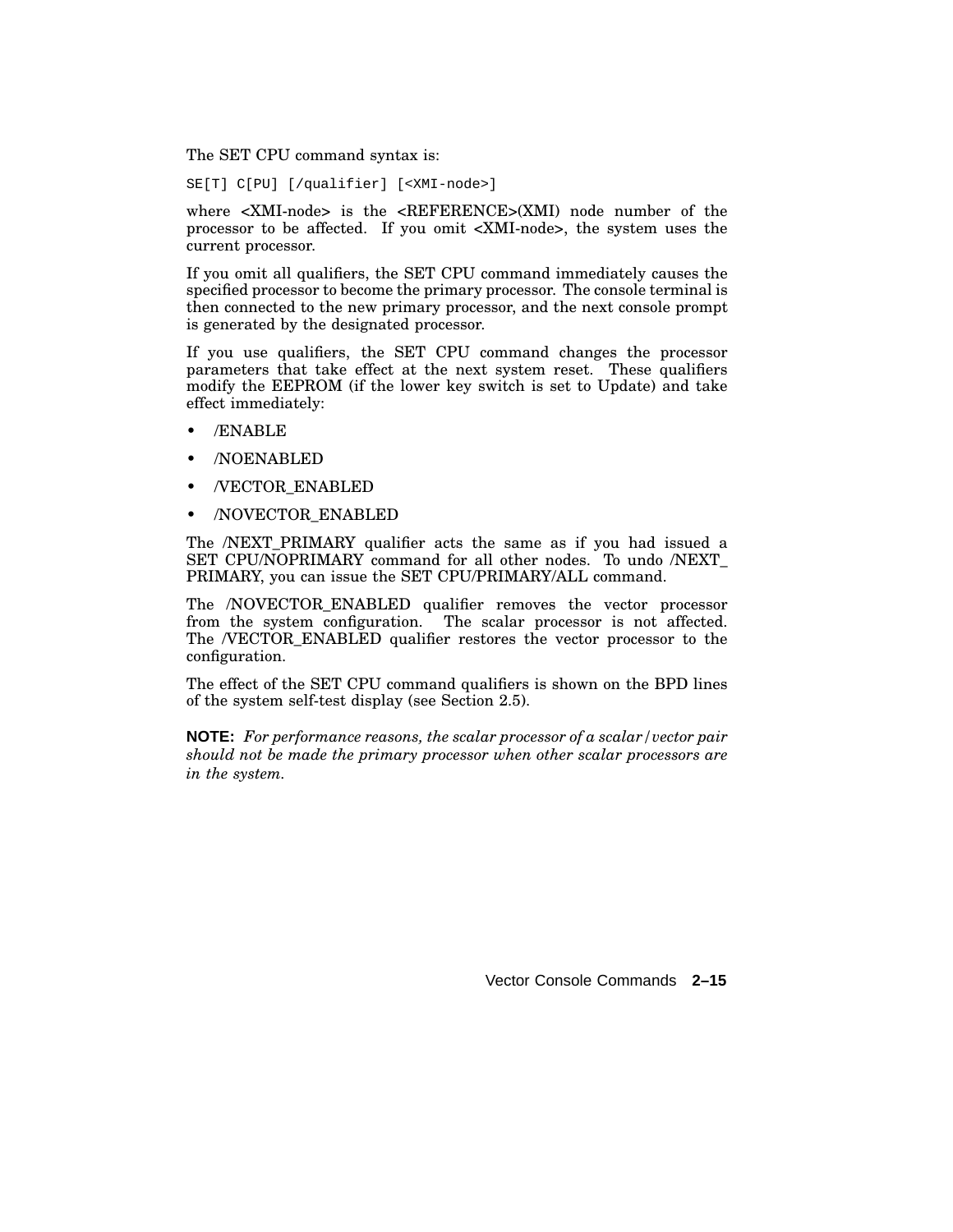## **2.4.2 Examples**

### **Examples**

|  |                              | >>> SET CPU/NOVECTOR ENABLED 4 : The vector processor attached<br>! to the scalar processor at node 4<br>! is disabled.   |
|--|------------------------------|---------------------------------------------------------------------------------------------------------------------------|
|  | >>> SET CPU/VECTOR ENABLED 4 | ! The vector processor attached<br>! to the scalar processor at node 4<br>! is included in the system configur-<br>ation. |

**2–16** VAX 6000 Series Vector Processor Owner's Manual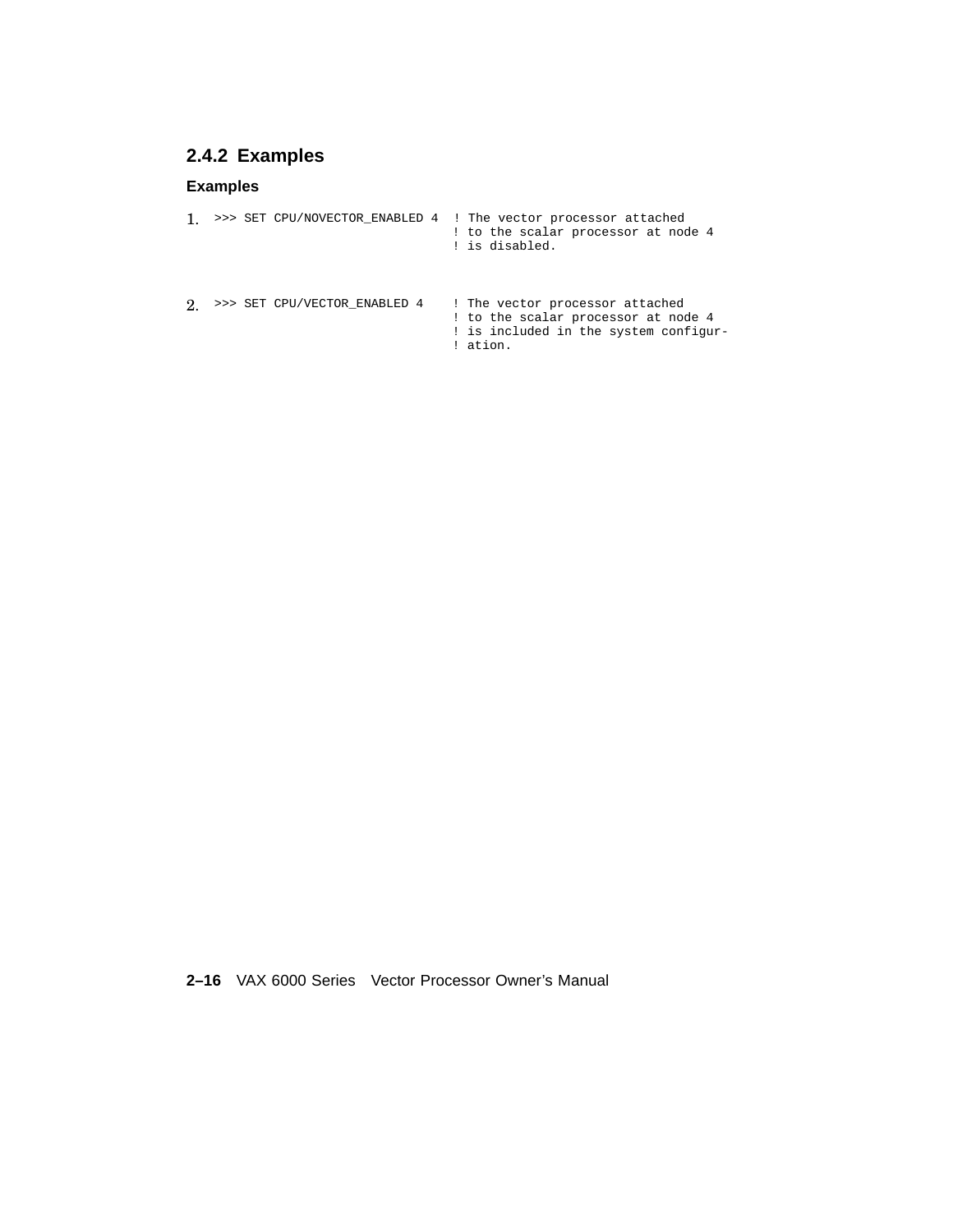**Table 2–5: SET CPU Command Qualifiers' Effect After a System Reset**

| Qualifier                 | <b>BPD Value at Next Reset<sup>1</sup></b>                                                                       |  |  |  |  |  |  |  |  |
|---------------------------|------------------------------------------------------------------------------------------------------------------|--|--|--|--|--|--|--|--|
| <b>/NEXIT PRIMARYI</b>    | B for boot processor; must be chosen the boot proces-<br>sor at the next system reset. All other CPUs show as D. |  |  |  |  |  |  |  |  |
| <b>NOE[NABLED]</b>        | D for disable; processor is not included in the configura-<br>tion.                                              |  |  |  |  |  |  |  |  |
| /NOP[RIMARY]              | D for disable; can be only a secondary processor.                                                                |  |  |  |  |  |  |  |  |
| /P[RIMARY]                | B if selected as the boot processor; E if it is a secondary proces-<br>sor.                                      |  |  |  |  |  |  |  |  |
| <b>NOVIECTOR ENABLEDI</b> | D for disable; vector processor is not included in the configura-<br>tion.                                       |  |  |  |  |  |  |  |  |
| None                      | B for boot processor.                                                                                            |  |  |  |  |  |  |  |  |
|                           | <sup>1</sup> The key switch must be at Update when the SET CPU command is issued.                                |  |  |  |  |  |  |  |  |

Vector Console Commands **2–17**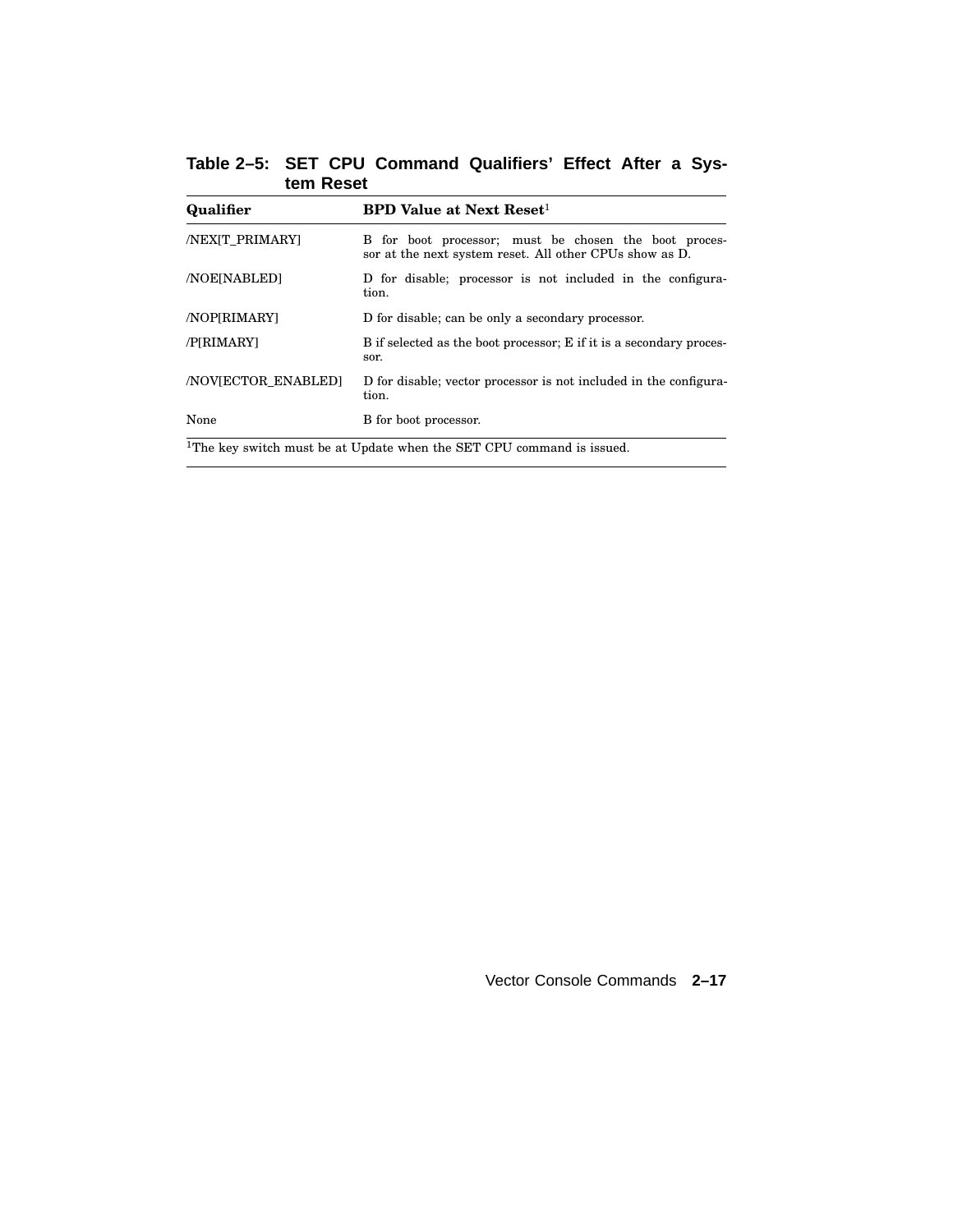## **2.5 Sample Console Session**

|                                                                                                               | #123456789 0123456789 0123456789 01234567#                                    |                                                                                                         |                      |                      |                                                                                                                                                                                                                                                             |                      |                      |                                   |                      |                                              | ❶                                             |                                   |                                               |                                         |                      |                    |
|---------------------------------------------------------------------------------------------------------------|-------------------------------------------------------------------------------|---------------------------------------------------------------------------------------------------------|----------------------|----------------------|-------------------------------------------------------------------------------------------------------------------------------------------------------------------------------------------------------------------------------------------------------------|----------------------|----------------------|-----------------------------------|----------------------|----------------------------------------------|-----------------------------------------------|-----------------------------------|-----------------------------------------------|-----------------------------------------|----------------------|--------------------|
| F                                                                                                             | Е                                                                             | D                                                                                                       | C                    | В                    | Α                                                                                                                                                                                                                                                           | 9                    | 8                    | 7                                 | 6                    | 5                                            | 4<br>0                                        | $\overline{3}$                    | 2                                             | $\mathbf{1}$                            | 0                    | NODE #             |
|                                                                                                               | Α                                                                             | Α                                                                                                       |                      |                      | М                                                                                                                                                                                                                                                           | М                    | М                    |                                   |                      | М                                            | $V - -P$                                      |                                   | Ρ                                             | Р                                       |                      | TYP                |
|                                                                                                               | $\circ$                                                                       | $\circ$                                                                                                 |                      | $\ddot{\phantom{0}}$ | $\begin{array}{c} + \end{array}$                                                                                                                                                                                                                            | $\ddot{}$            | $\ddot{}$            |                                   | $\ddot{\phantom{0}}$ | $\begin{array}{c} + \end{array}$             | $\begin{array}{c} + \end{array}$<br>Ε         | $\! + \!\!\!\!$<br>Е              | $\begin{array}{c} + \end{array}$<br>Ε         | $\! + \!\!\!\!$<br>В                    |                      | STF                |
|                                                                                                               | $\ddot{\phantom{0}}$                                                          | $\ddot{\phantom{0}}$                                                                                    |                      |                      |                                                                                                                                                                                                                                                             | $\ddot{\phantom{0}}$ | $\ddot{\phantom{0}}$ |                                   |                      | $\ddot{\phantom{0}}$<br>$\ddot{\phantom{a}}$ | $+$                                           | $^{+}$                            | $+$                                           | $^{+}$                                  |                      | BPD<br>ETF         |
|                                                                                                               |                                                                               |                                                                                                         |                      |                      |                                                                                                                                                                                                                                                             |                      |                      |                                   |                      | $\ddot{\phantom{0}}$                         | Ε                                             | Ε                                 | Ε                                             | В                                       |                      | <b>BPD</b>         |
|                                                                                                               |                                                                               |                                                                                                         |                      |                      |                                                                                                                                                                                                                                                             | $\ddot{\phantom{0}}$ | $\ddot{\phantom{0}}$ | $\bullet$<br>$\ddot{\phantom{0}}$ | $\bullet$<br>$^{+}$  | $\bullet$<br>$\ddot{\phantom{0}}$            | $\bullet$<br>$\begin{array}{c} + \end{array}$ | $\bullet$<br>$\ddot{\phantom{0}}$ | $\bullet$<br>$\begin{array}{c} + \end{array}$ | $\ddot{\phantom{0}}$<br>$\! + \!\!\!\!$ | $\ddot{\phantom{0}}$ | XBI D -<br>XBI E + |
|                                                                                                               |                                                                               |                                                                                                         | $\ddot{\phantom{0}}$ | $\ddot{\phantom{a}}$ | A4                                                                                                                                                                                                                                                          | A3                   | A <sub>2</sub>       | $\ddot{\phantom{a}}$              | $\ddot{\phantom{a}}$ | A1                                           | $\ddot{\phantom{0}}$                          | $\cdot$                           | $\cdot$                                       | $\ddot{\phantom{0}}$                    |                      | ILV                |
|                                                                                                               |                                                                               | $\ddot{\phantom{0}}$                                                                                    | $\ddot{\phantom{0}}$ | $\ddot{\phantom{a}}$ | 32                                                                                                                                                                                                                                                          | 32                   | 32                   | $\mathbf{r}$                      | $\ddot{\phantom{a}}$ | 32                                           |                                               |                                   |                                               |                                         |                      | 128Mb              |
|                                                                                                               | $ROM0 = V2.00$                                                                |                                                                                                         |                      |                      | $ROM1 = V2.00$                                                                                                                                                                                                                                              |                      |                      |                                   |                      | $EEPROM = 2.00/2.00$                         |                                               |                                   |                                               |                                         | $SN = SG01234567$    |                    |
| $1+$<br>$2+$<br>$3+$<br>$4+$<br>$5+$<br>$8+$<br>$9+$<br>$A+$<br>$D -$<br>$E+$<br>$1+$<br>$3+$<br>$4+$<br>$6+$ | /NOVECTOR_ENABLED-<br>/NOPRIMARY-<br>>>> SHOW CONFIGURATION<br>XBI D<br>XBI E | Type<br>KA64A<br>KA64A<br>KA64A<br>FV64A<br>MS62A<br>MS62A<br>MS62A<br>MS62A<br>DRB32<br>KDB50<br>TBK70 |                      |                      | Rev<br>(8082) 0007<br>(8082) 0007<br>(8082) 0007<br>$(0000) 0001$ $\bullet$<br>(4001) 0002<br>(4001) 0002<br>(4001) 0002<br>(4001) 0002<br>DWMBA/A (2001) 0002<br>DWMBA/A (2001) 0002<br>DWMBA/B (2107) 0007<br>(0101) 0001<br>$(010E)$ OF1C<br>(410B) 0307 | $\mathbf{4}$         |                      |                                   |                      |                                              |                                               |                                   |                                               |                                         |                      |                    |
|                                                                                                               | >>> SET CPU 3                                                                 |                                                                                                         |                      | 6                    |                                                                                                                                                                                                                                                             |                      |                      |                                   |                      |                                              |                                               |                                   |                                               |                                         |                      |                    |
|                                                                                                               | $>>$ EX/M 440                                                                 |                                                                                                         |                      | 0                    |                                                                                                                                                                                                                                                             |                      |                      |                                   |                      |                                              |                                               |                                   |                                               |                                         |                      |                    |
|                                                                                                               |                                                                               |                                                                                                         |                      |                      | M 440 FFFFFFFF 00000000                                                                                                                                                                                                                                     |                      |                      |                                   |                      |                                              |                                               |                                   |                                               |                                         |                      |                    |

#### **2–18** VAX 6000 Series Vector Processor Owner's Manual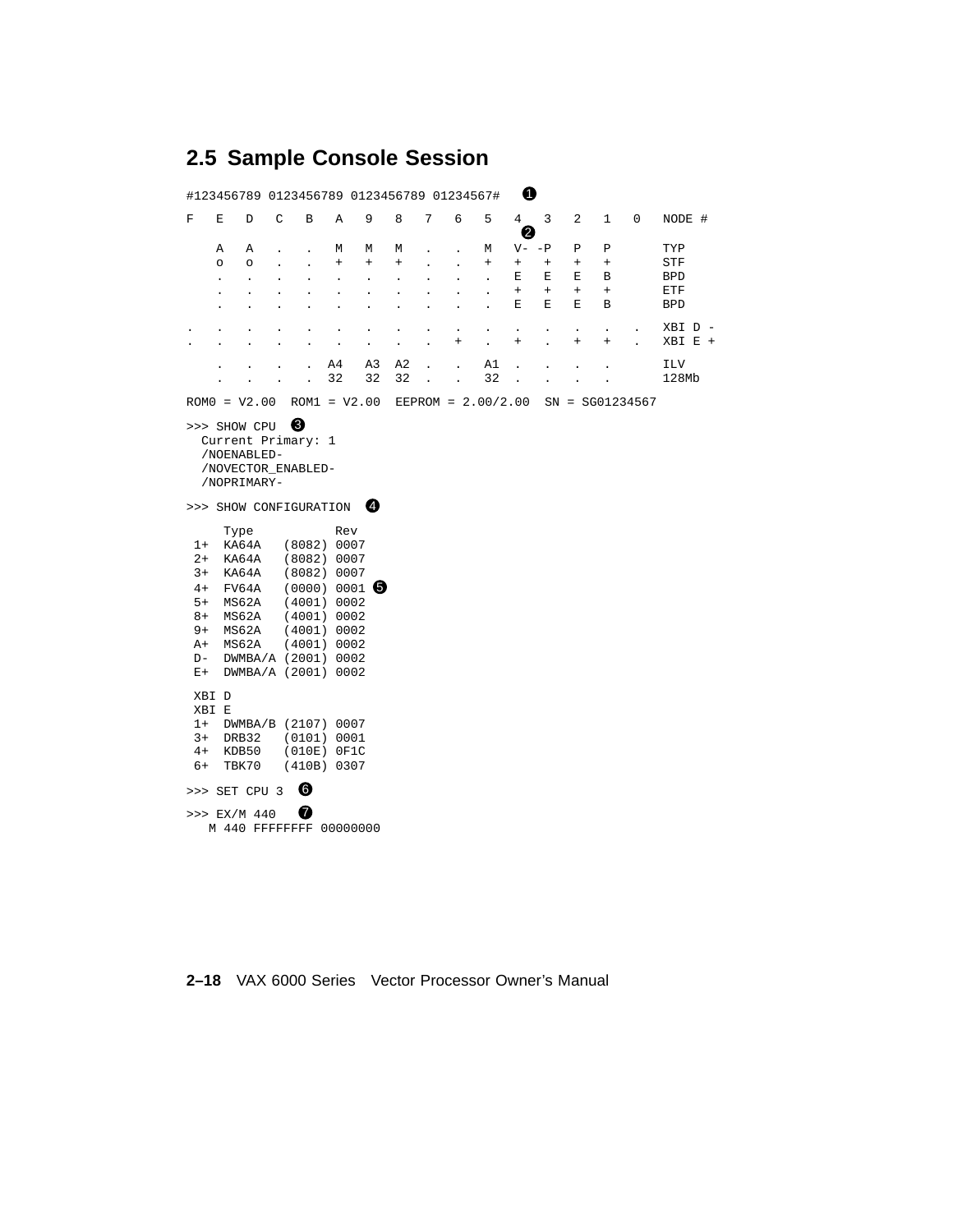|              | >>> SET CPU/NOVECTOR |  |
|--------------|----------------------|--|
| >>> SHOW CPU |                      |  |
|              | Current Primary: 3   |  |
|              | /NOENABLED-          |  |
|              | /NOVECTOR ENABLED-3  |  |
|              | /NOPRIMARY-          |  |
|              | >>> SET CPU/VEC      |  |
|              | >>> SET CPU 1        |  |

Sections of the sample console session flagged by the numbered callouts are explained below.

- 1 At power-up, the system performs self-test and displays the results. Note that the number of tests displayed in the progress trace differs if a vector module is attached to a CPU in node 1. See Appendix A for a detailed explanation of self-test.
- 2 The TYP line in the sample self-test display indicates that a vector processor is at node 4, and the dashes show that it is attached to the scalar processor at node 3.
- **3** Enter a SHOW CPU command. Information is given about the current primary processor and any attached vector processor. If a vector processor were attached to the CPU at node 1, the response to the SHOW CPU command would tell if the vector processor were enabled or disabled (from the SET CPU command).
- 4 Enter a SHOW CONFIGURATION command to show the hardware configuration. The system response indicates device node numbers, self-test status, device types, and contents of the revision register of the devices.
- 5 A vector processor, FV64A, is at node 4. A null device type appears in the parentheses. The FV64A is an XMI module, but it has no device type, since it functions as a coprocessor.
- 6 Make the scalar processor with the attached vector processor the primary processor by issuing the SET CPU 3 command.
- 7 The EXAMINE/M console command provides access to vector indirect registers. The register being read is that of the primary processor.
- 8 The SET CPU command can be used to disable a vector processor.
- 9 The vector processor attached to the CPU at node 3 has been disabled.
- <sup>10</sup> Issue SET CPU/VECTOR to return the vector processor to the configuration.
- $\bullet$  Issue another SET CPU command to make the processor at node 1 the boot processor.

Vector Console Commands **2–19**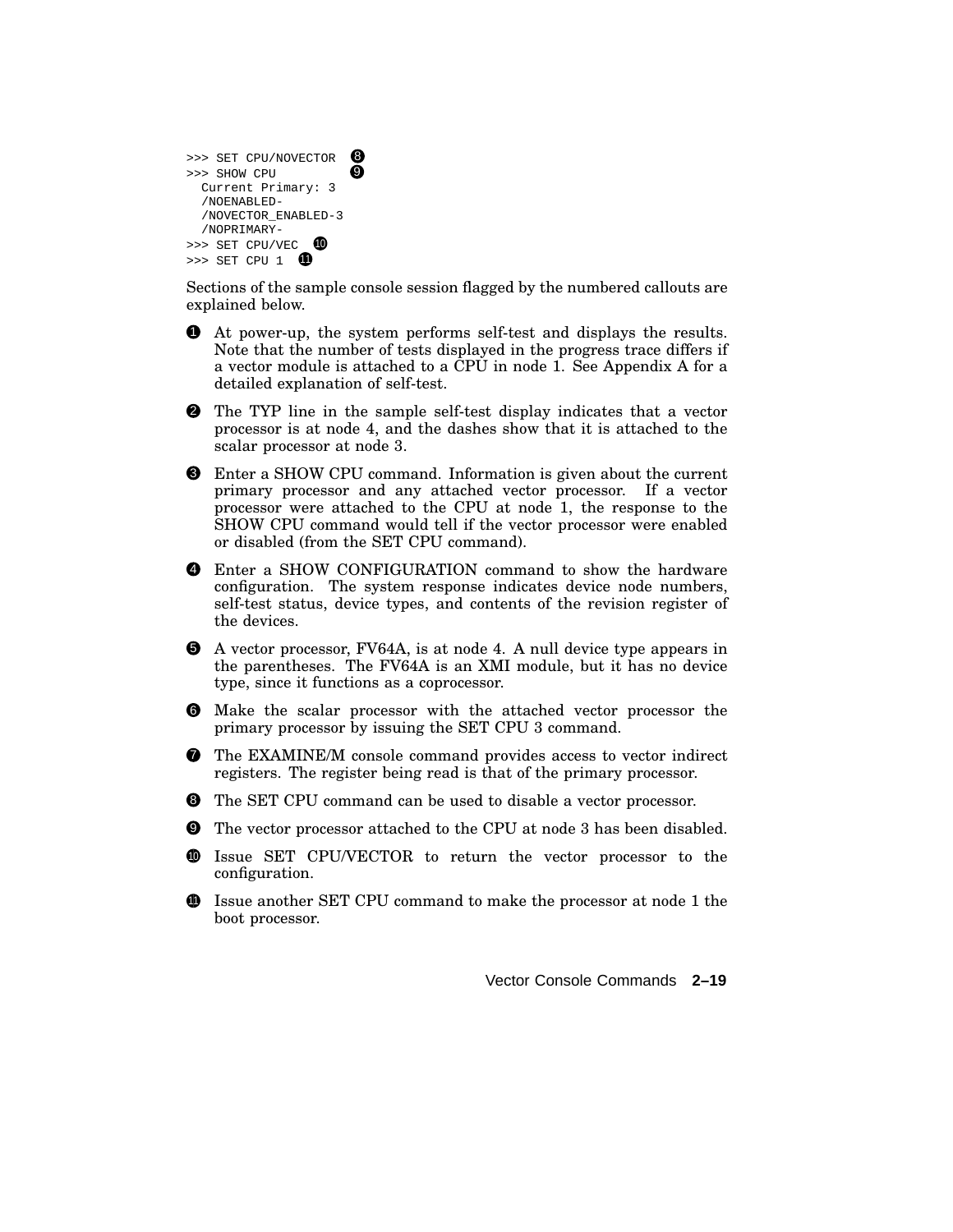# **Appendix A Self-Test**

Self-test results are displayed on the console terminal and are reported by module LEDs. Example A–1 is a sample self-test display for a VAX 6000 Model 400 system without a vector processor; the example deliberately includes some failures to illustrate the type of information reported. Example A–2 shows a sample self-test for a Model 400 system with two vector processors.

Figure  $A-1$  shows the  $\langle REFERENCE \rangle(xrp)$  LEDs after self-test. If the <REFERENCE>(xrp) has an attached vector module, the red LEDs on the <REFERENCE>(xrp) are also used to find the failing test number for the vector module. The vector module has a yellow self-test LED that lights when that module passes self-test.

For a more detailed description of self-test, see your system *Owner's Manual* Chapter 6.

Self-Test **A–1**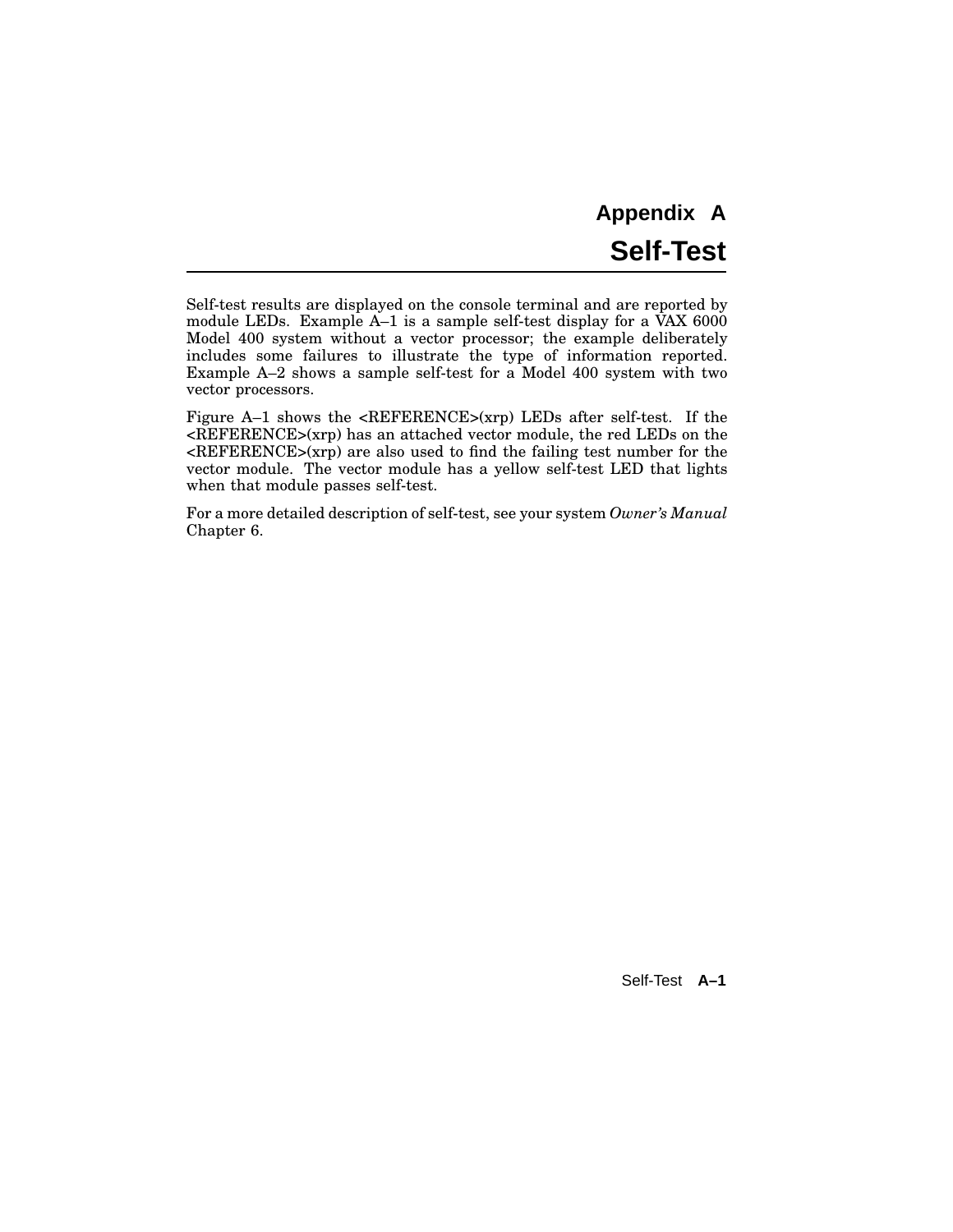#### **Example A–1: Sample Self-Test Results, Scalar Processors Only**

|            |          |         |   |   |                      | #123456789 0123456789 0123456789 01234567# |                      |                                  |        |   | O         |           |   |              |             |                                                        |             |
|------------|----------|---------|---|---|----------------------|--------------------------------------------|----------------------|----------------------------------|--------|---|-----------|-----------|---|--------------|-------------|--------------------------------------------------------|-------------|
| F          | E        | D       | C | B | Α                    | 9                                          | 8                    | 7                                | 6      | 5 | 4         | 3         | 2 | $\mathbf{1}$ | $\mathbf 0$ | NODE<br>#                                              | 2           |
|            | Α        | Α       |   |   | М                    | М                                          | М                    | М                                |        |   | P         | Ρ         | Ρ | Ρ            |             | TYP                                                    | 6066<br>606 |
|            | $\Omega$ | $\circ$ |   |   | $+$                  | $\ddot{}$                                  | $+$                  | $\begin{array}{c} + \end{array}$ |        |   | $+$       | $\ddot{}$ |   | $\pm$        |             | STF                                                    |             |
|            |          |         |   |   |                      |                                            |                      |                                  |        |   | Ε         | B         | Е | D            |             | <b>BPD</b>                                             |             |
|            |          |         |   |   |                      |                                            |                      |                                  |        |   | $\ddot{}$ |           |   | $\ddot{}$    |             | ETF                                                    |             |
|            |          |         |   |   |                      |                                            |                      |                                  |        |   | B         | Е         | E | D            |             | <b>BPD</b>                                             |             |
|            |          |         |   |   |                      |                                            |                      |                                  |        |   |           |           |   |              |             | XBI<br>Ð                                               | $-8$        |
|            |          |         |   |   |                      |                                            |                      |                                  | $^{+}$ |   | $+$       |           |   | $^{+}$       |             | XBI<br>E<br>$^{+}$                                     |             |
|            |          |         |   |   | B <sub>2</sub><br>32 | B1<br>32                                   | A <sub>2</sub><br>32 | A1<br>32                         |        |   |           |           |   |              |             | <b>ILV</b><br>128Mb                                    | 9<br>0      |
| ROM0<br>>> | $=$      | V2.00   |   |   |                      | $ROM1 = V2.00$                             | <b>ID</b>            |                                  |        |   |           |           |   |              |             | EEPROM = 2.00/2.01 $\bullet$ SN = SG01234567 $\bullet$ |             |

- 1 The progress trace. This line appears when slot 1 holds a <REFERENCE>(xrp) module. The <REFERENCE>(xrp) in slot 1 passed all 37 tests in self-test. (Note that the progress trace differs in a system when a vector processor is attached to the CPU in slot 1; see Example A–2).
- 2 Identifies the node number (NODE #).

Lines 3 through 7 refer to XMI node numbers; the XBI lines refer to VAXBI node numbers.

- $\bullet$  Identifies the module type (TYP).
	- $P = processor$  $M =$  memory  $A = adapter$
- 4 Gives self-test failure results (STF).
	- $+$  = passed
	- $-$  = failed
	- o = not tested as part of the initial power-up test

5 Shows boot processor designation (BPD).

- $E =$  eligible to be boot processor
- $D$  = ineligible to be boot processor

**A–2** VAX 6000 Series Vector Processor Owner's Manual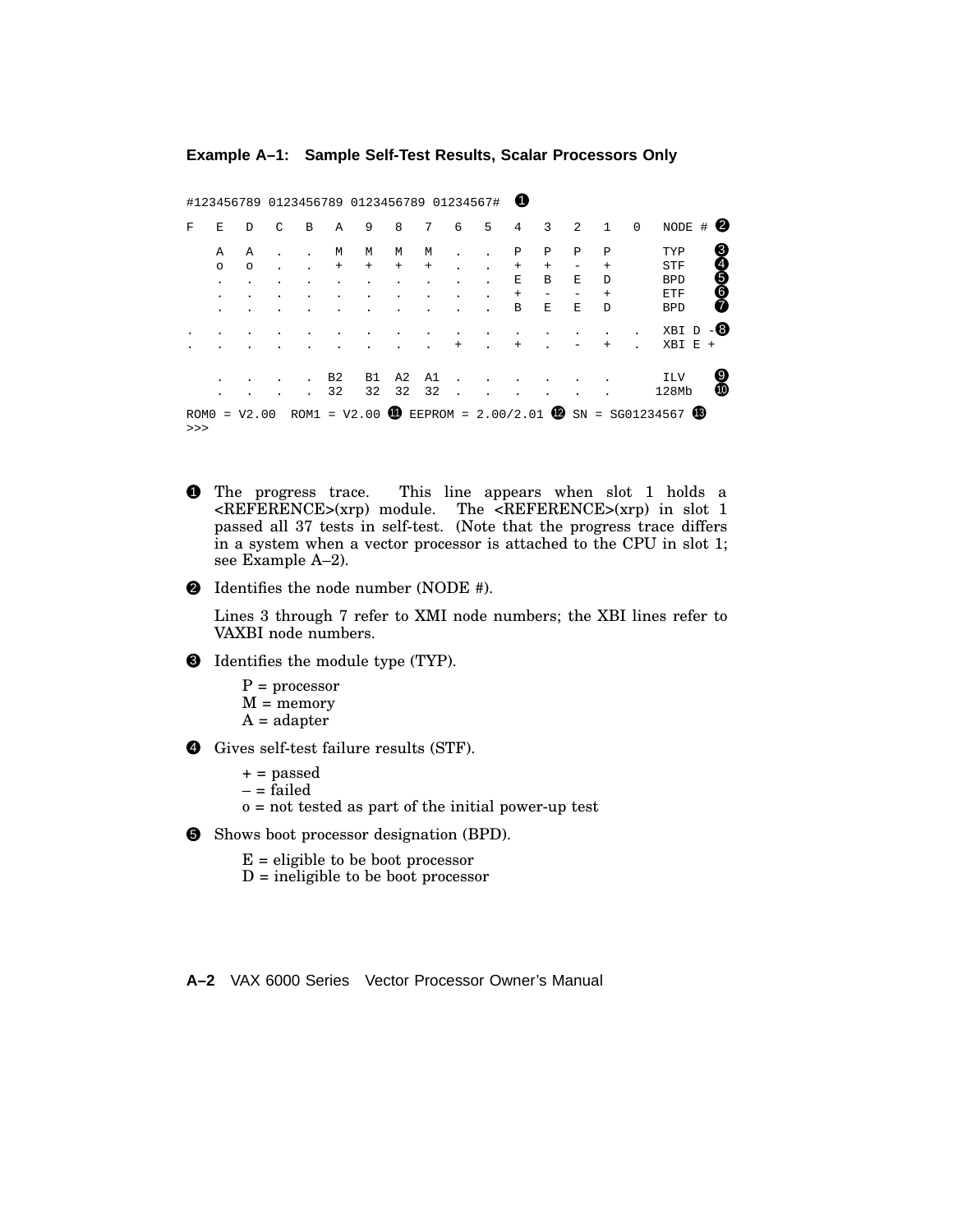- B = designated as boot processor
- 6 Gives extended CPU/memory tests failure results (ETF). Same interpretation as STF.
- $\bullet$  Shows the second boot processor designation, which may be different from that on the first BPD line.
- 8 Shows DWMBA test results, node number, and self-test results of the VAXBI nodes (XBI). The  $+$  or  $-$  at the right means that the DWMBA passed or failed when tested by the boot processor. If the DWMBA passed, a + or – corresponding to each VAXBI node indicates whether that node passed or failed its own self-test.
- 9 Displays the memory array membership in interleave sets (ILV). Each letter denotes a different interleave set.
- <sup>10</sup> Gives each memory array size and the total working memory size (Mb).
- **11** Shows the version number of the boot processor's ROMs (ROM0 and ROM1).
- <sup>12</sup> Gives the version number and revision number of the boot processor's EEPROM. The first number is the base revision of the EEPROM, which rarely changes. The second number is the revision of console and diagnostic patches applied to the EEPROM. This number increments with every patch operation.
- **13** Lists the serial number of the system (SN).

Self-Test **A–3**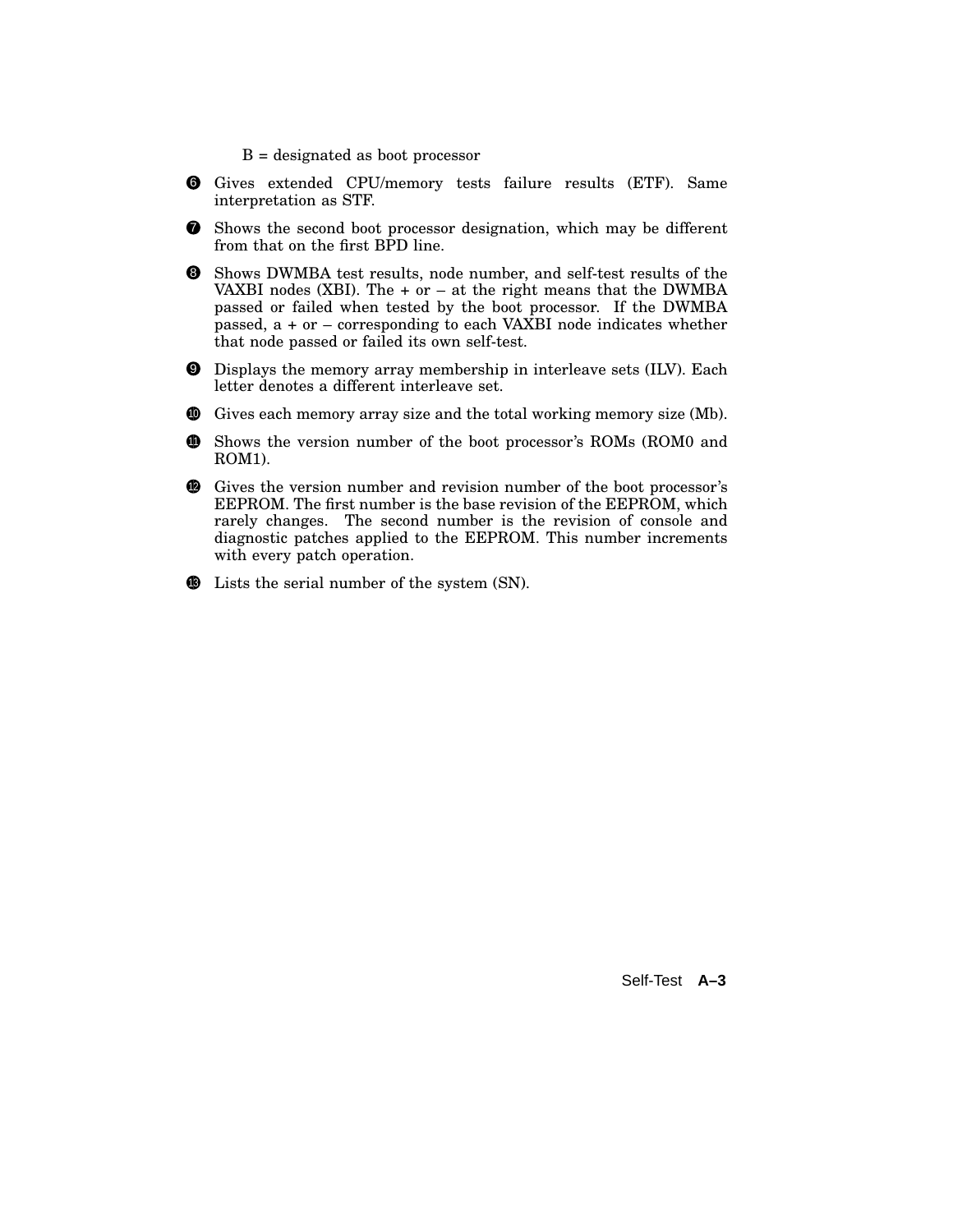The self-test display in Example A–2 shows a system with two vector processors.

#### **Example A–2: Sample Self-Test Results with Vector Processors**

|            |         |           |   |   |        |                | #123456789 0123456789 0123456789 0123456789 0123456789 # |                      |                      |          |                  |        |              |                   |             |                          |                  |  |
|------------|---------|-----------|---|---|--------|----------------|----------------------------------------------------------|----------------------|----------------------|----------|------------------|--------|--------------|-------------------|-------------|--------------------------|------------------|--|
| F          | E       | D         | C | B | Α      | 9              | 8                                                        | 7                    | 6                    | 5        | 4                | 3      | 2            | $\mathbf{1}$      | $\mathbf 0$ | NODE #                   |                  |  |
|            | A       | Α         |   |   | М      | М              |                                                          |                      | М                    | $V -$    | $-P$             | M      | $V -$        | $-P$              |             | TYP                      | 2                |  |
|            | $\circ$ | $\circ$   |   |   | $^{+}$ | $\ddot{}$      |                                                          |                      | $^{+}$               | $+$<br>Ε | $\ddot{}$<br>Ε   | $+$    | $+$<br>E     | $^{+}$<br>В       |             | <b>STF</b><br><b>BPD</b> | $\left(3\right)$ |  |
|            |         |           |   |   |        |                |                                                          | ٠                    |                      | $+$<br>Е | $^{+}$<br>Е      |        | $+$<br>E     | $^{+}$<br>B       |             | ETF<br><b>BPD</b>        | (4<br>6          |  |
|            |         |           |   |   |        |                |                                                          |                      |                      |          |                  |        |              |                   |             |                          |                  |  |
|            |         |           |   |   |        |                |                                                          | $\ddot{\phantom{a}}$ | $^{+}$<br>$^{+}$     | $^{+}$   | $^{+}$<br>$^{+}$ | $^{+}$ | ä.<br>$^{+}$ | $+$<br>$+$        |             | $XBI$ $D$ +<br>XBI       | $E +$            |  |
|            |         |           |   |   | A4     | A <sub>3</sub> |                                                          | ÷.                   | A <sub>2</sub>       |          |                  | A1     |              |                   |             | <b>ILV</b>               |                  |  |
|            |         |           |   |   | 32     | 32             |                                                          |                      | 32                   |          |                  | 32     |              |                   |             | 128Mb                    |                  |  |
| ROM0<br>>> |         | $= V2.00$ |   |   |        | $ROM1 = V2.00$ |                                                          |                      | EEPROM = $2.00/2.00$ |          |                  |        |              | $SN = SG01234567$ |             | 6                        |                  |  |

- **1** The progress trace indicates that the processor in slot 1 passed all 49 tests that comprise self-test for CPUs with vector processors. This progress trace differs from that shown in Example A–1. In a system where the CPU in slot 1 has no attached vector processor, self-test for that CPU consists of 37 tests.
- 2 Vector processors (V) are in slots 2 and 5. The dashed lines indicate that they are attached to the scalar processors to their right.
- 3 The boot processor is determined and is indicated by B. The E for the other scalar processor indicates that it is eligible to be boot processor.

The E for the vector processor means that it is enabled. A vector processor can be disabled with the SET CPU n /NOVECTOR\_ ENABLED console command. If this command were issued, a D would be on the BPD lines to indicate that the specified vector processor has been disabled.

- 4 All processors pass the extended test.
- 5 Version 2 (or greater) of the ROMs and EEPROM are required for vector processing support.

**A–4** VAX 6000 Series Vector Processor Owner's Manual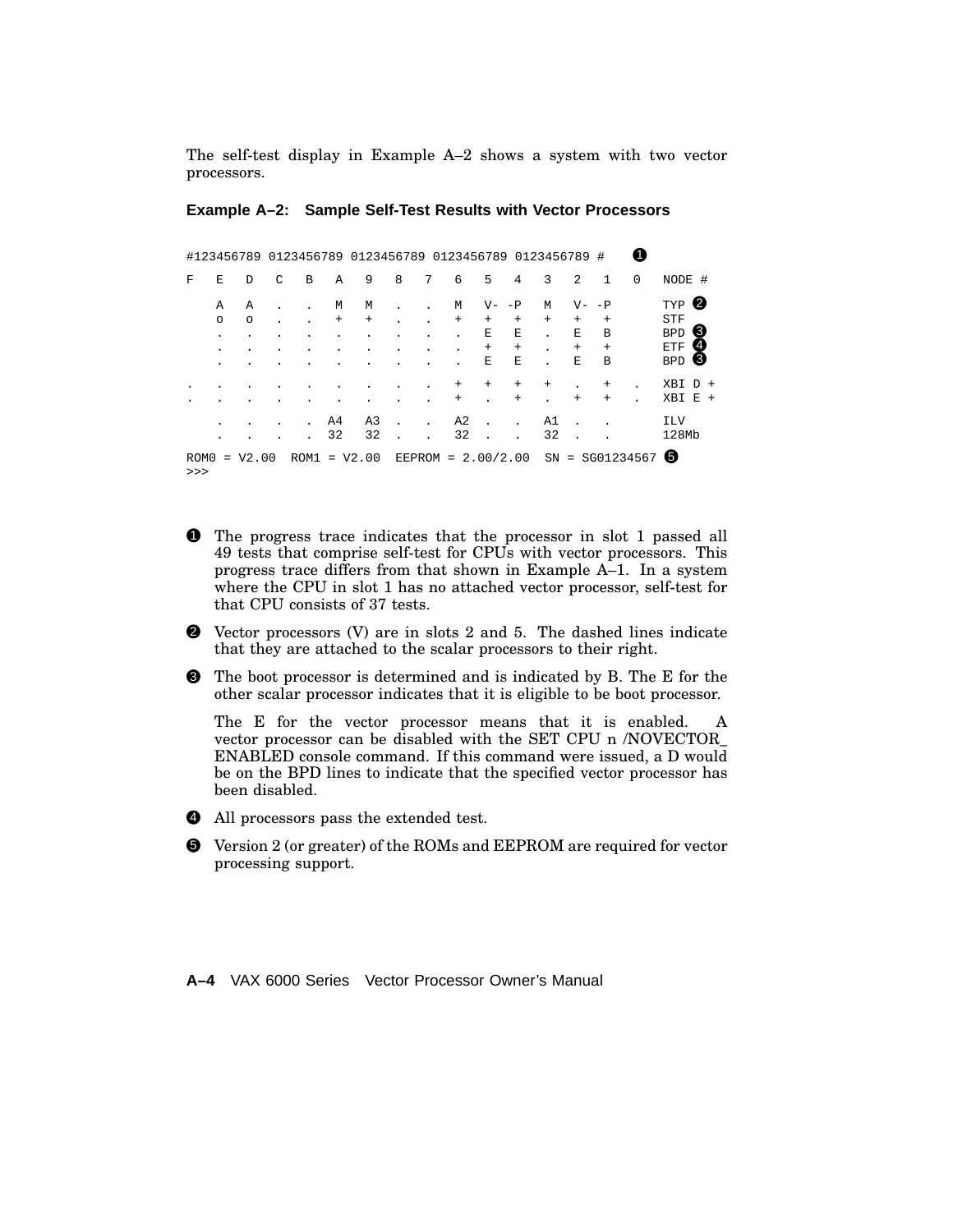**Figure A–1: <REFERENCE>(XRP) LEDs After Self-Test**

**NOTE:** *Interpretation of small red LEDs: ON is a zero, and OFF is a one.*

Self-Test **A–5**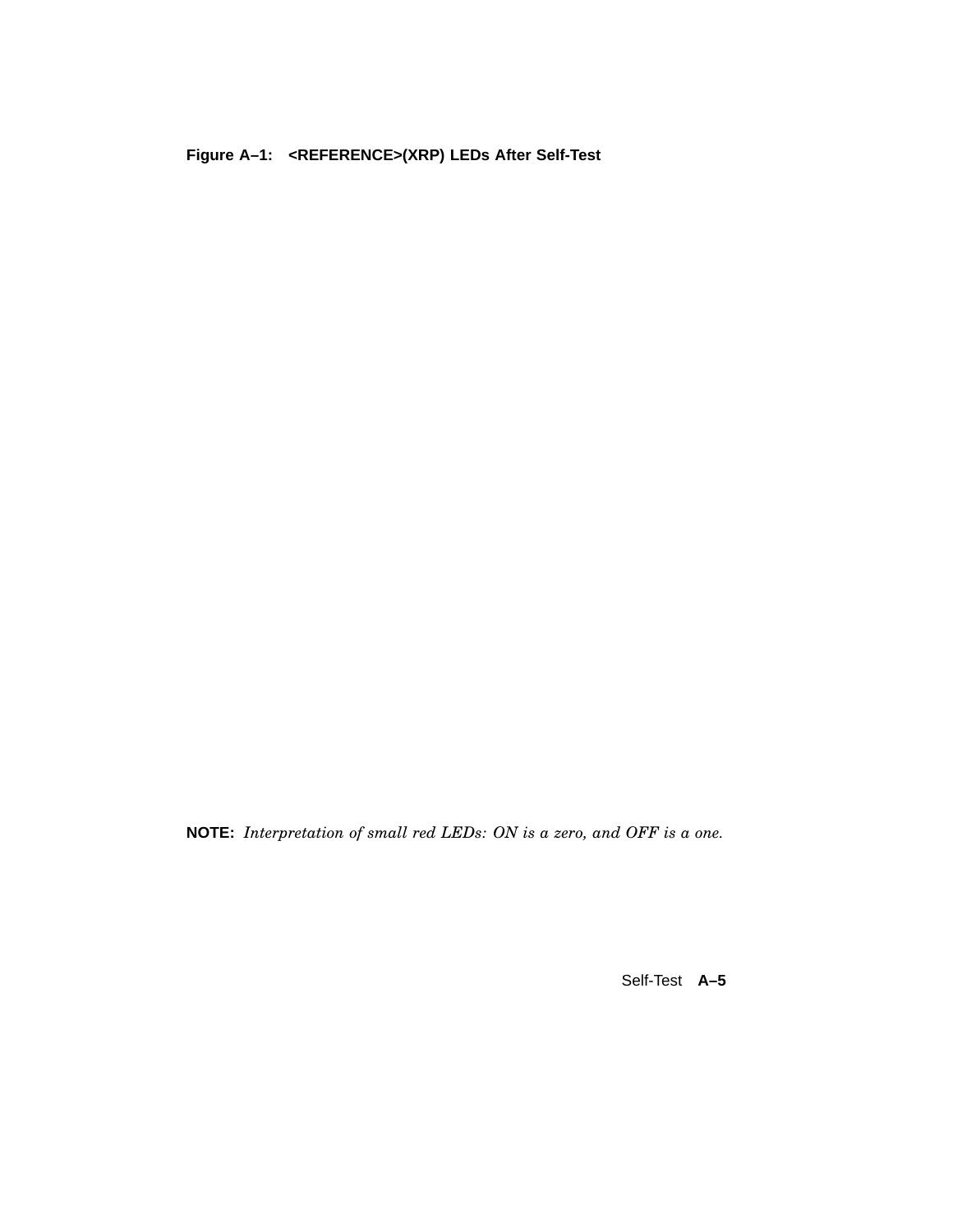# **Appendix B Vector Processor Error Messages**

This appendix lists the error messages associated with the vector module. See the *VAX 6000–400 Owner's Manual* Appendix B for a listing of other error messages.

| <b>Error Message</b>                                                       | <b>Meaning</b>                                                                                                                                                                                                                             |
|----------------------------------------------------------------------------|--------------------------------------------------------------------------------------------------------------------------------------------------------------------------------------------------------------------------------------------|
| ?78 Vector module configuration error at<br>node n                         | The console detected a vector module config-<br>uration error. Problem can be that the vec-<br>tor node number is not one greater than the<br>scalar CPU or that the module to the left of a vec-<br>tor processor is not a memory module. |
| ?79 Vector synchronization error.                                          | The console could not synchronize with the vec-<br>tor processor on a console entry. The Busy<br>bit in the Vector Processor Status Register re-<br>mained set after a timeout, or a vector proces-<br>sor error occurred.                 |
| ?7A No vector module associated with<br>CPU at specified node.             | No vector module is in the slot to the left of the<br>specified CPU, or the VIB cable either is not at-<br>tached or is bad.                                                                                                               |
| ?7B An error occurred while access-<br>ing the vector module.              | Attempt to access VCR, VLR, or VMR regis-<br>ters failed.                                                                                                                                                                                  |
| ?7D Vector module is disabled—check<br>KA64A revision at XMI node <i>n</i> | The vector module is attached to a <refer-<br><math>ENCE&gt;(xrp)</math> module that is not at the revi-<br/>sion level required.</refer-<br>                                                                                              |

**Table B–1: Vector Error Messages**

#### Vector Processor Error Messages **B–1**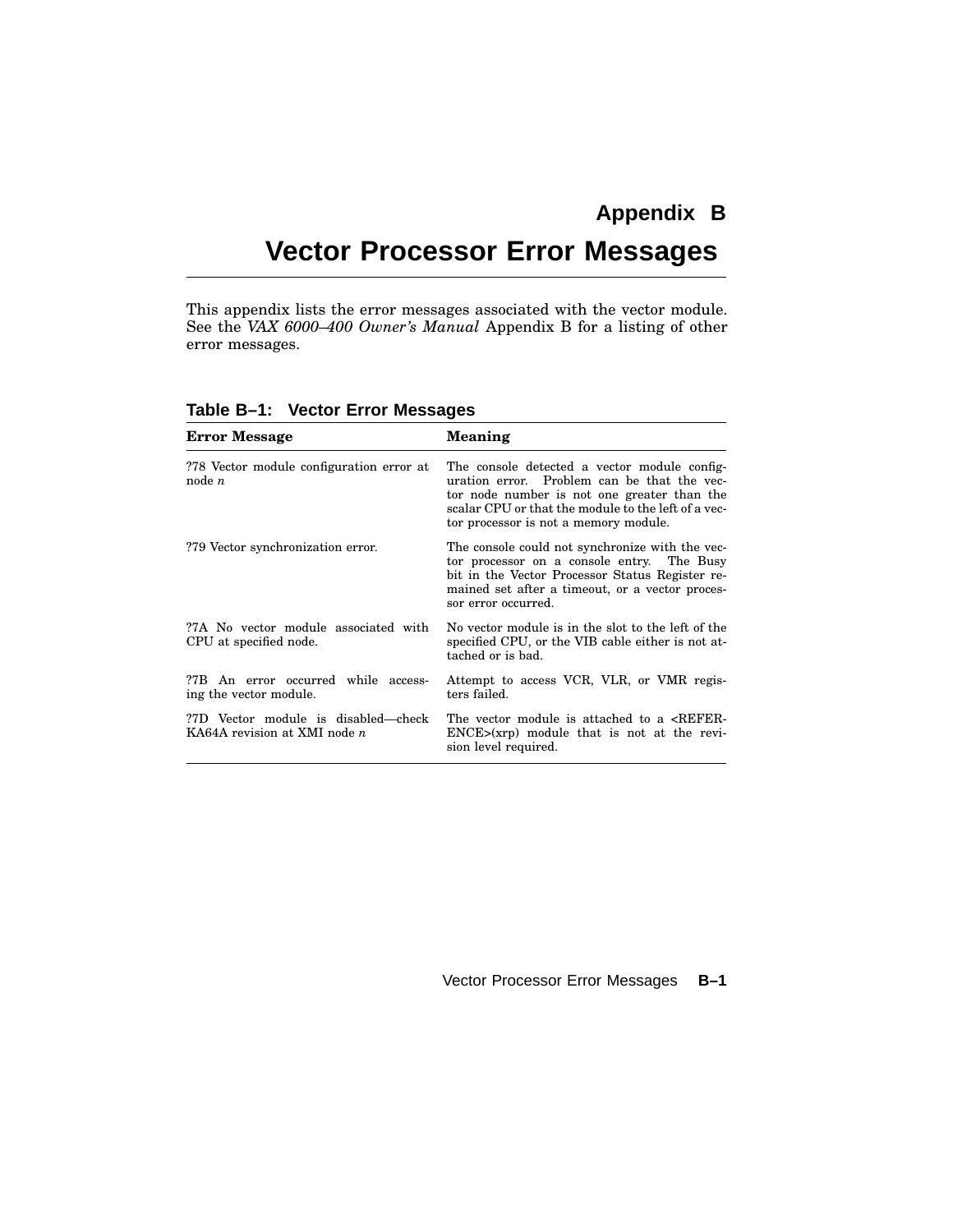# **Appendix C Vector Module Registers**

The vector module registers consist of the following:

- Internal processor registers (IPRs) (see Table C–1)
- Vector indirect registers (see Table C–2)
- Vector Length, Vector Count, and Vector Mask control registers

This appendix explains how to access the registers and then shows the registers. See your *System Technical User's Guide* for complete descriptions of the registers.

## **C.1 Console Commands to Access Registers**

From the console, the EXAMINE and DEPOSIT commands are used to read and write the IPRs and the vector indirect registers. The vector data registers can also be accessed from the console. The qualifiers differ:

- $/I$  to read and write the IPRs
- $/M -$  to read and write the vector indirect registers, except for the 16 vector data registers
- $/VE$  to read and write the vector data registers

From the console, the Vector Length, Vector Count, and Vector Mask control registers can be specified as VLR, VCR, and VMR after DEPOSIT and EXAMINE commands with no qualifiers. VLR and VCR are 7-bit registers (Figure C–1), and VMR is a 64-bit register (Figure C–2).

Vector Module Registers **C–1**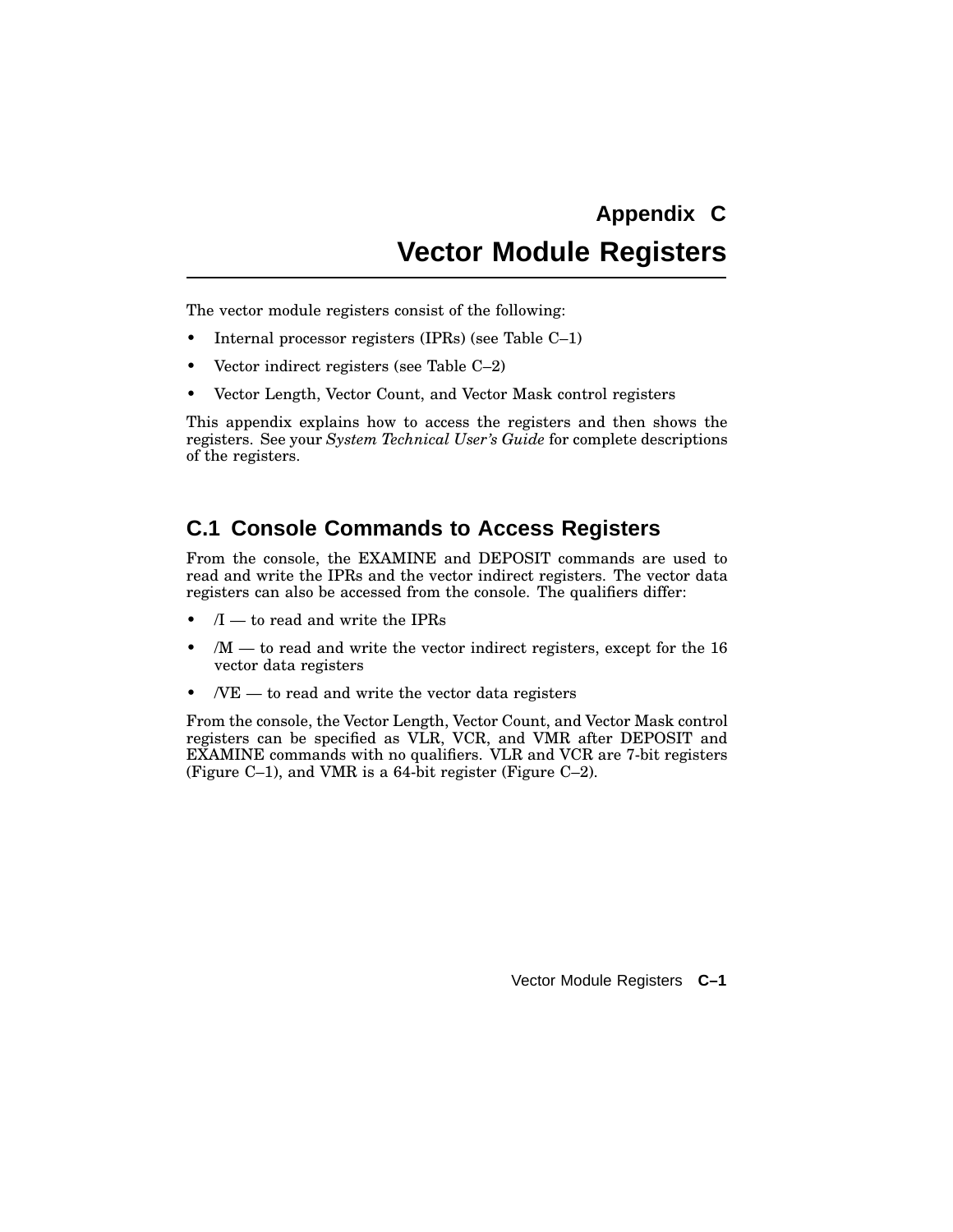### **Figure C–1: Vector Length (VLR) and Vector Count (VCR) Registers**

| 6 | 0 |
|---|---|
|   |   |
|   |   |

msb−p320−90

## **Figure C–2: Vector Mask Register (VMR)**



**C–2** VAX 6000 Series Vector Processor Owner's Manual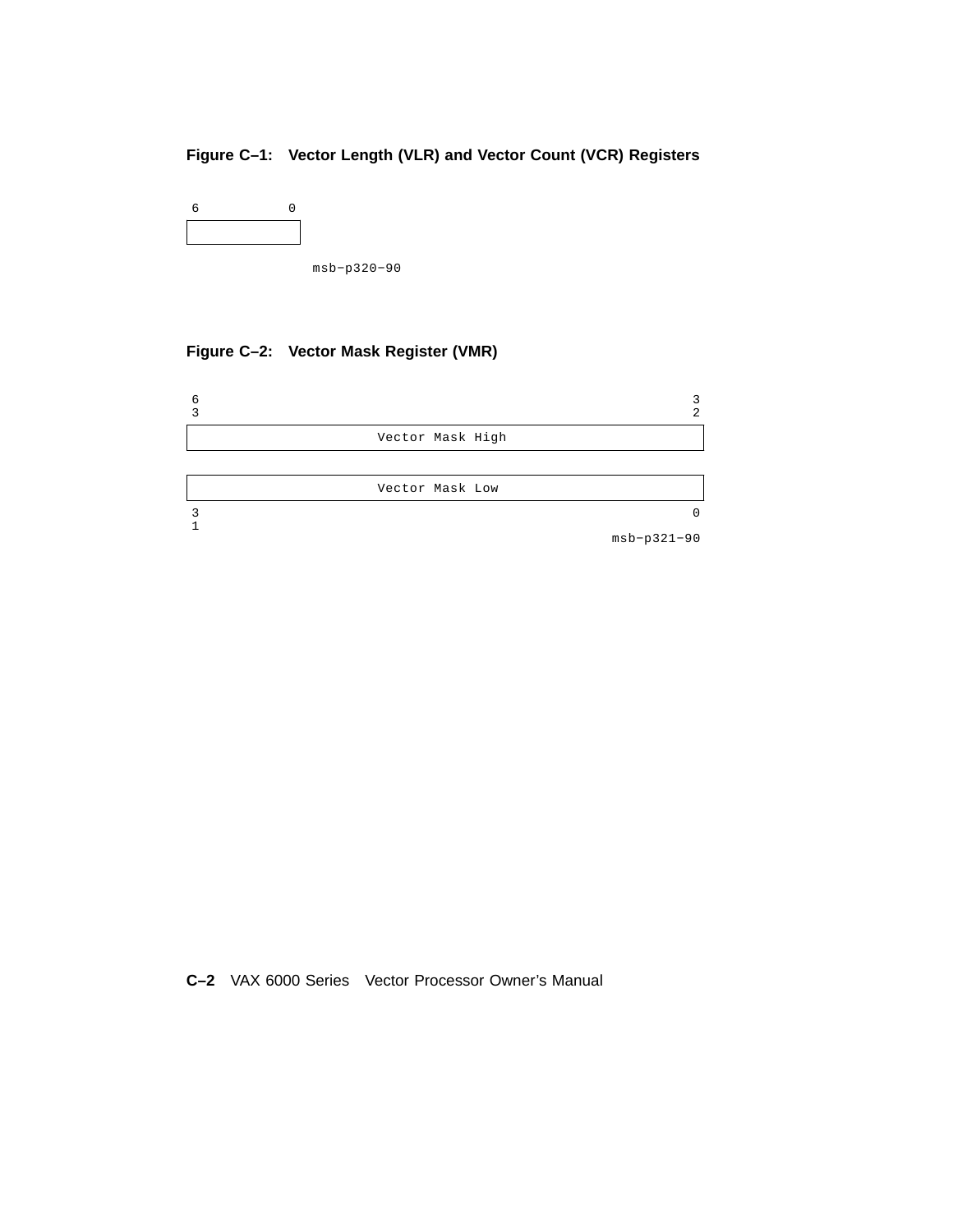| Register                                                   | <b>Mnemonic</b>               | <b>Address</b><br>decimal (hex) | <b>Type</b>    | <b>Class</b> |
|------------------------------------------------------------|-------------------------------|---------------------------------|----------------|--------------|
| Vector Copy-P0 Base                                        | <b>POBR</b>                   | 8(8)                            | <b>WO</b>      | $\mathbf{1}$ |
| Vector Copy-P0 Length                                      | <b>POLR</b>                   | 9(9)                            | <b>WO</b>      | 1.           |
| Vector Copy-P1 Base                                        | P1BR                          | 10(A)                           | W <sub>O</sub> | 1            |
| Vector Copy-P1 Length                                      | P <sub>1</sub> L <sub>R</sub> | 11(B)                           | <b>WO</b>      | $\mathbf{1}$ |
| Vector Copy-System Base                                    | <b>SBR</b>                    | 12 <sub>(C)</sub>               | W <sub>O</sub> | $\mathbf{1}$ |
| Vector Copy—System Length                                  | <b>SLR</b>                    | 13(D)                           | <b>WO</b>      | 1            |
| Accelerator Control and Status                             | <b>ACCS</b>                   | 40 (28)                         | R/W            | 2I           |
| Vector Copy-Memory Management<br>Enable                    | <b>MAPEN</b>                  | 56 (38)                         | <b>WO</b>      | 1            |
| Vector Copy—Translation Buffer<br>Invalidate All           | <b>TBIA</b>                   | 57 (39)                         | W <sub>O</sub> | $\mathbf{1}$ |
| Vector Copy—Translation Buffer<br><b>Invalidate Single</b> | TBIS                          | 58 (3A)                         | <b>WO</b>      | 1            |
| Vector Interface Error Status                              | <b>VINTSR</b>                 | 123 (7B)                        | R/W            | $\mathbf{2}$ |
| <b>Vector Processor Status</b>                             | <b>VPSR</b>                   | 144 (90)                        | R/W            | 3            |
| Vector Arithmetic Exception                                | <b>VAER</b>                   | 145 (91)                        | R <sub>O</sub> | 3            |
| Vector Memory Activity Check                               | <b>VMAC</b>                   | 146 (92)                        | RO.            | 3            |
| Vector Translation Buffer<br>Invalidate All                | <b>VTBIA</b>                  | 147 (93)                        | <b>WO</b>      | 3            |
| Vector Indirect Register Address                           | <b>VIADR</b>                  | 157 (9D)                        | R/W            | 3            |
| Vector Indirect Data Low                                   | <b>VIDLO</b>                  | 158 (9E)                        | R/W            | 3            |

#### **Table C–1: Internal Processor Registers**

Key to Types:

RO–Read only, WO–Write only, R/W–Read/write

Key to Classes:

1–Implemented by <REFERENCE>(XRP) CPU with a copy in the <REFERENCE>(xrv) vector module.

2–Implemented by <REFERENCE>(XRP) CPU module. 3–Implemented by <REFERENCE>(XRV) vector module.

I–Initialized on <REFERENCE>(XRP) reset (power-up, system reset, and node reset).

Vector Module Registers **C–3**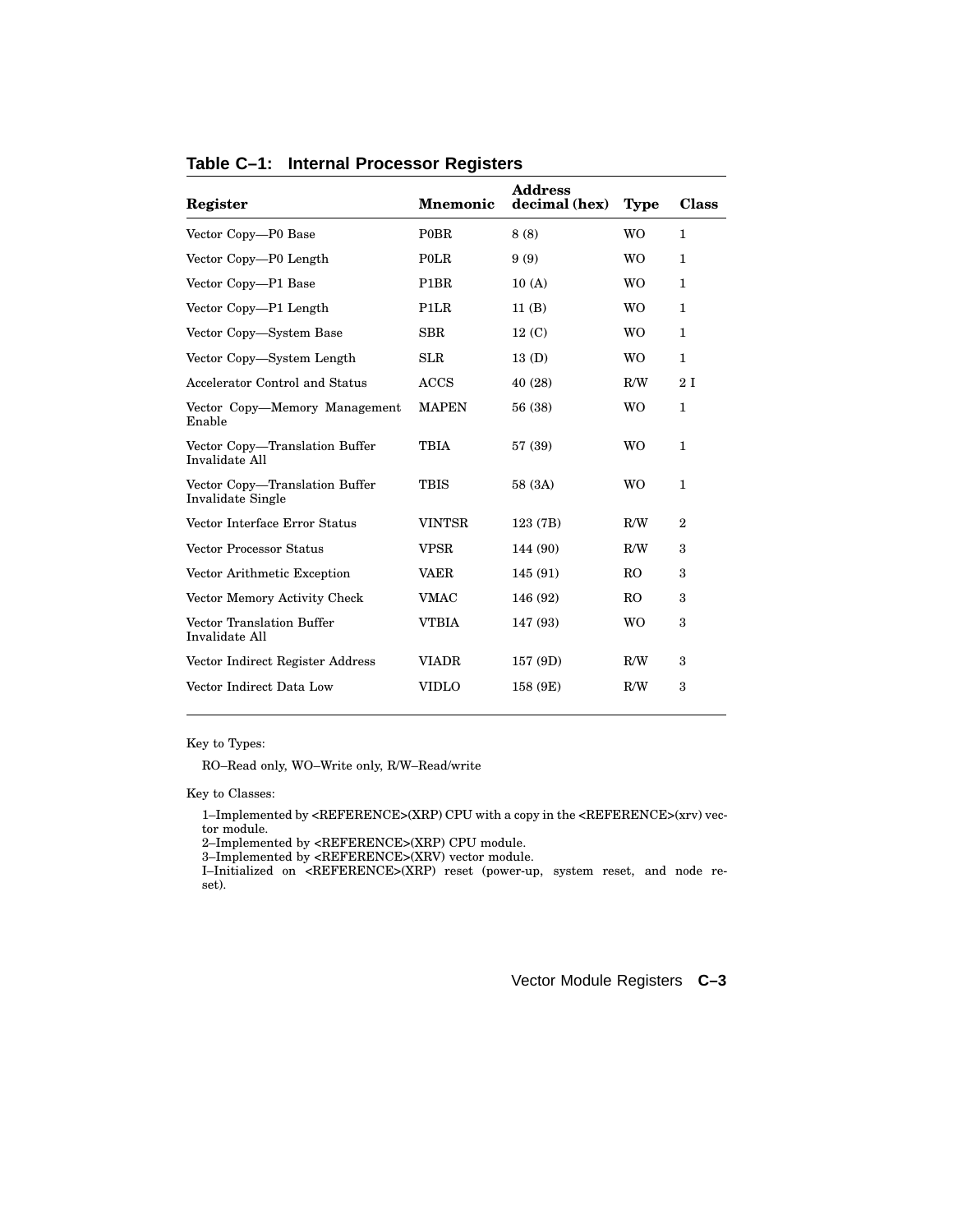| Register                  | Mnemonic | <b>Address</b><br>decimal (hex) Type |     | <b>Class</b> |  |
|---------------------------|----------|--------------------------------------|-----|--------------|--|
| Vector Indirect Data High | VIDHI    | 159 (9F)                             | R/W | з            |  |

## **Table C–1 (Cont.): Internal Processor Registers**

**C–4** VAX 6000 Series Vector Processor Owner's Manual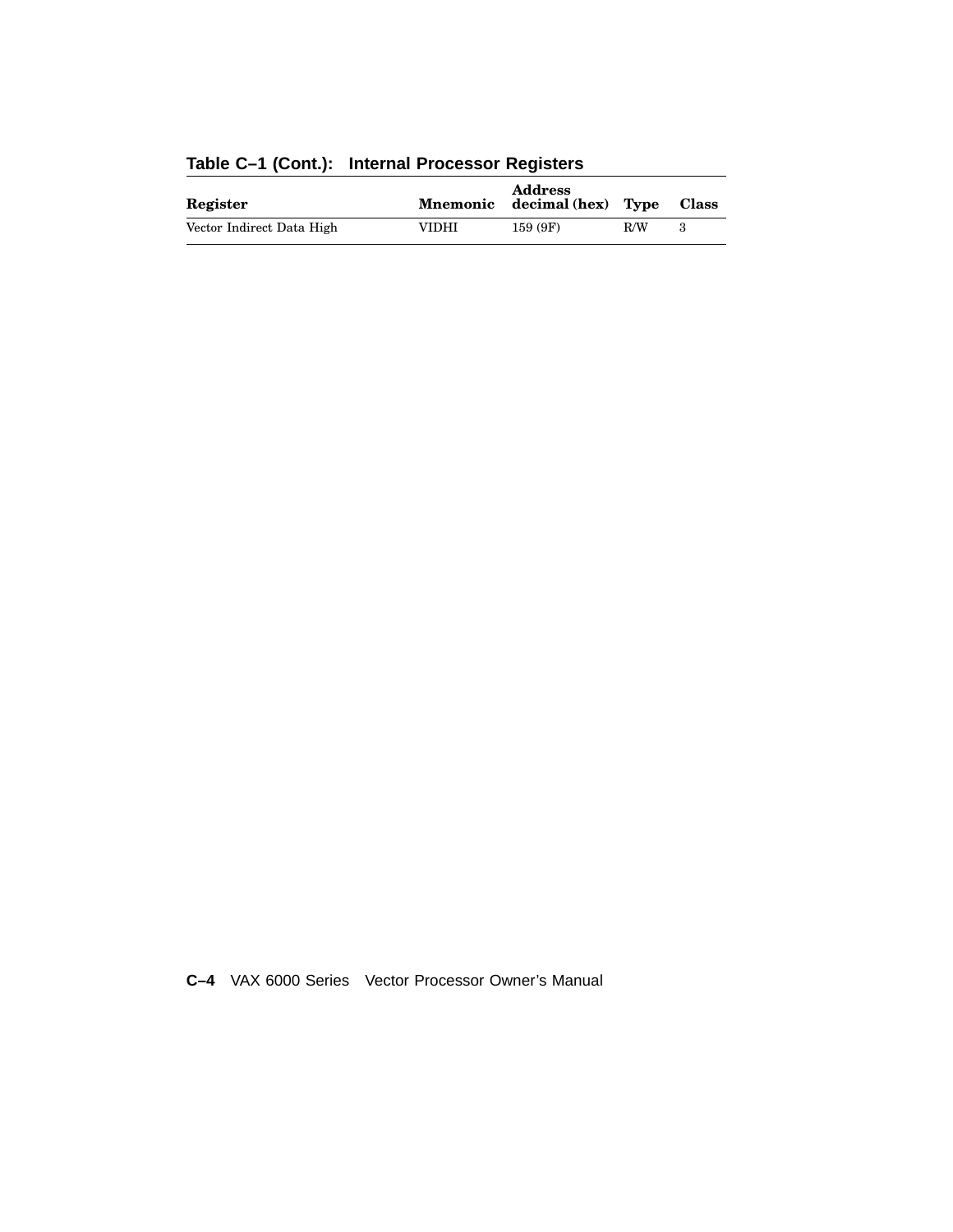| Register                 | <b>Mnemonic</b>  | Register Field<br>Address (hex) | Type         |  |  |
|--------------------------|------------------|---------------------------------|--------------|--|--|
| Vector Register 0        | VREG0            | 000-03F                         | R/W          |  |  |
| Vector Register 1        | VREG1            | 040-07F                         | R/W          |  |  |
| Vector Register 2        | VREG2            | 080-0BF                         | R/W          |  |  |
| Vector Register 3        | <b>VREG3</b>     | $0C0 - 0FF$                     | R/W          |  |  |
| Vector Register 4        | VREG4            | $100 - 13F$                     | R/W          |  |  |
| Vector Register 5        | <b>VREG5</b>     | 140-17F                         | R/W          |  |  |
| Vector Register 6        | VREG6            | $180 - 1BF$                     | R/W          |  |  |
| Vector Register 7        | VREG7            | $1C0-1FF$                       | R/W          |  |  |
| Vector Register 8        | VREG8            | $200 - 23F$                     | R/W          |  |  |
| Vector Register 9        | VREG9            | 240-27F                         | R/W          |  |  |
| Vector Register 10       | VREG10           | $280 - 2BF$                     | R/W          |  |  |
| Vector Register 11       | VREG11           | $2C0 - 2FF$                     | R/W          |  |  |
| Vector Register 12       | VREG12           | 300-33F                         | R/W          |  |  |
| Vector Register 13       | VREG13           | 340-37F                         | R/W          |  |  |
| Vector Register 14       | VREG14           | 380-3BF                         | R/W          |  |  |
| Vector Register 15       | VREG15           | $3C0 - 3FF$                     | R/W          |  |  |
| Arithmetic Instruction   | ALU OP           | 440*                            | R/BW         |  |  |
| Scalar Operand Low       | ALU_SCOP_LO      | 448                             | R/BW         |  |  |
| Scalar Operand High      | ALU_SCOP_HI      | 44C                             | R/BW         |  |  |
| Vector Mask Low          | ALU_MASK_LO      | 450                             | BR/BW        |  |  |
| Vector Mask High         | ALU_MASK_HI      | 451                             | <b>BR/BW</b> |  |  |
| <b>Exception Summary</b> | ALU_EXC          | 454                             | R/BW         |  |  |
| Diagnostic Control       | ALU_DIAG_CTL     | 45C                             | R/BW         |  |  |
| Current ALU Instruction  | <b>VCTL_CALU</b> | 480                             | R/W          |  |  |
| Deferred ALU Instruction | <b>VCTL_DALU</b> | 481                             | R/W          |  |  |
|                          |                  |                                 |              |  |  |

**Table C–2: FV64A Registers—Vector Indirect Registers**

 Addresses from 400–45F in this column specify the address of Verse chip 0; addresses for Verse chips 1, 2, and 3 are found by adding 1, 2, and 3 to the address given. A read must specify each Verse chip by its own address; a write to the address given in the table (for Verse chip 0) is broadcast to all Verse chips.

Vector Module Registers **C–5**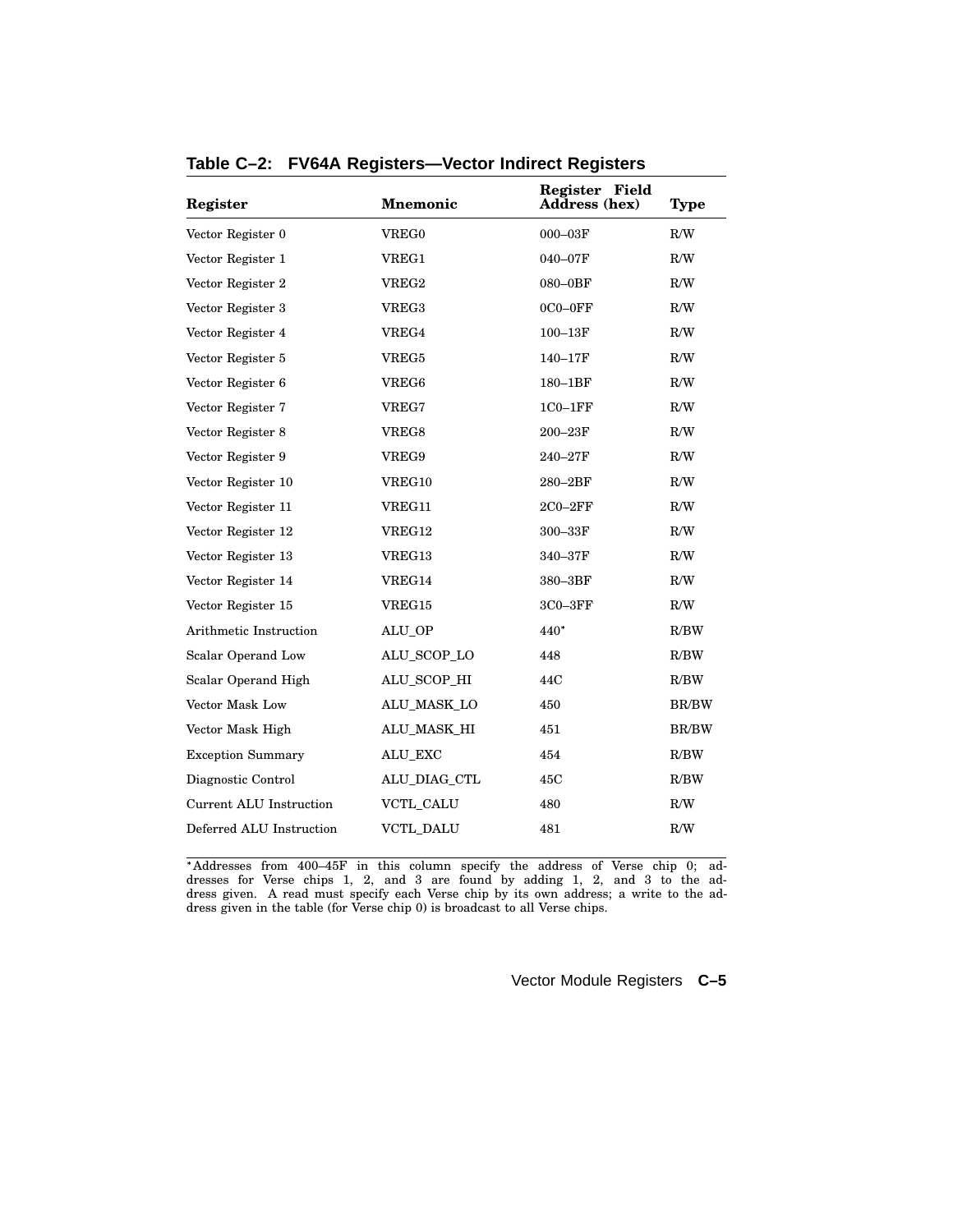| Register                                                     | <b>Mnemonic</b>    | Register Field<br>Address (hex) | <b>Type</b>    |
|--------------------------------------------------------------|--------------------|---------------------------------|----------------|
| Current ALU Operand Low                                      | VCTL_COP_LO        | 482                             | R/W            |
| Current ALU Operand High                                     | VCTL_COP_HI        | 483                             | R/W            |
| Deferred ALU Operand Low                                     | VCTL_DOP_LO        | 484                             | R/W            |
| Deferred ALU Operand High                                    | VCTL DOP HI        | 485                             | R/W            |
| Load/Store Instruction                                       | <b>VCTL_LDST</b>   | 486                             | R/W            |
| Load/Store Stride                                            | <b>VCTL STRIDE</b> | 487                             | R/W            |
| <b>Illegal Instruction</b>                                   | VCTL_ILL           | 488                             | R/W            |
| Vector Controller Status                                     | VCTL_CSR           | 489                             | R/W            |
| Module Revision                                              | <b>MOD REV</b>     | 48A                             | $\mathbf R$    |
| Vector Copy-P0 Base                                          | LSX_P0BR           | 500                             | WO             |
| Vector Copy-P0 Length                                        | LSX POLR           | 501                             | <b>WO</b>      |
| Vector Copy-P1 Base                                          | LSX_P1BR           | 502                             | <b>WO</b>      |
| Vector Copy-P1 Length                                        | LSX P1LR           | 503                             | <b>WO</b>      |
| Vector Copy-System Base                                      | LSX SBR            | 504                             | <b>WO</b>      |
| Vector Copy-System Length                                    | LSX_SLR            | 505                             | R/W            |
| Load/Store Exception                                         | LSX_EXC            | 508                             | R <sub>O</sub> |
| <b>Translation Buffer Control</b>                            | <b>LSX_TBCSR</b>   | 509                             | WO             |
| Vector Copy-Memory Man-<br>agement Enable                    | <b>LSX MAPEN</b>   | 50A                             | <b>WO</b>      |
| Vector Copy-Translation Buffer LSX_TBIA<br>Invalidate All    |                    | 50B                             | WO             |
| Vector Copy-Translation Buffer LSX_TBIS<br>Invalidate Single |                    | 50C                             | WO             |
| Vector Mask Low                                              | LSX MASKLO         | 510                             | <b>WO</b>      |
| Vector Mask High                                             | <b>LSX_MASKHI</b>  | 511                             | WO             |
| Load/Store Stride                                            | <b>LSX STRIDE</b>  | 512                             | WO             |
| Load/Store Instruction                                       | <b>LSX_INST</b>    | 513                             | <b>WO</b>      |
| Cache Control                                                | LSX_CCSR           | 520                             | R/W            |

## **Table C–2 (Cont.): FV64A Registers—Vector Indirect Registers**

**C–6** VAX 6000 Series Vector Processor Owner's Manual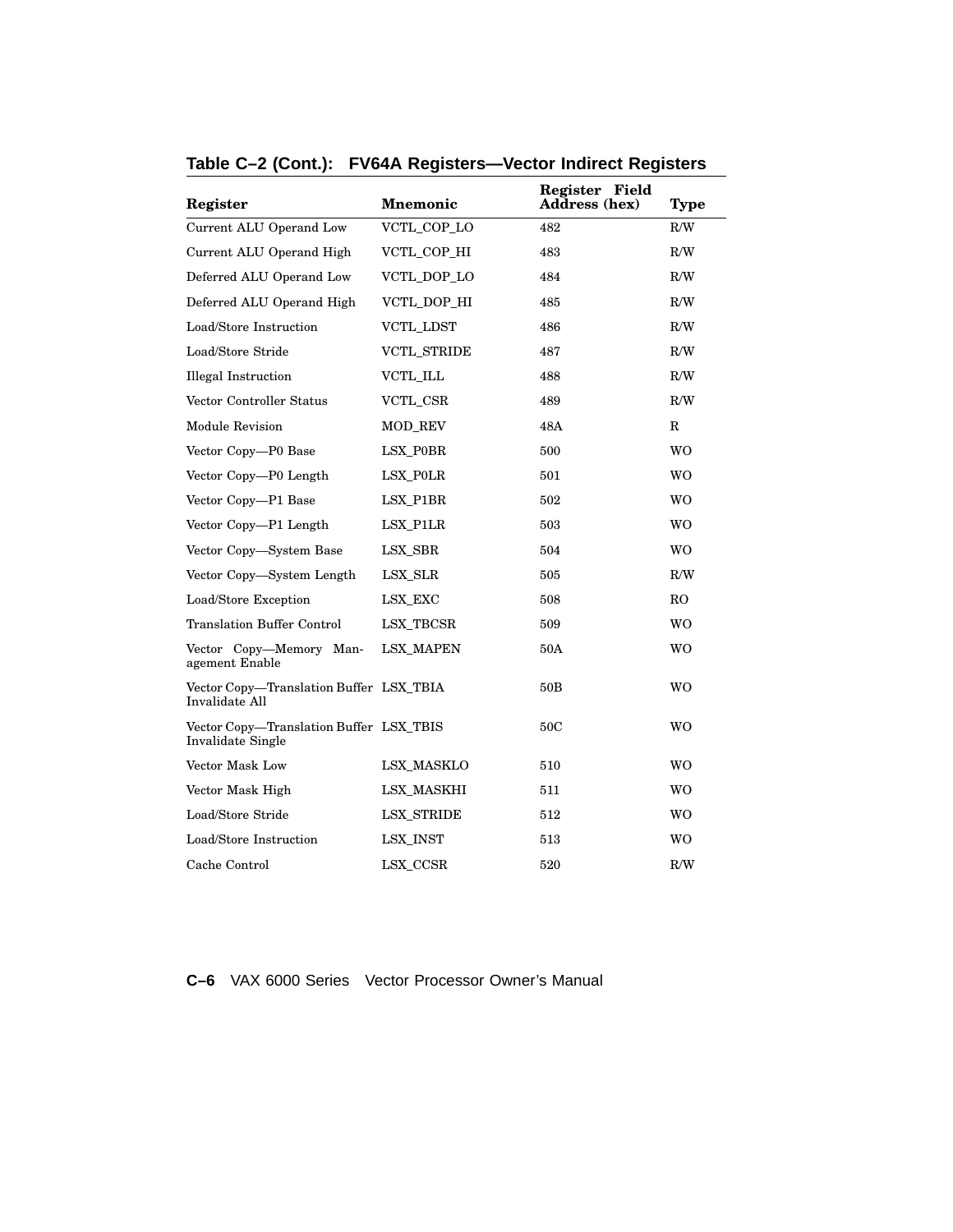| Register               | <b>Mnemonic</b> | Register Field<br><b>Address</b> (hex) | <b>Type</b> |
|------------------------|-----------------|----------------------------------------|-------------|
| Translation Buffer Tag | LSX TBTAG       | 530                                    | R/W         |
| Translation Buffer PTE | LSX PTE         | 531                                    | R/W         |

## **Table C–2 (Cont.): FV64A Registers—Vector Indirect Registers**

Vector Module Registers **C–7**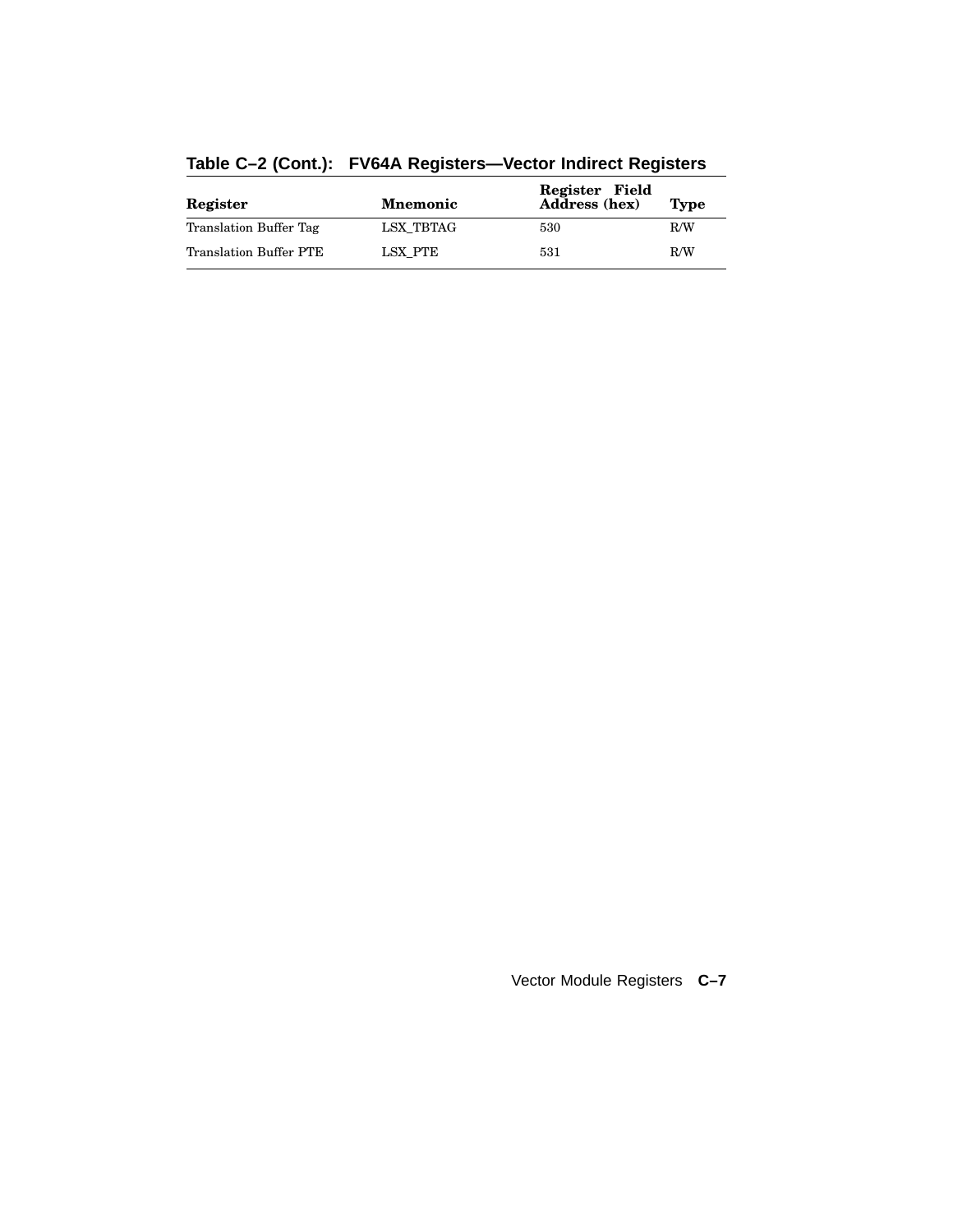## **C.2 <REFERENCE>(XRP) IPRs Related to the Vector Module**





msb−p175−90

#### **Figure C–4: Accelerator Control and Status Register (ACCS) IPR40 (28 hex)**



#### **C–8** VAX 6000 Series Vector Processor Owner's Manual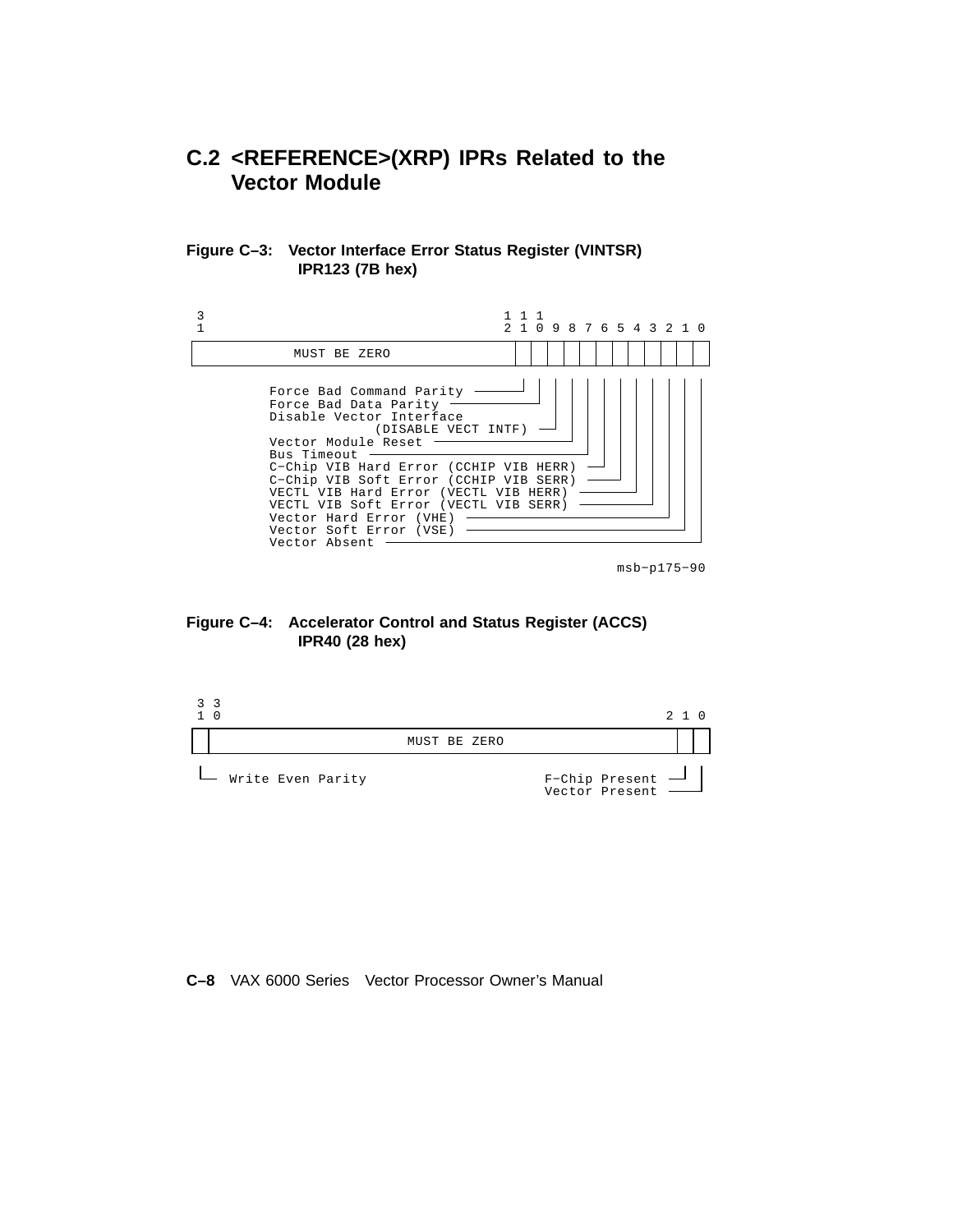## **C.3 <REFERENCE>(xrv) Internal Processor Registers**

#### **Figure C–5: Vector Processor Status Register (VPSR) IPR144 (90 hex)**



msb−p122−90

#### **Figure C–6: Vector Arithmetic Exception Register (VAER) IPR145 (91 hex)**



msb−p123−90

Vector Module Registers **C–9**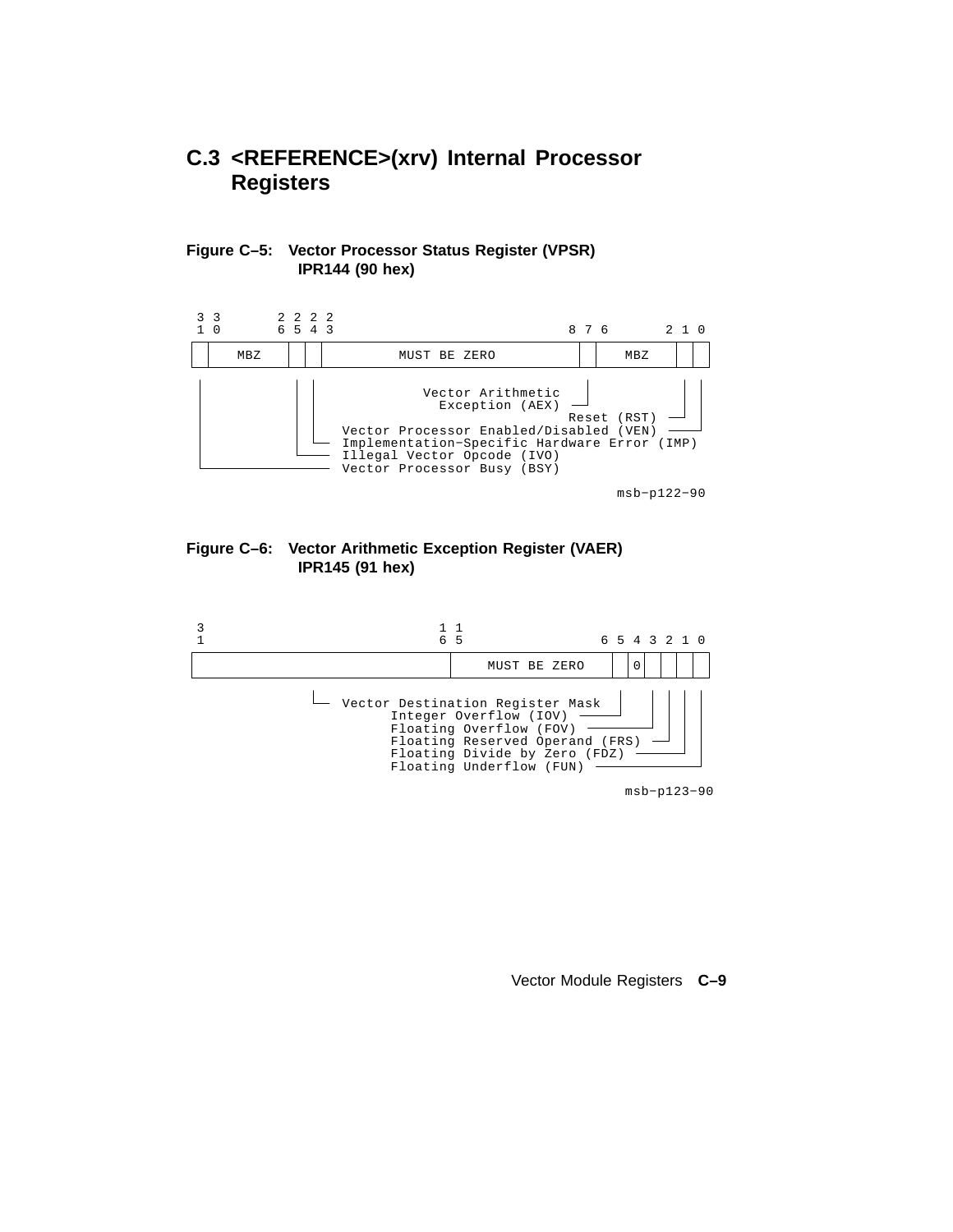#### **Figure C–7: Vector Memory Activity Check Register (VMAC) IPR146 (92 hex)**



msb−p124−90

#### **Figure C–8: Vector Translation Buffer Invalidate All Register (VTBIA) IPR147 (93 hex)**



msb−p125−90

#### **Figure C–9: Vector Indirect Address Register (VIADR) IPR157 (9D hex)**



msb−p126−90

#### **C–10** VAX 6000 Series Vector Processor Owner's Manual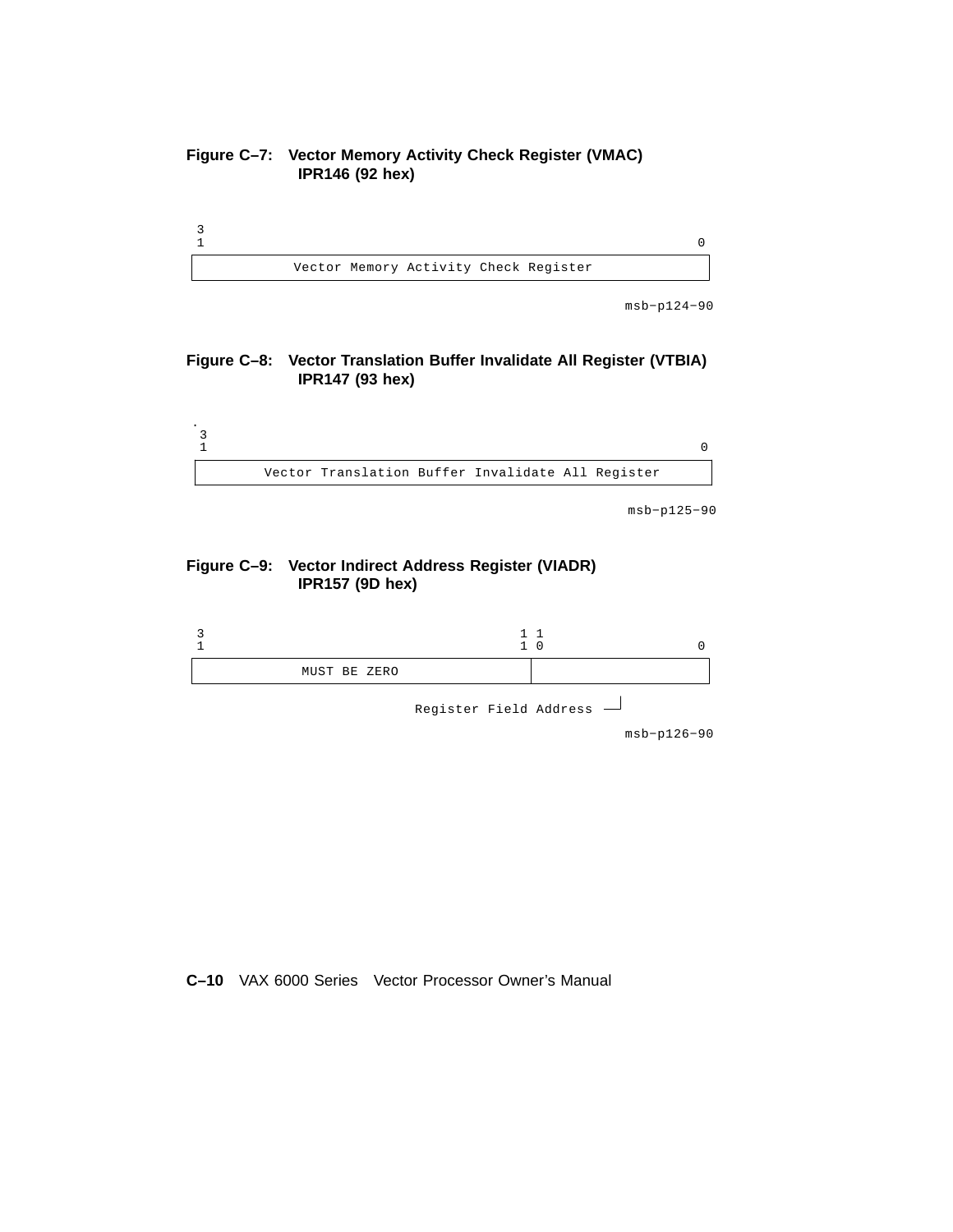#### **Figure C–10: Vector Indirect Data Low Register (VIDLO) IPR158 (9E hex)**



msb−p127−90

#### **Figure C–11: Vector Indirect Data High Register (VIDHI) IPR159 (9F hex)**



msb−p128−90

Vector Module Registers **C–11**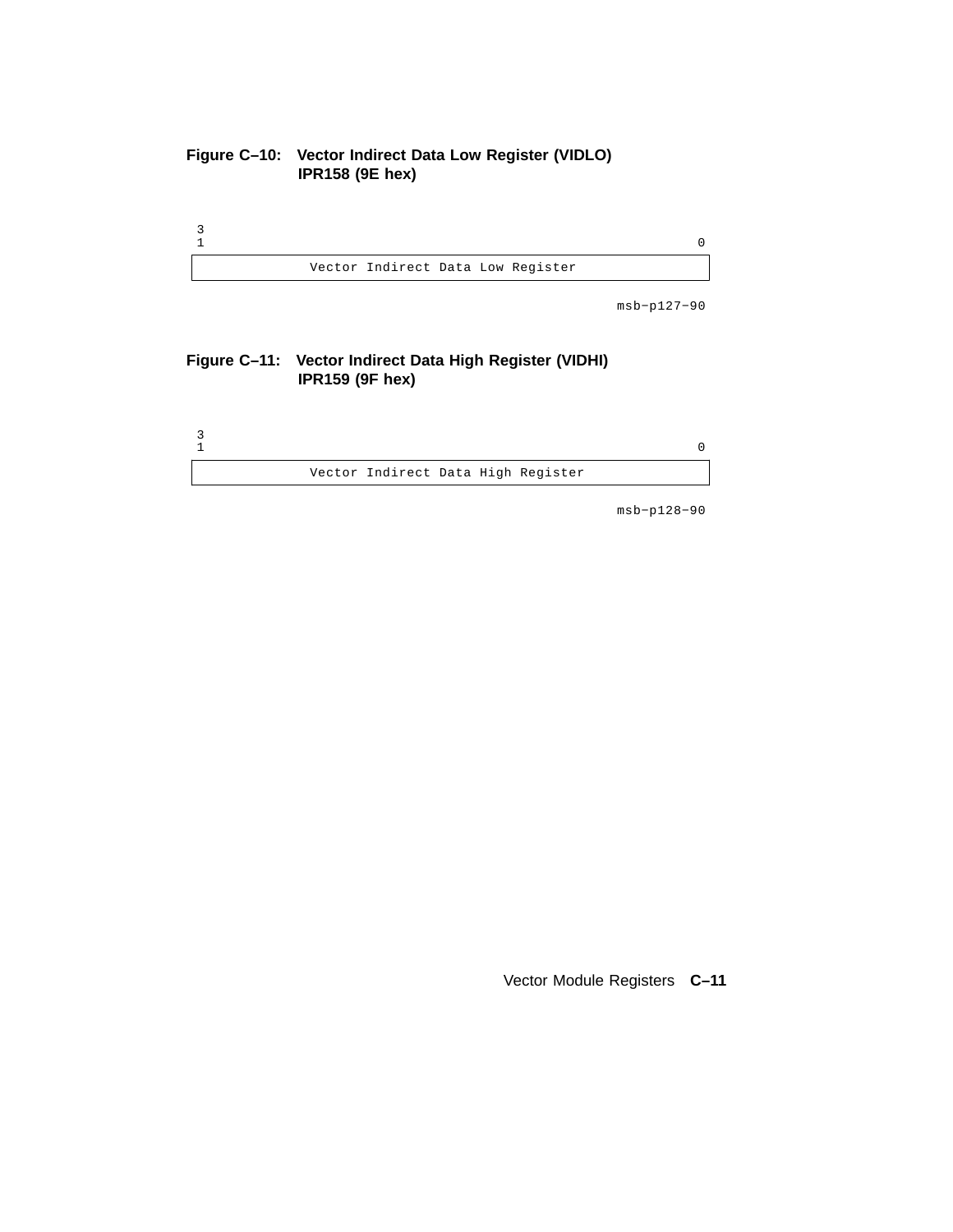## **C.4 <REFERENCE>(xrv) Registers — Vector Indirect Registers**





msb−p138−90





msb−p139r−90

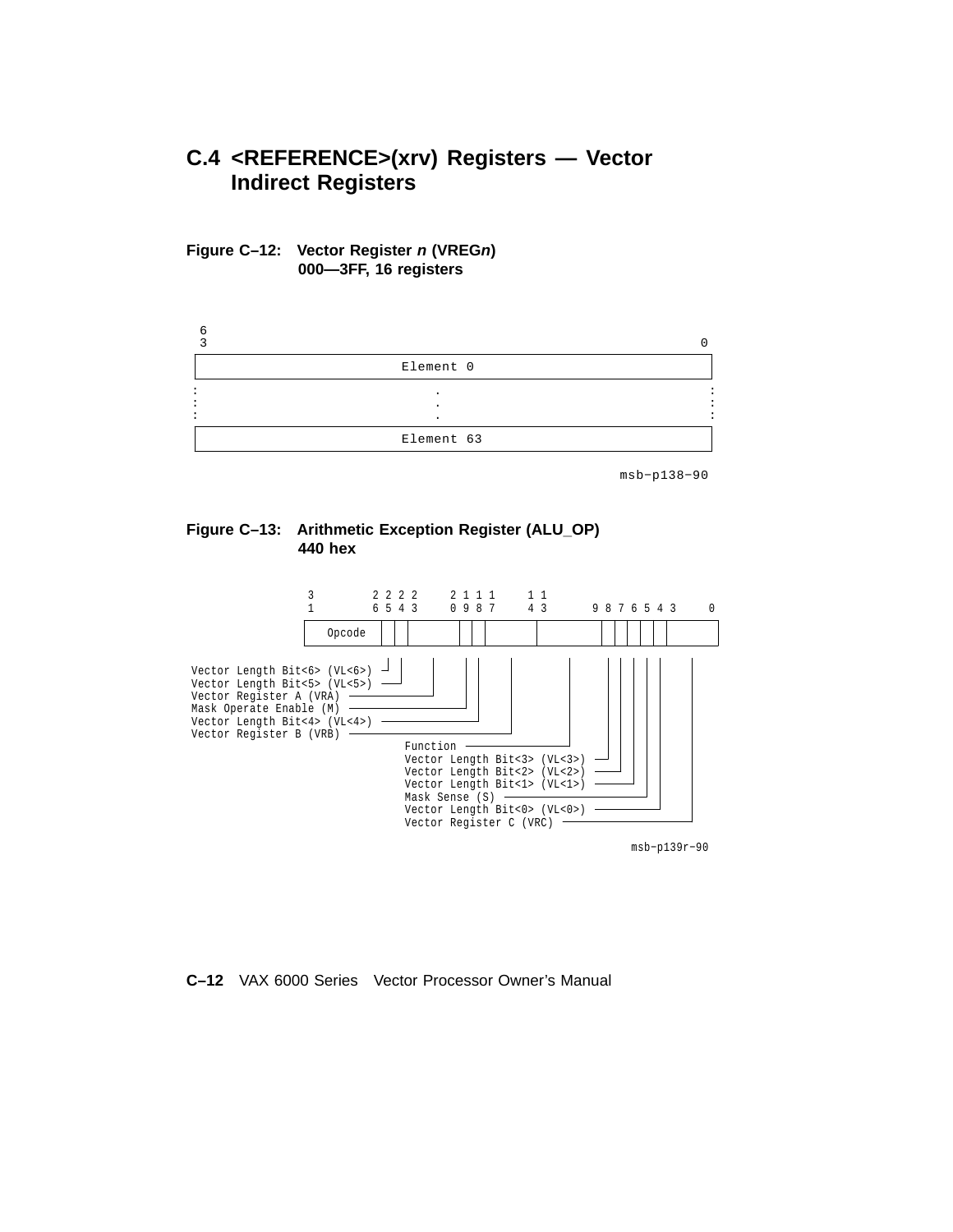#### **Figure C–14: Scalar Operand Low Register (ALU\_SCOP\_LO) 448 hex**



msb−p140−90

#### **Figure C–15: Scalar Operand High Register (ALU\_SCOP\_HI) 44C hex**



msb−p141−90

#### **Figure C–16: Vector Mask Low Register (ALU\_MASK\_LO) 450 hex**



msb−p142−90

Vector Module Registers **C–13**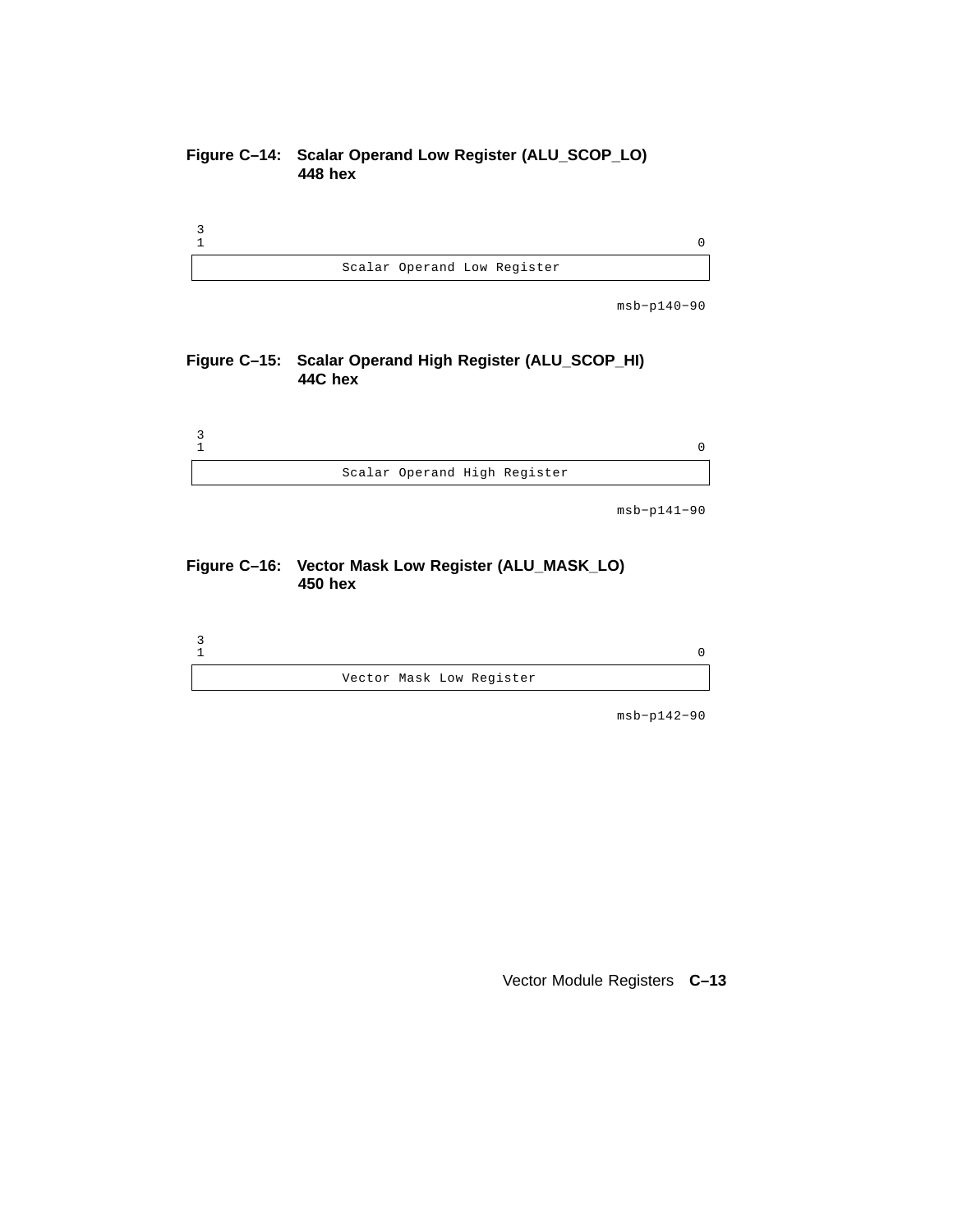#### **Figure C–17: Vector Mask High Register (ALU\_MASK\_HI) 451 hex**



msb−p143−90

#### **Figure C–18: Exception Summary Register (ALU\_EXC) 454 hex**



**C–14** VAX 6000 Series Vector Processor Owner's Manual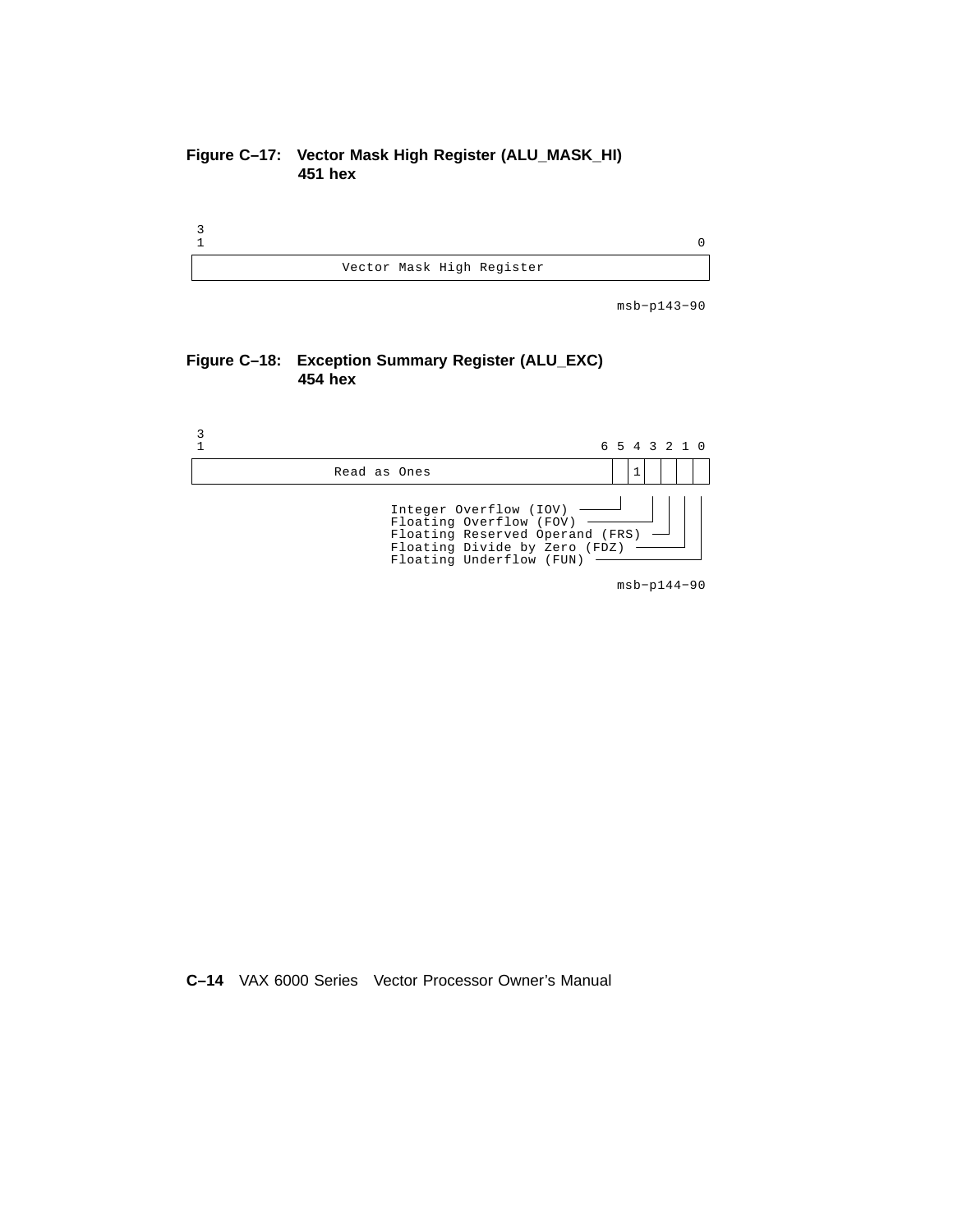



msb−p145−90





msb−p146−90

Vector Module Registers **C–15**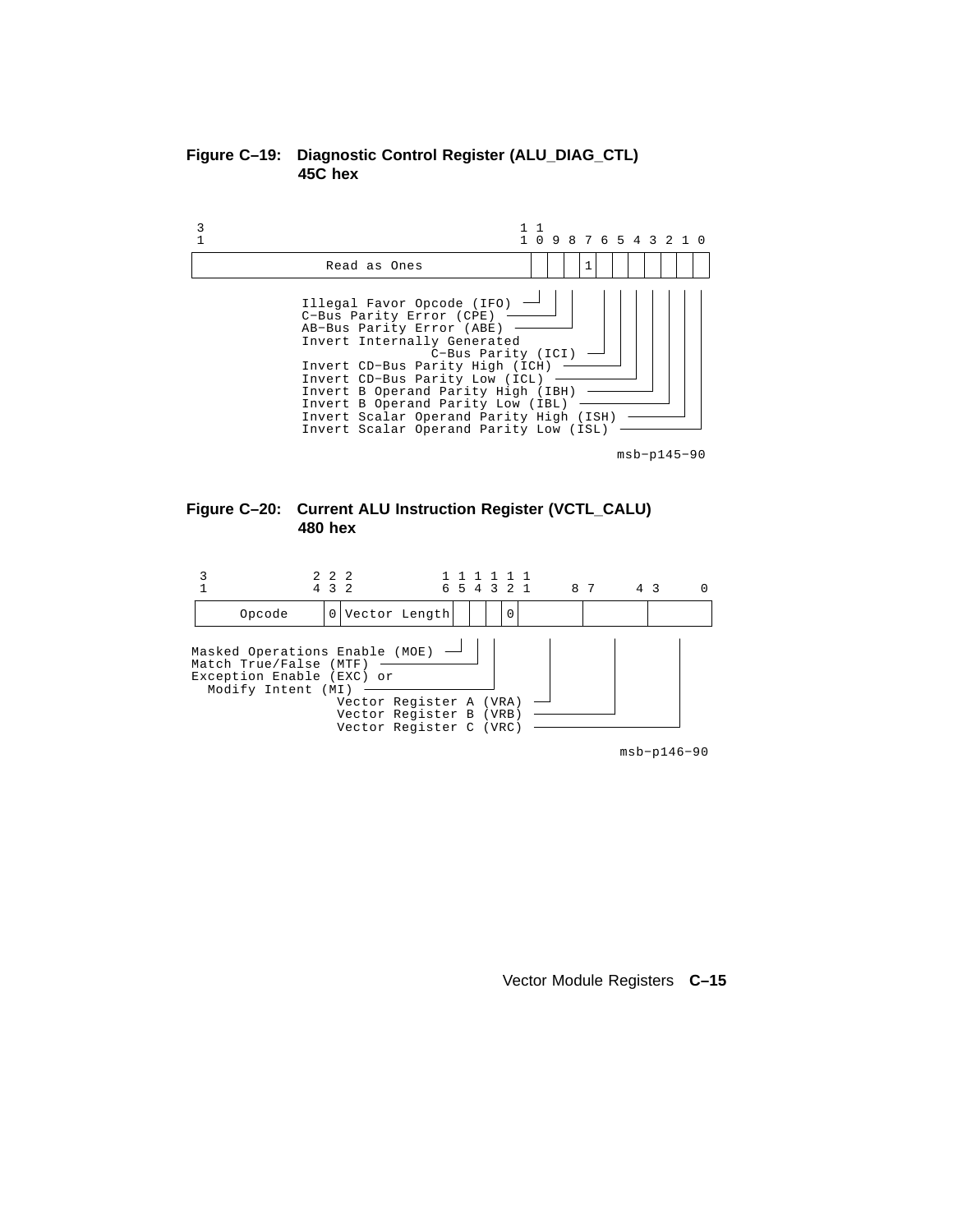

#### **Figure C–21: Deferred ALU Instruction Register (VCTL\_DALU) hex**



| Scalar Operand Low |  |
|--------------------|--|

msb−p147−90

#### **Figure C–23: Current ALU Operand High Register (VCTL\_COP\_HI) hex**



msb−p148−90

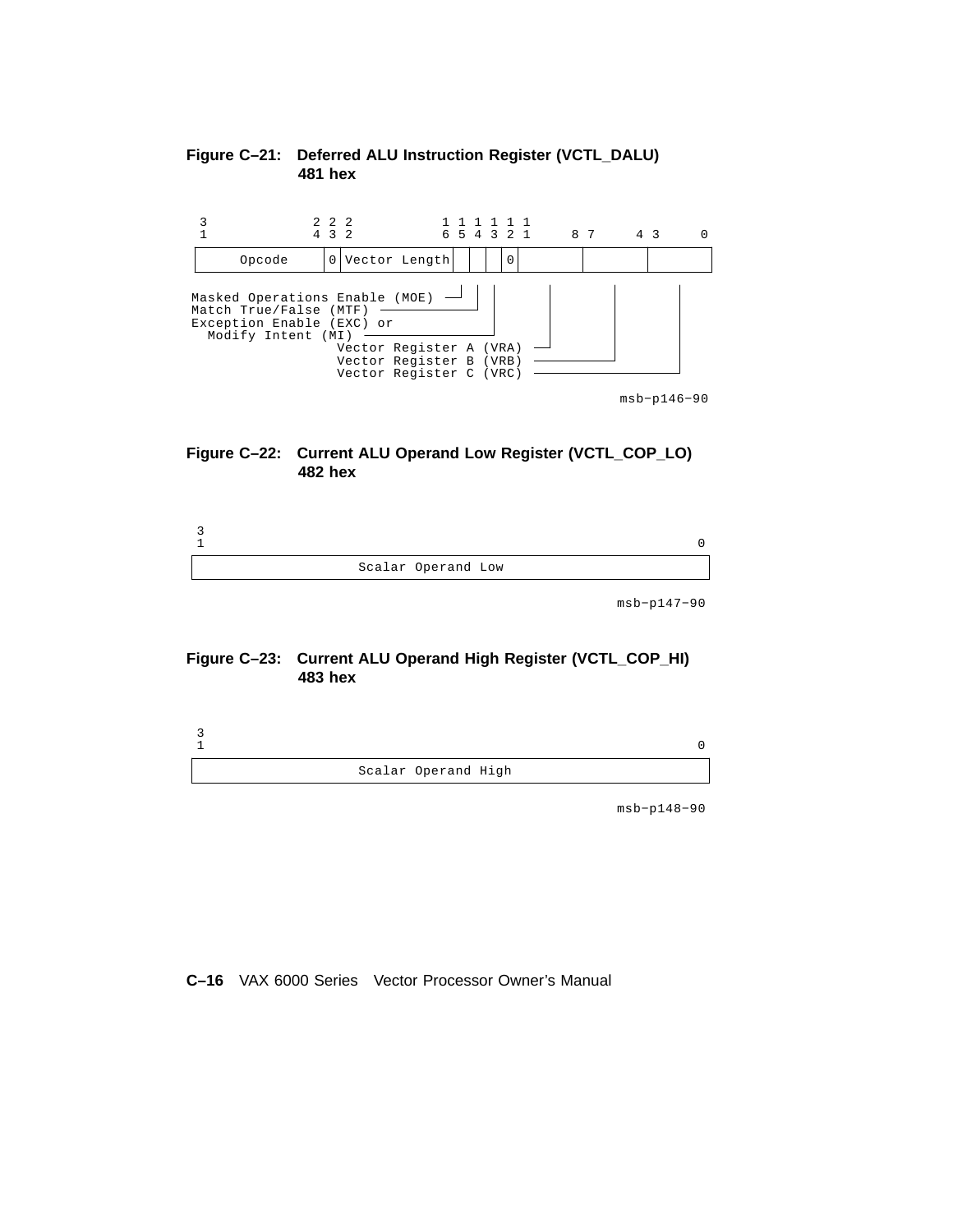#### **Figure C–24: Deferred ALU Operand Low Register (VCTL\_DOP\_LO) 484 hex**



msb−p147−90

#### **Figure C–25: Deferred ALU Operand High Register (VCTL\_DOP\_HI) 485 hex**



msb−p148−90

Vector Module Registers **C–17**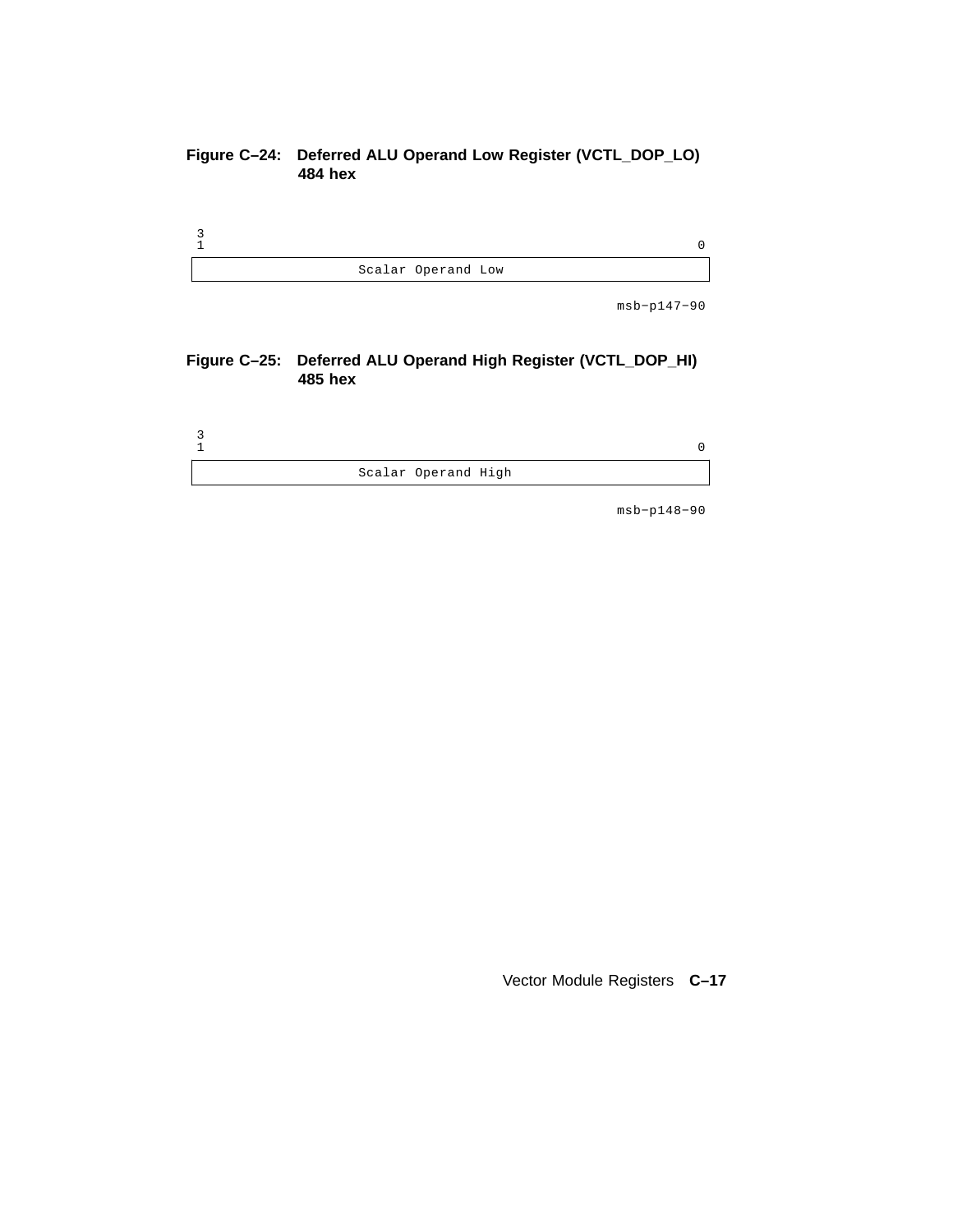



#### **Figure C–27: Load/Store Stride Register (VCTL\_STRIDE) 487 hex**



msb−p150−90

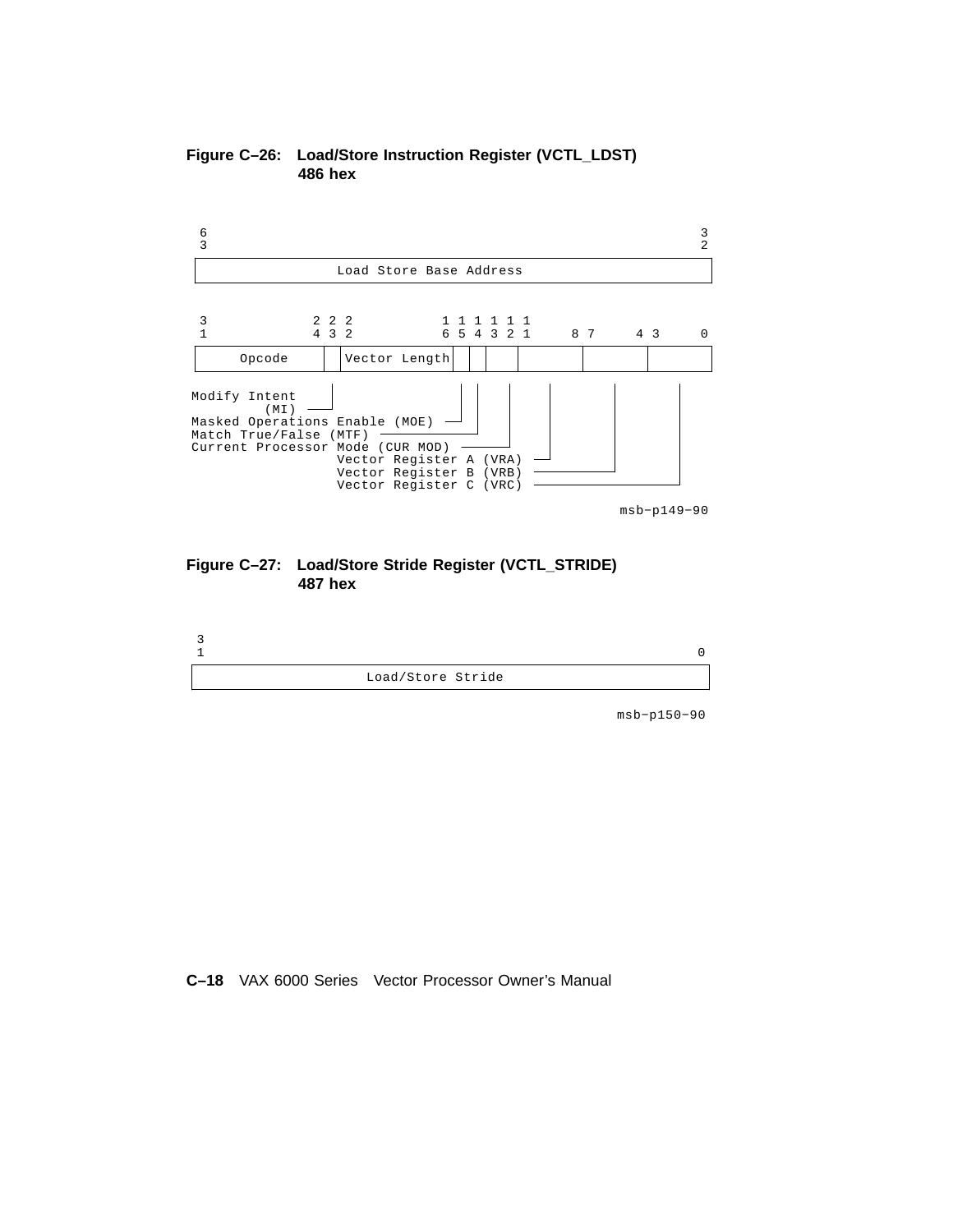#### **Figure C–28: Illegal Instruction (VCTL\_ILL) hex**



msb−p146−90

Vector Module Registers **C–19**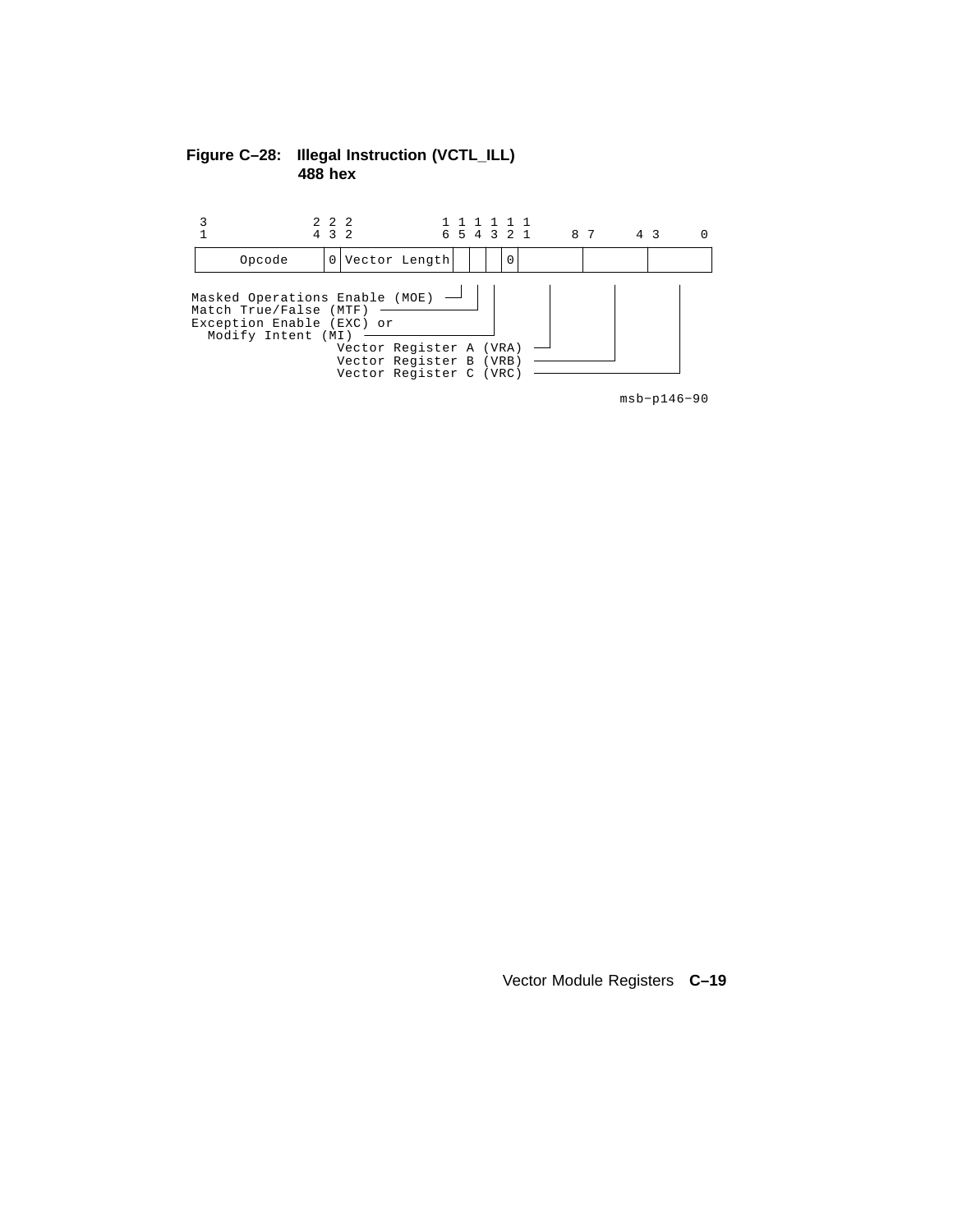

#### **Figure C–29: Vector Controller Status (VCTL\_CSR) 489 hex**

msb−p151r−90

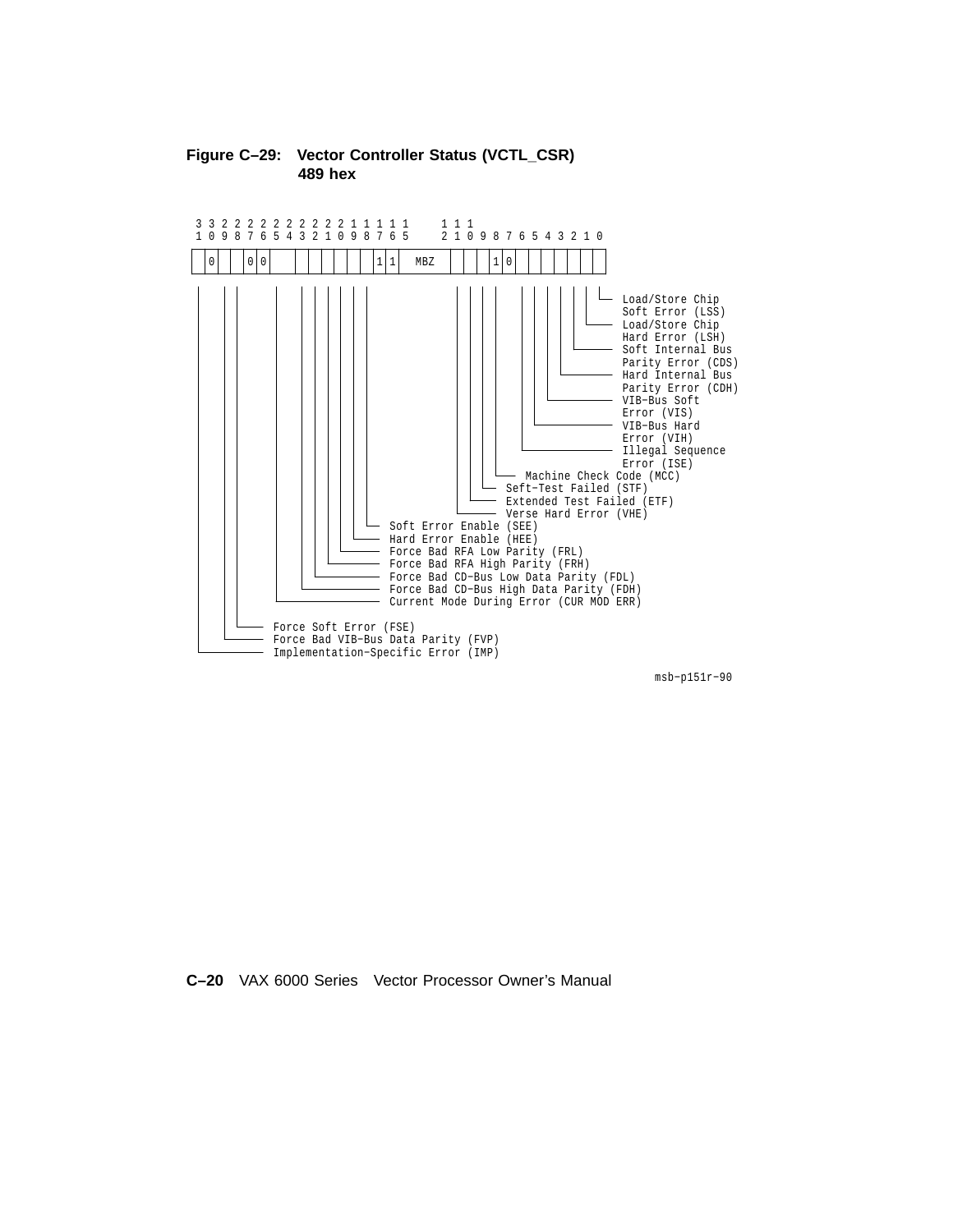#### **Figure C–30: Module Revision (MOD\_REV) 48A hex**







msb−p129−90





msb−p130−90

#### Vector Module Registers **C–21**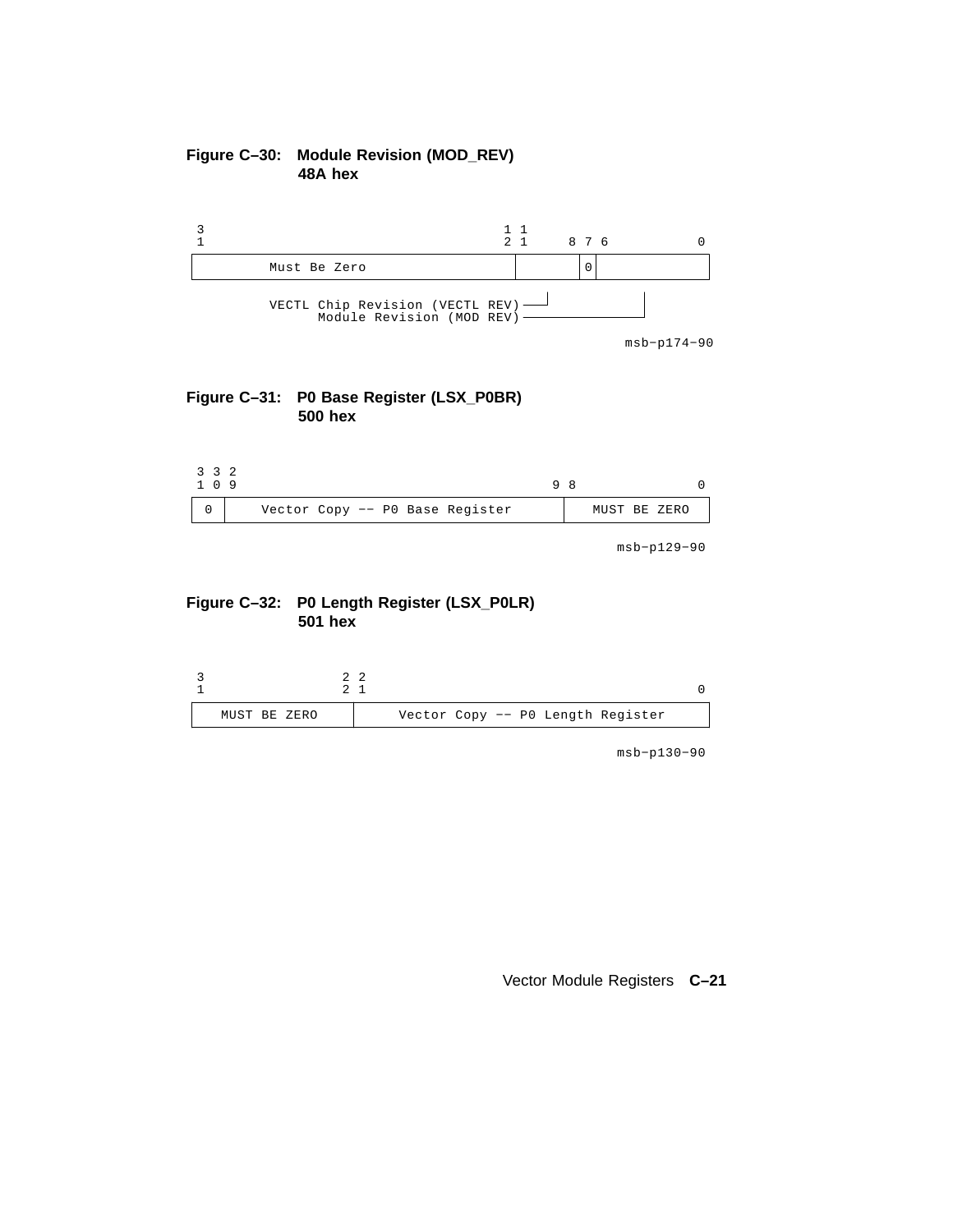#### **Figure C–33: P1 Base Register (LSX\_P1BR) hex**

| 3 3 2<br>109 |                                 |  |              |  |  |
|--------------|---------------------------------|--|--------------|--|--|
|              | Vector Copy -- P1 Base Register |  | MUST BE ZERO |  |  |

msb−p131−90

#### **Figure C–34: P1 Length Register (LSX\_P1LR) hex**



msb−p132−90

#### **Figure C–35: System Base Register (LSX\_SBR) hex**

| 3 3 2<br>1 0 9 |  |                                    | a |              |  |  |
|----------------|--|------------------------------------|---|--------------|--|--|
|                |  | Vector Copy -- System Base Address |   | MUST BE ZERO |  |  |

msb−p133−90

#### **C–22** VAX 6000 Series Vector Processor Owner's Manual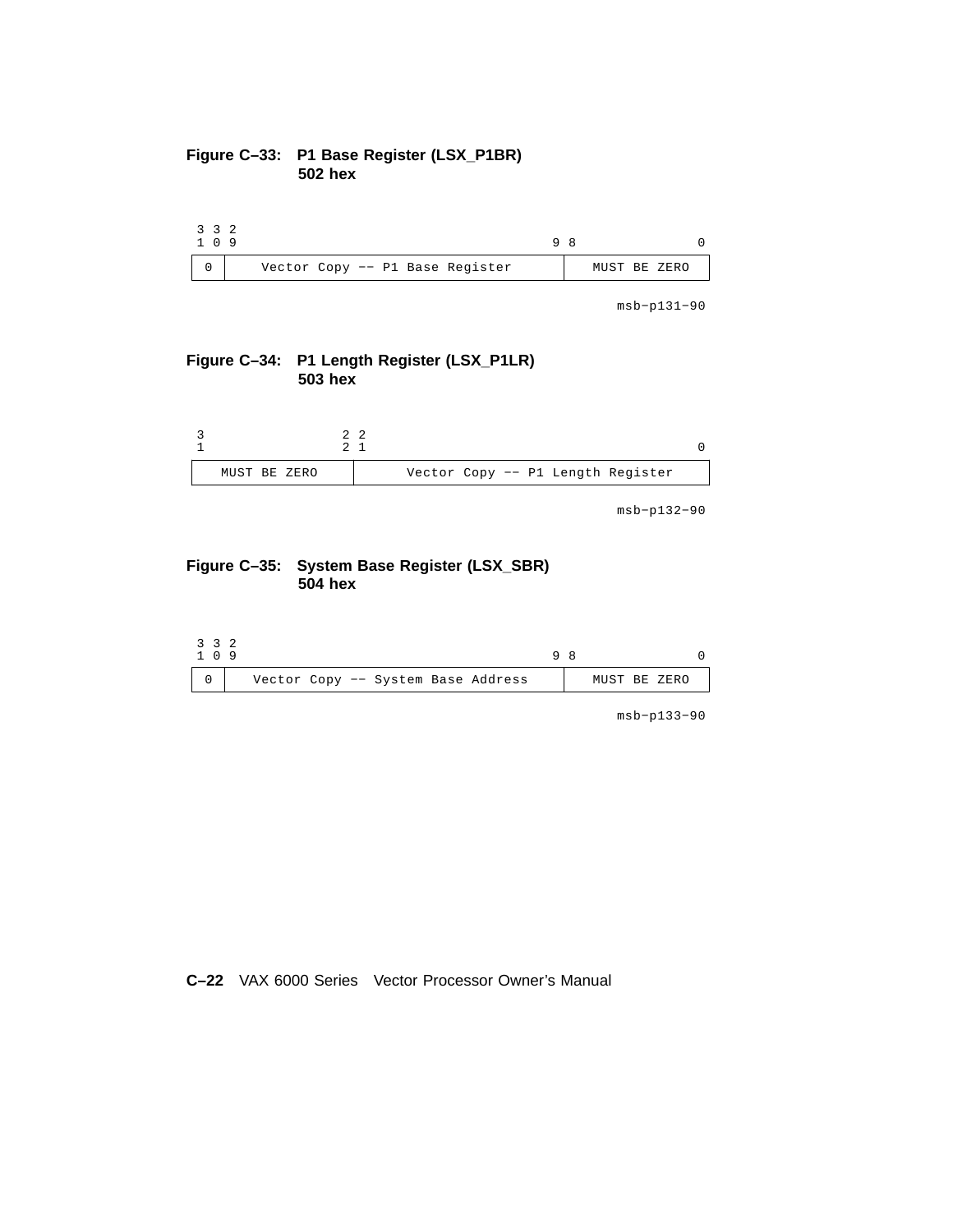#### **Figure C–36: System Length Register (LSX\_SLR) 505 hex**



msb−p134−90

#### **Figure C–37: Load/Store Exception Register (LSX\_EXC) 508 hex**







Vector Module Registers **C–23**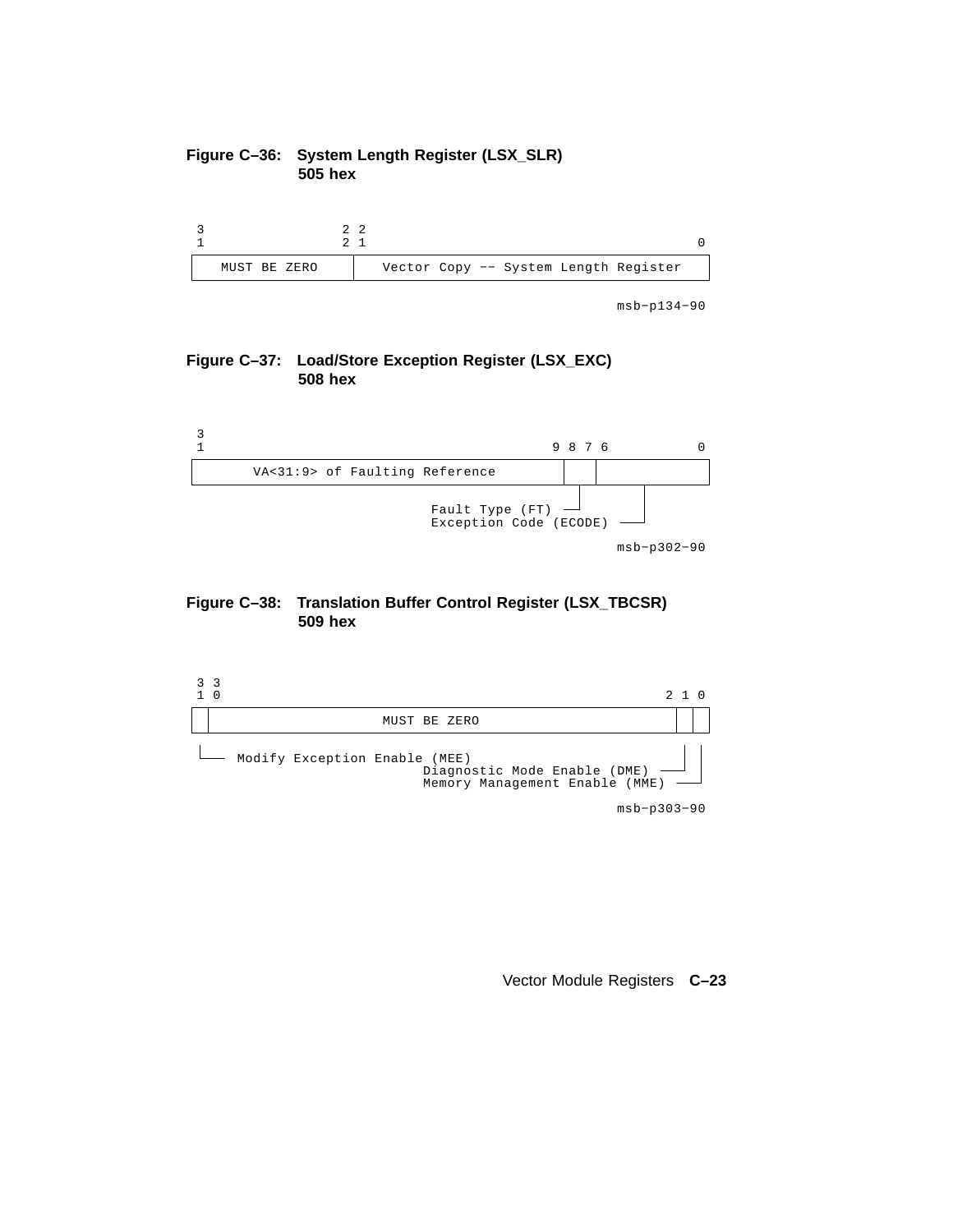#### **Figure C–39: Memory Management Enable (LSX\_MAPEN) 50A hex**



msb−p135−90

#### **Figure C–40: Translation Buffer Invalidate All Register (LSX\_TBIA) 50B hex**



msb−p136−90

#### **Figure C–41: Translation Buffer Invalidate Single Register (LSX\_TBIS) 5C hex**



msb−p137−90

**C–24** VAX 6000 Series Vector Processor Owner's Manual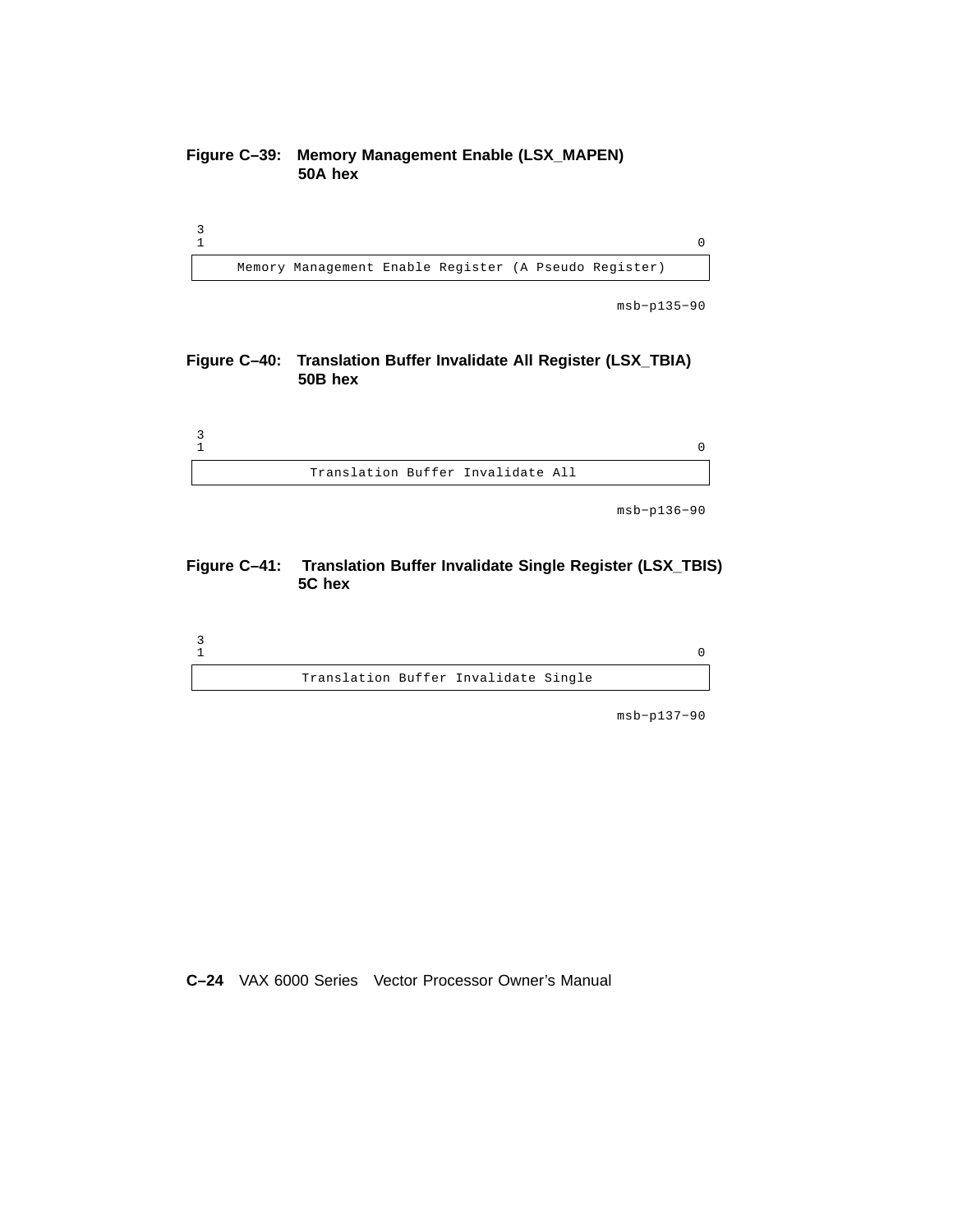#### **Figure C–42: Vector Mask Low Register (LSX\_MASKLO) 510 hex**



msb−p304−90

#### **Figure C–43: Vector Mask High Register (LSX\_MASKHI) 511 hex**



msb−p305−90

#### **Figure C–44: Load/Store Stride Register (LSX\_STRIDE) 512 hex**



msb−p306−90

Vector Module Registers **C–25**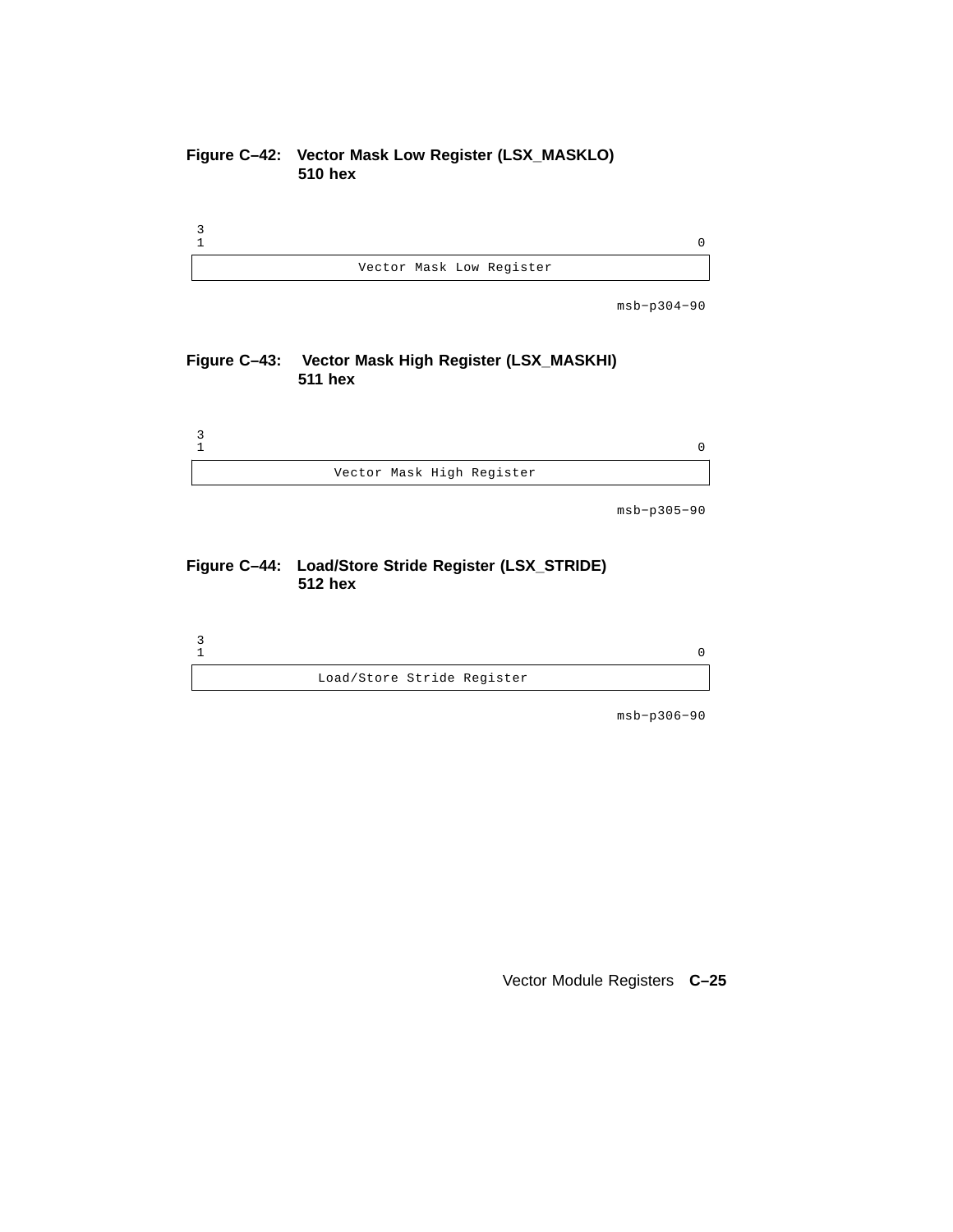**Figure C–45: Load/Store Instruction Register (LSX\_INST) 513 hex**



**C–26** VAX 6000 Series Vector Processor Owner's Manual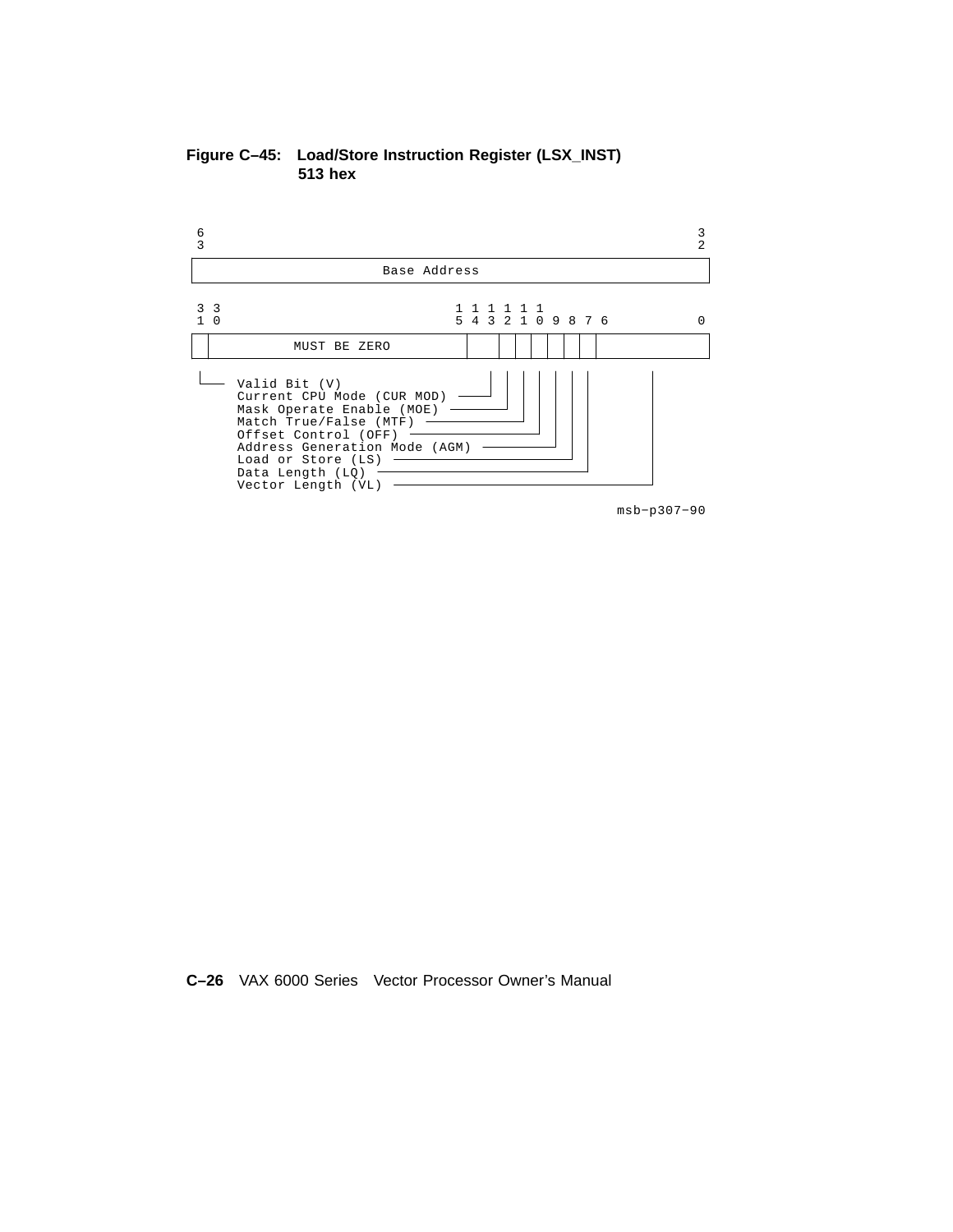

#### **Figure C–46: Cache Control Register (LSX\_CCSR) 520 hex**





msb−p309−90

Vector Module Registers **C–27**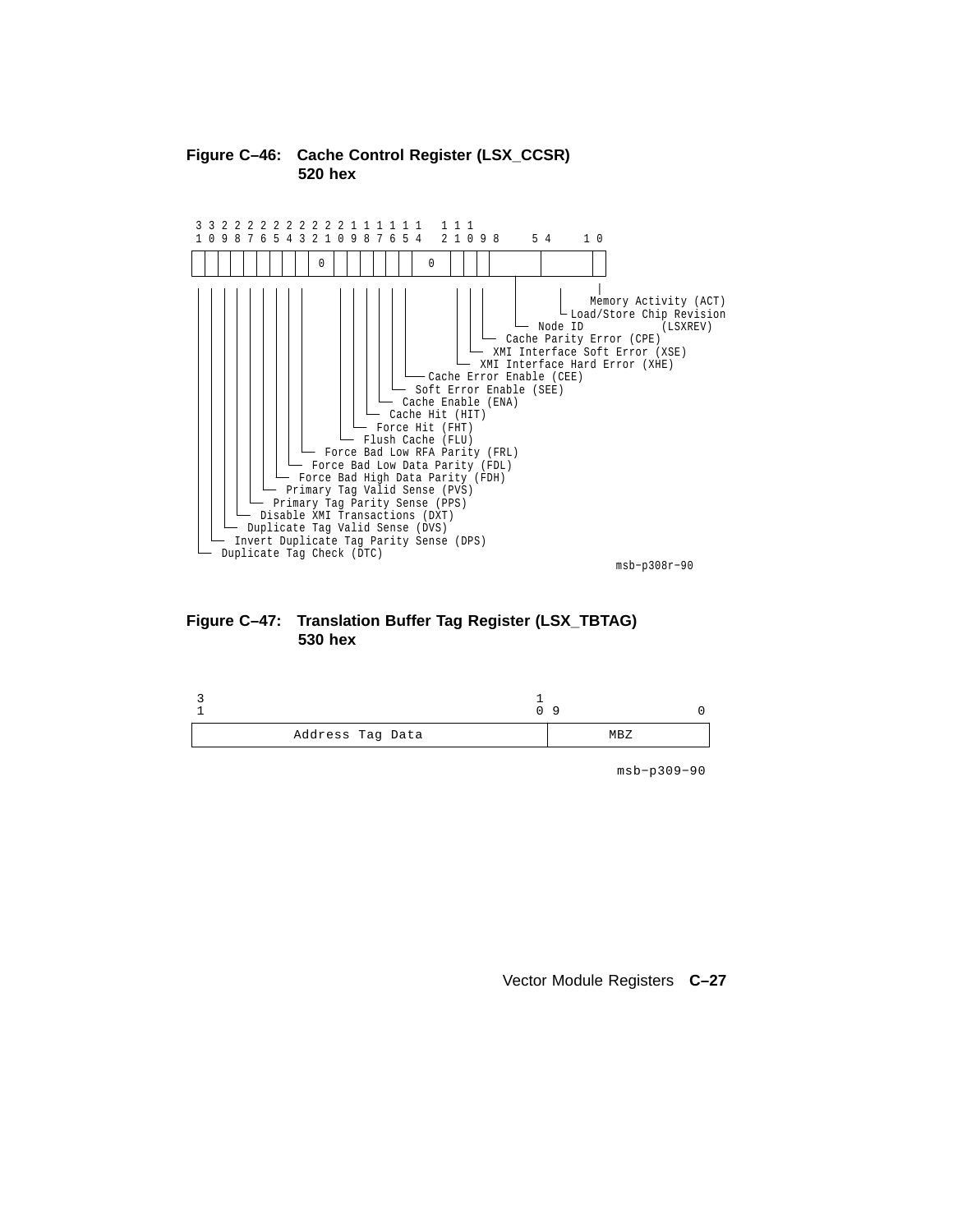

**Figure C–48: Translation Buffer PTE Register (LSX\_PTE) hex**

**C–28** VAX 6000 Series Vector Processor Owner's Manual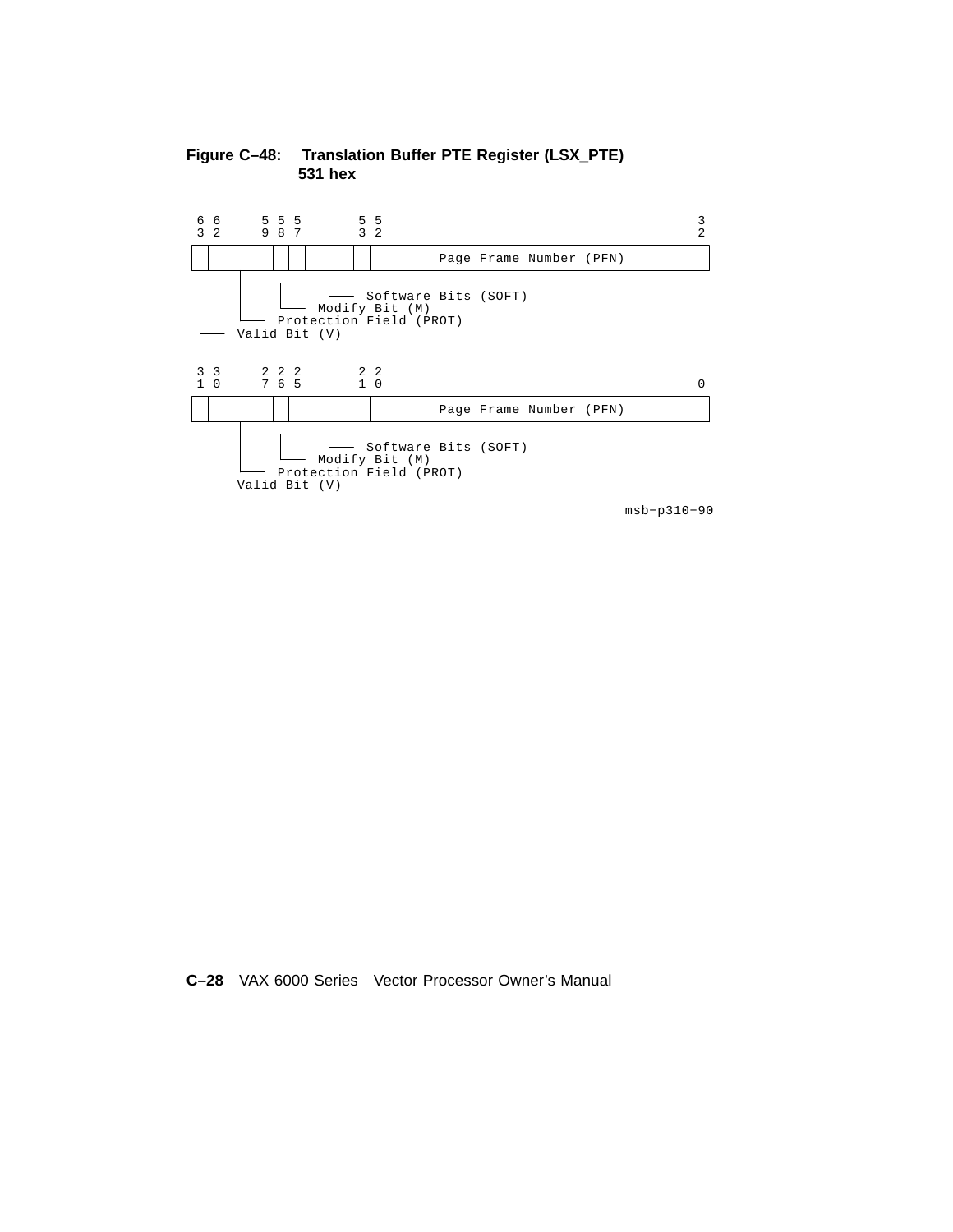## **Index**

#### Accelerator Control and Status Register, C–8 Access to registers, C–1 ACCS register, C–8 ALU\_DIAG\_CTL register, C–15 ALU\_EXC register, C–14 ALU\_MASK\_HI register, C–14 ALU\_MASK\_LO register, C–13 ALU\_OP register, C–12 ALU\_SCOP\_HI register, C–13 ALU\_SCOP\_LO register, C–13 Architecture, 1–2 Arithmetic Exception Register, C–12

#### **C**

**A**

Cache Control Register, C–27 Console, 2–1 to A–1 sample session, 2–18 to A–1 Console commands DEPOSIT, 2-6 to 2-9 EXAMINE, 2–10 to 2–13 SET CPU, 2–14 to 2–17 Console commands and qualifiers, 2–3 to 2–5 Current ALU Instruction Register, C–15 Current ALU Operand High Register, C–16 Current ALU Operand Low Register, C–16

### **D**

Deferred ALU Instruction Register, C–16

Deferred ALU Operand High Register, C–17 Deferred ALU Operand Low Register, C–17 DEPOSIT command, 2–6 to 2–9 Diagnostic Control Register, C–15

## **E**

EXAMINE command, 2–10 to 2–13 Exception Summary Register, C–14

### **I**

Illegal Instruction Register, C–19 Internal processor registers, C–3 to  $C-11$ 

### **L**

Load/Store Exception Register, C–23 Load/Store Instruction Register, C–18, C–26 Load/Store Stride Register, C–18, C–25 LSX\_CCSR register, C–27 LSX\_EXC register, C–23 LSX\_INST register, C–26 LSX\_MAPEN register, C–24 LSX\_MASKHI register, C–25 LSX\_MASKLO register, C–25 LSX\_P0BR register, C–21 LSX\_P0LR register, C–21 LSX\_P1BR register, C–22 LSX\_P1LR register, C–22 LSX\_PTE register, C–28 LSX\_SBR register, C–22 LSX\_SLR register, C–23 LSX\_STRIDE register, C–25

**Index–1**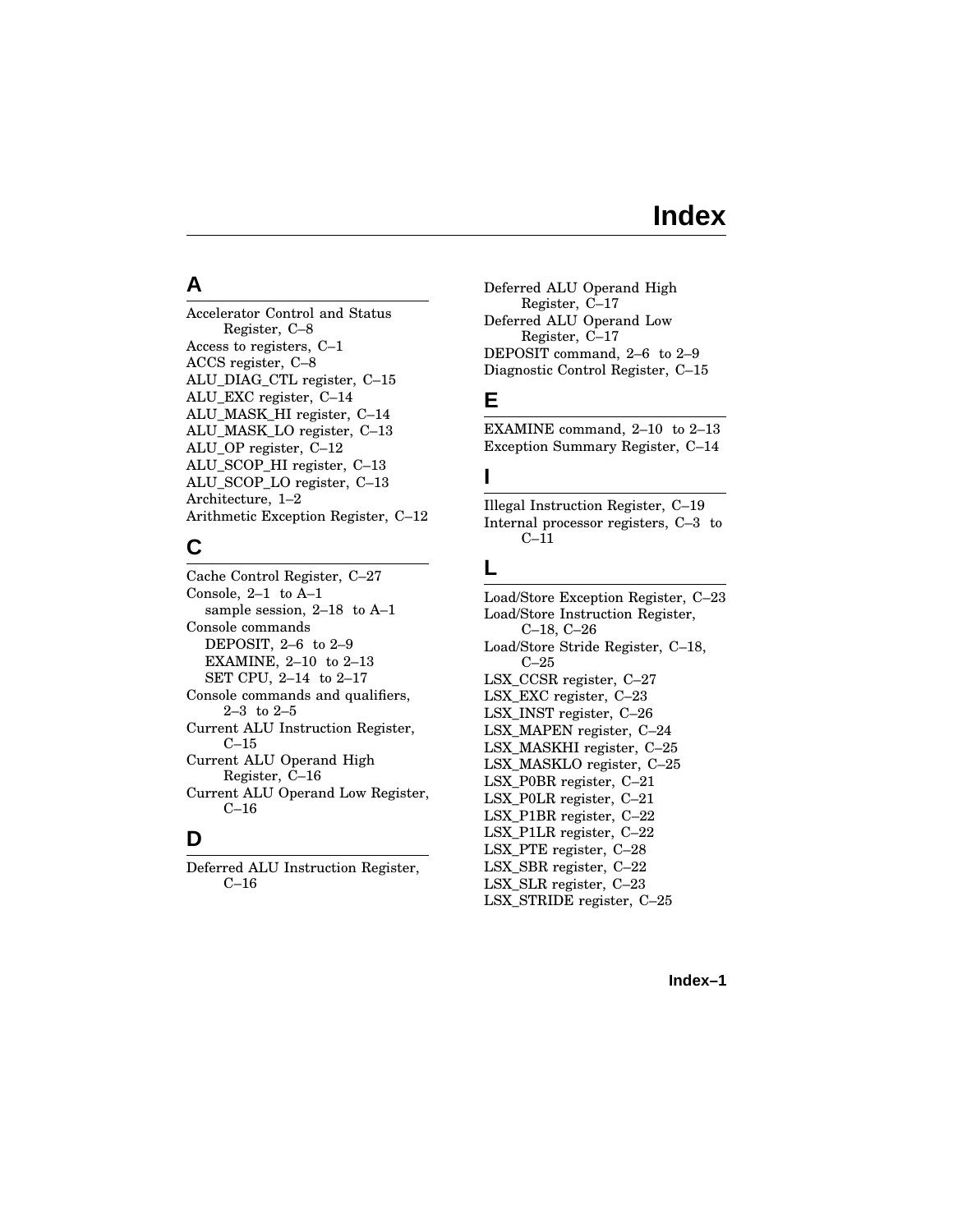LSX\_TBCSR register, C–23 LSX\_TBIA register, C–24 LSX\_TBIS register, C–24 LSX\_TBTAG register, C–27

#### **M**

Memory Management Enable Register, C–24 Module Revision Register, C–21 MOD\_REV register, C–21 /M qualifier, C–1

#### **P**

P0 Base Register, C–21 P0 Length Register, C–21 P1 Base Register, C–22 P1 Length Register, C–22 Processor LED interpretation, A–5

#### **R**

<REFERENCE>(XRP) LEDs after self-test, A–5 <REFERENCE>(XRP) vector registers, C–8 Registers internal processor, C–3 to C–11

## **S**

Scalar Operand High Register, C–13 Scalar Operand Low Register, C–13 Self-test results, A–2 to A–4 SET CPU command, 2–14 to 2–17 System architecture, 1–2 System Base Register, C–22 System Length Register, C–23

## **T**

Translation Buffer Control Register, C–23

Translation Buffer Invalidate All Register, C–24 Translation Buffer Invalidate Single Register, C–24 Translation Buffer PTE Register, C–28 Translation Buffer Tag Register, C–27

#### **V**

VAER register, C–9 VCR, C–1 VCTL\_CALU register, C–15 VCTL\_COP\_HI register, C–16 VCTL\_COP\_LO register, C–16 VCTL\_CSR register, C–20 VCTL\_DALU register, C–16 VCTL\_DOP\_HI register, C–17 VCTL\_DOP\_LO register, C–17 VCTL\_ILL register, C–19 VCTL\_LDST register, C–18 VCTL\_STRIDE register, C–18 Vector Arithmetic Exception Register, C–9 Vector Controller Status Register, C–20 Vector Count Register, C–1 Vector Indirect Address Register, C–10 Vector Indirect Data High Register, C–11 Vector Indirect Data Low Register, C–11 Vector indirect registers, C–12 to C–28 Vector Interface Error Status Register, C–8 Vector Length Register, C–1 Vector Mask High Register, C–14, C–25 Vector Mask Low Register, C–13, C–25 Vector Mask Register, C–1 Vector Memory Activity Register, C–10

**Index–2**